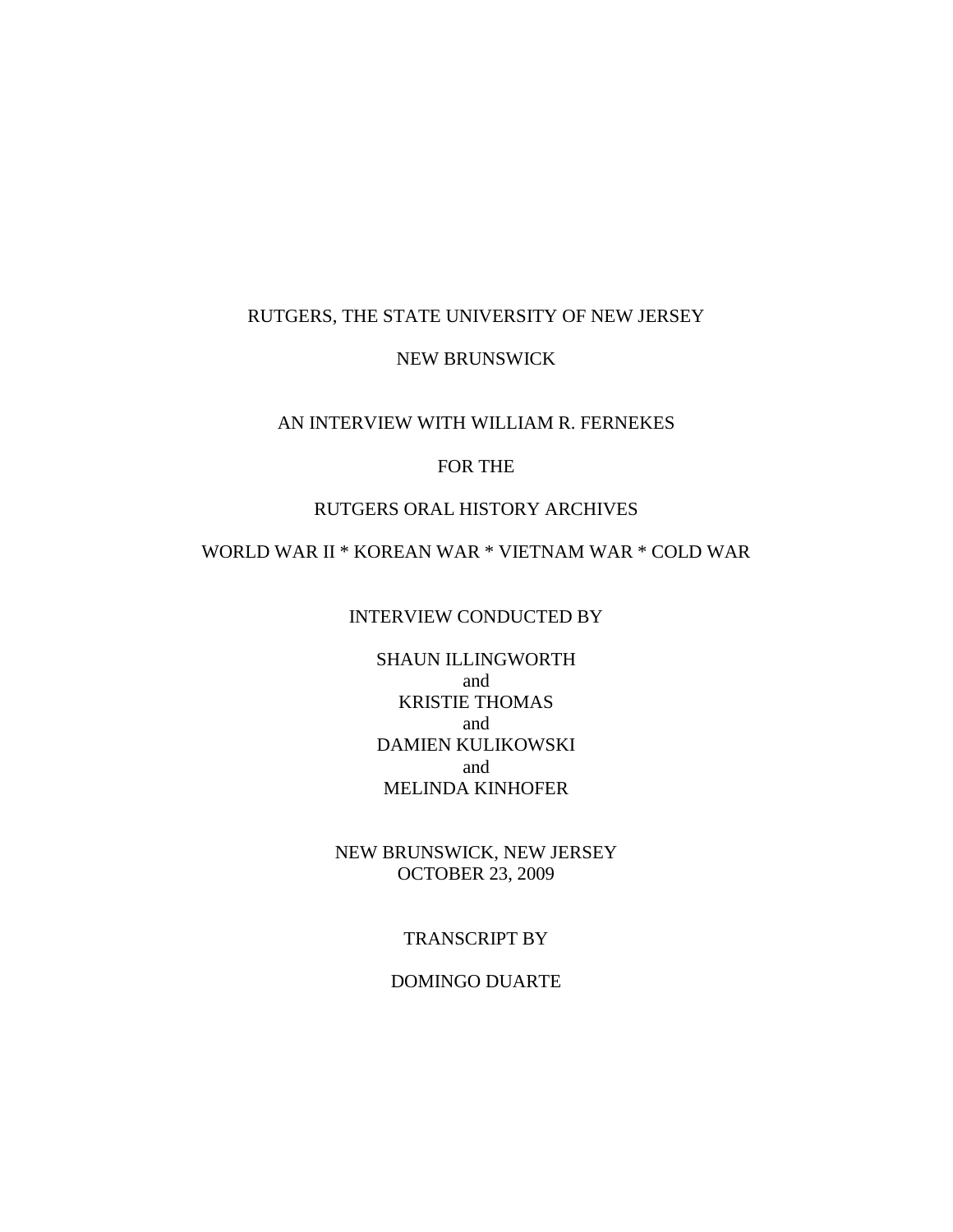Shaun Illingworth: This begins an interview with Dr. William R. Fernekes on October 23, 2009, in New Brunswick, New Jersey, with Shaun Illingworth and …

Kristie Thomas: … Kristie Thomas …

Damien Kulikowski: … Damien Kulikowski …

Melinda Kinhofer: … and Melinda Kinhofer.

SI: Thank you very much for coming. We have been looking forward to this for a while.

William Fernekes: My pleasure.

SI: Could you tell us when and where you were born?

WF: I was born at the Margaret Hague Maternity Hospital in Jersey City, New Jersey, [the] 17th of September, 1952.

SI: What were your parents' names?

WF: My father's name, and he's still alive, is William B. Fernekes; "B" is Bernard. My mother's name is Josephine Claire Mangnante. … When she got married, it became Josephine Fernekes. My mother passed away in 1988.

SI: Can you tell us about your father's family history?

WF: Sure. My father's side of the family, his mother is named Rita Carrick. She was born in New York City, just around the turn of the century, and her father was actually an immigrant from Great Britain, as was her mother. … I would say before she was fifteen years old, there was a rift and her father left the family. She remained and … her mother raised her and her brothers and sisters. My father's family came from Germany. … His father wasn't born in Germany, [but] his family was from Germany. We have some birth documents that trace that back to the Rhine Pfalz region, and it was probably in the nineteenth century that immigration occurred, but they have records … of my grandfather's family in New York City from around the mid-nineteenth century.

SI: Okay.

WF: ... They ended up moving to Jersey City, New Jersey, between 1900 and 1920.

SI: Okay.

WF: After they were married, ... my father was born, [in] February 1922, in Jersey City.

SI: Why did the family relocate to Jersey City?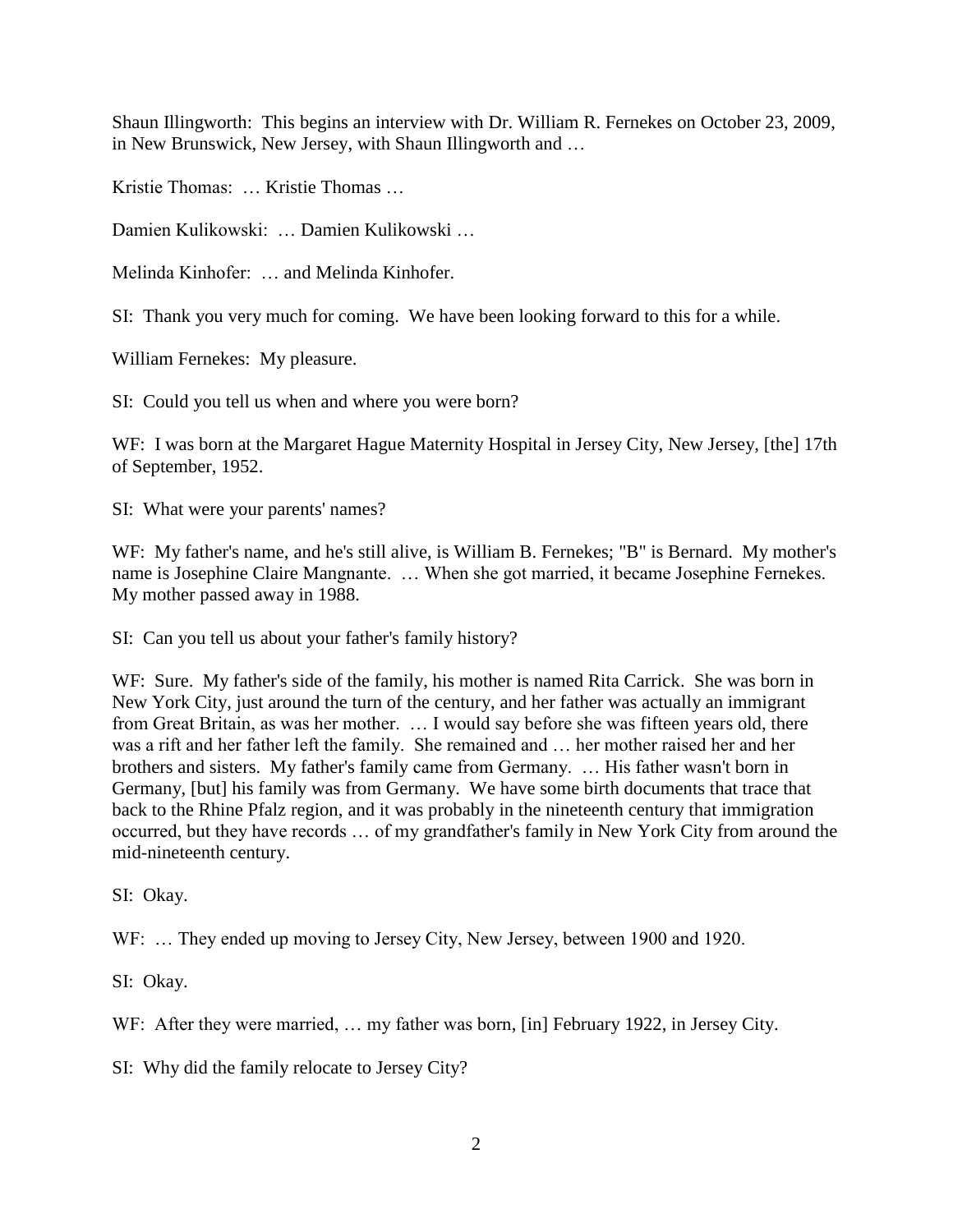WF: I don't really know. I think my father's recollection of it is very vague, but I think, you know, talking to his mother, the impression I get was that it probably was for employment.

SI: What was your grandfather's profession?

WF: He was a mechanic. He actually had his own automobile mechanic shop in Jersey City with his brother, Al. They had a garage where they would store cars--sort of an interesting issue. We don't do that today, unless you [have] got a lot of money. Maybe back then, you had to have a lot of money, but they would store cars, and they would wash them and oil them and repair them, and then, people would come and get them. They paid a storage fee, and then, he would do repairs. He had the machine shop. … I think when the Great Depression happened, that became very difficult. … So, he became an employee of the Frank Hague government of Jersey City. He worked for the park system, and he worked there until he retired in the 1950s. [Editor's Note: Frank Hague was the Democratic mayor and influential political boss of Jersey City, New Jersey, from the 1920s to the 1940s.]

SI: Did your grandfather have to campaign for Frank Hague?

WF: I don't know. I know that during the Second World War, he was an air raid warden. He served in the United States Navy in World War I.

SI: Okay.

WF: ... He worked for [the] Jersey City municipal government. He was an air raid warden. Aside from that, I don't know an awful lot more about it.

SI: Do you know the name of the business?

WF: No. His brother Al and he ran it. ... I think his brother Al relocated, after a point, down to Ocean County. … One of Al's sons had very bad respiratory problems and staying in Jersey City, the doctor said, "Not a good idea." So, they relocated, and I'm not sure if that was the reason the business separated or went down, but I know that, after a point, that it didn't happen anymore.

SI: What about your mother's side of the family?

WF: My mother's parents were born in Italy. My mother was born in Orange, New Jersey, in 1920. She had four brothers and sisters, only one of whom is still alive, my Aunt Jane. She was the youngest. My mother also had a sister, Angelina, and two brothers, Anthony and Michael. I've actually traced my grandfather's arrival at Ellis Island through the manifests, and he came, if I'm not mistaken, … between 1895 and 1905. I just don't recall the exact date. What happened was that when he came here, he ended up in Pennsylvania. I don't know exactly the reason why he went there, but one can suspect it may have been because some community was there that he was associated with back in Italy, or there was a connection or some type [of tie]. My grandmother married him when she was fifteen years old. He was at least ten years older, and her maiden name was Tiberia, like the Roman Emperor, Tiberius. [laughter] Anyway, they got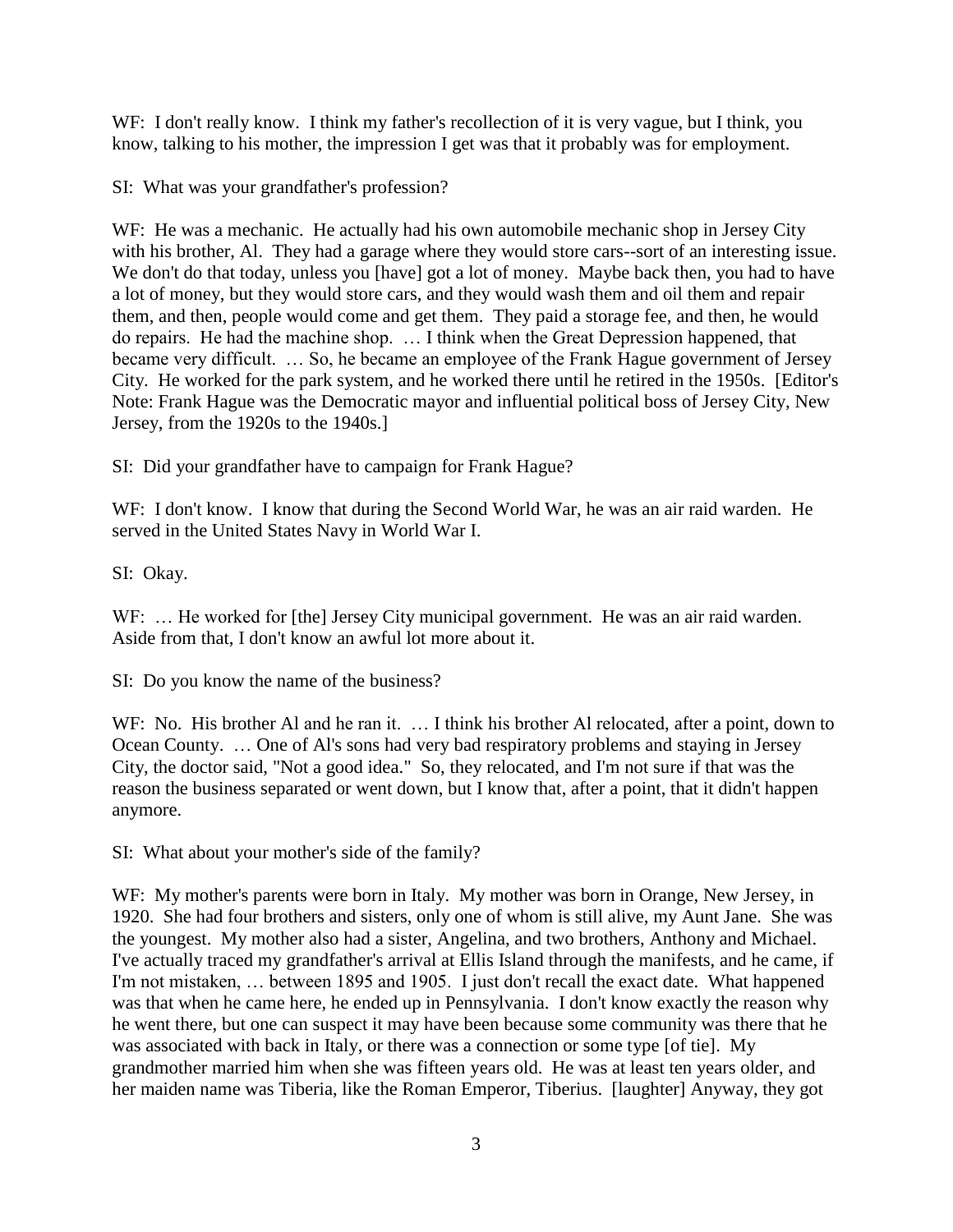married and relocated to New Jersey. My grandfather was an interesting guy. He worked in a number of businesses. He worked with heavy equipment, and, if I'm not mistaken, if my mother's memory was accurate, he worked on one of the major tunnel projects that linked New York City and New Jersey. He also owned a store, and that was an interesting issue. In the 1930s, he actually opened … a grocery store in Orange and it failed. My mother quit high school the last semester of her senior year to work, because they had to work, and she never finished high school. My father actually did finish high school. He was one of the few. He ... graduated from Henry Snyder High School in Jersey City. So, my … mother went to work, and this probably [was] '37, '36, '37,' 38, around there. … She worked, you know, as a single woman, … in stores in Orange. She worked in … Westinghouse during World War II, in war production, and then, my parents got married in 1950. They met in Newark. My father came back from World War II. He had served in the United States Navy. I'm still failing to get him to do an interview, Shaun. So, sometime, we'll try to get that. I'll briefly tell you what he did. My father had graduated from high school in 1939 and, of course, the United States was still coming out of the Depression. It really wasn't [over]--employment still was difficult. What happened after Pearl Harbor was that he enlisted in the Navy and he ended up being trained as a radioman and a gunner on a dive-bomber that was on the aircraft carrier USS *Ranger* CV-4. He served in the North Atlantic, on convoy duty, antisubmarine duty, the invasion of North Africa, and then, during about, I guess it was probably '42 or '43, he was invited to join the training cadre for officers. … He ended up actually going to college as part of that program at Tufts, Princeton, and then, when the war ended, he said he had enough. So, he left, got into the insurance business, and he and my mother met, sometime between 1945 and 1950, and got married. Then, I showed up in 1952. [laughter]

## SI: Do you know how they met?

WF: According to my mother, they met when ... my mother and some other women were in Newark and they … met at a restaurant. I don't really know, to tell you the truth about it, but the interesting thing, too, is that my father worked in New York City after World War II, and did insurance, all kinds of different types. He ended up, later on, being pretty much focused on casualty insurance, like automobile insurance, things like that. He worked for the American Insurance Company in New Jersey. Then, he got a job with Allstate, for which he had a lot of work, for a long time, and retired from there. My mother went back to work after I went to kindergarten, which was in 1957, and gradually picked up part-time work, and then, ended up in various places. Her last … full-time job was as a supermarket bakery manager down in Ocean Township.

### KT: Did your mother maintain Italian traditions in your home, such as language and food?

WF: It's an interesting question. ... I'm going to connect it to something that happened to my grandmother. My grandfather died in the mid-'50s. He … actually had diabetes, and had gone blind at one point, and, in the … early, mid-'50s, he wasn't doing well and he passed away in the mid-'50s. My grandmother lived in Orange, in the same home where my mother had been born, in that area on Monroe Street. … What happened was that she … had been working for a long time, because they needed the money, my grandmother. ... At that point, it was unclear to me ... whether they could sustain the home. So, basically, I think, she sold the house and gave money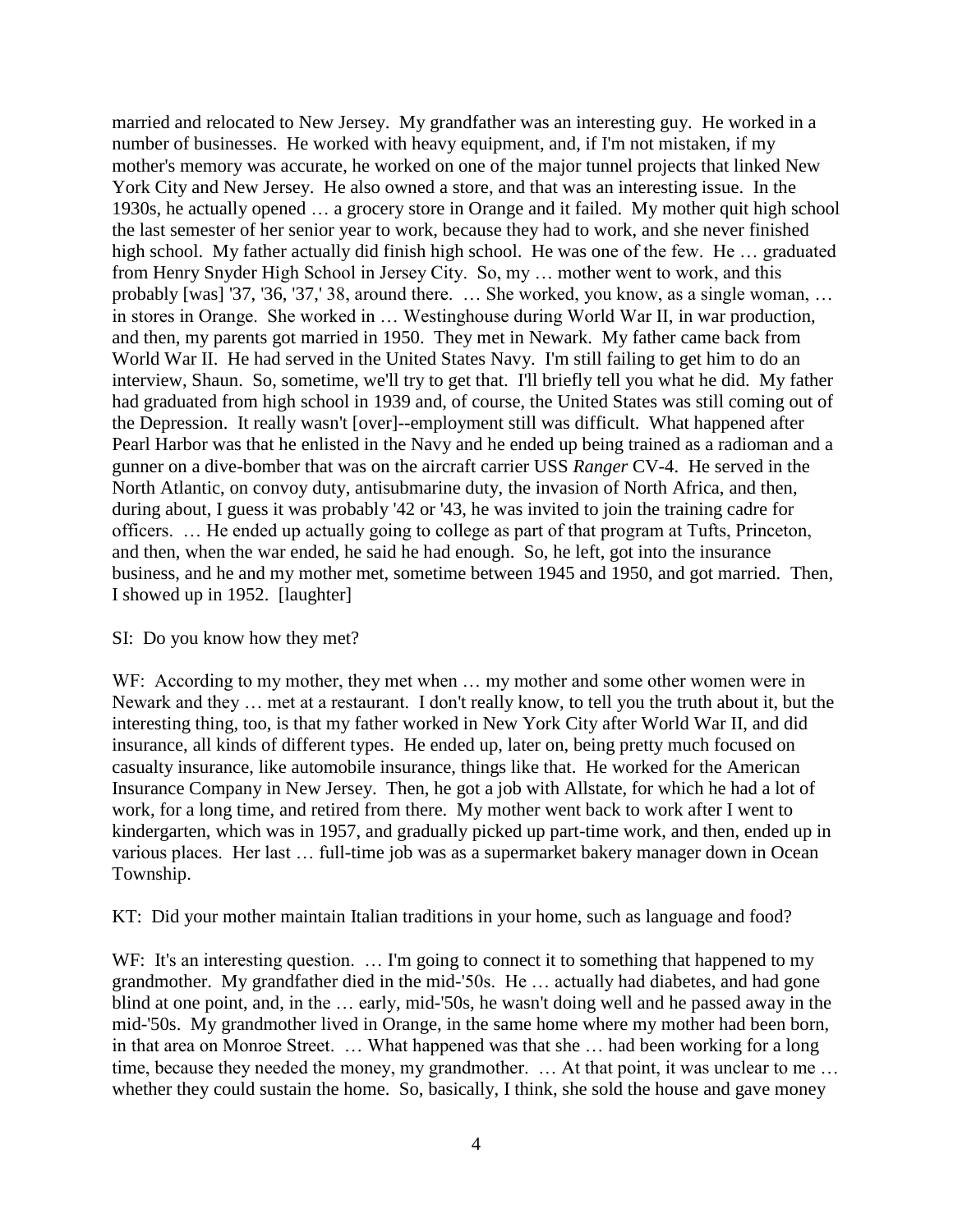to her children, and, at that point, she had no place to live and her children, she lived with them. So, she lived sometime with my Aunt Jane, she lived sometime with my Aunt Angelina, and I think, in some ways, that was a difficult period, because she died in the early '70s, but she really had no place to go. So, when you talk about traditions, this is connected to that. I think those traditions became very prominent when she came to your house.

## SI: Okay. [laughter]

WF: Christmas dinner, Easter. She spoke fluent Italian. My mother ... didn't speak hardly any Italian. … I think a lot of that relates back to the Americanization ethos, "Stamp it out, be an American." … I enjoy music and the opera and everything. I put them on, … she understood exactly what they're saying. … [She] hadn't been in Italy, ever again. She never went back. So, you know, I think that didn't get carried over very much, but my mother did have a lot of those cooking traditions and all that. … I could probably remember ten or fifteen things, like what will happen when somebody died. There would always be a certain ... uniform you wore. You went to an Italian funeral, a woman wore black--there wasn't any discussion over that. When you had family and friends over, it almost became ... a segregated activity, sometimes. The men were here, the women were here--certain things are talked about, certain things weren't talked about. My mother's sister's husband, who had a real drinking problem, unfortunately, [laughter] he would always make the same thing at Christmas. He'd make these Italian hard pretzels and we'd have the one. They're called taralles. You'd have that, you could expect it. That was the way it was, you know. These are the things that happen, and they tended to focus on the rituals, you know. So, I think, in that sense, there was very little of the language, very little of the culture of Italy, in the deeper sense, but those sort of common, like, everyday things were there, yes.

## KT: Okay.

SI: Were there Italian-American associations or community-wide activities that they were involved in?

WF: None. I would say that, if I look at my own family, very little of that self-professed ethnicity was there. My father, actually, became self-professed German-American at some point in his life. I don't know how that happened, but he did. I could remember, in the late '60s and early '70s, him always talking about, "Be proud that you're German-American," and he would go to restaurants, he'd put on a [German] hat. … I don't know what to say about it. [laughter] … He still believes in that, and I never saw that, before that [time]. My speculation is that all came about as a result of [the] Civil Rights Movement, and that it was really, sort of, a white man's response to what changes were taking place in this country. … You know, I looked at it, I sort of listened to it and I lived in it, for a while, but I never … adopted any of the stuff or joined any associations. My father belongs to the Hibernians. He's part Irish, … because his mother was Irish and Scotch. So, now, he's in the Hibernians, but, when I was growing up, I don't think he knew who the Hibernians were. [Editor's Note: The Ancient Order of Hibernians is an Irish Catholic fraternal organization, whose members must be Catholic and of Irish ancestry.]

SI: Do you think your father did not bring up his heritage because of World War I and World War II, when the United States was at war with Germany?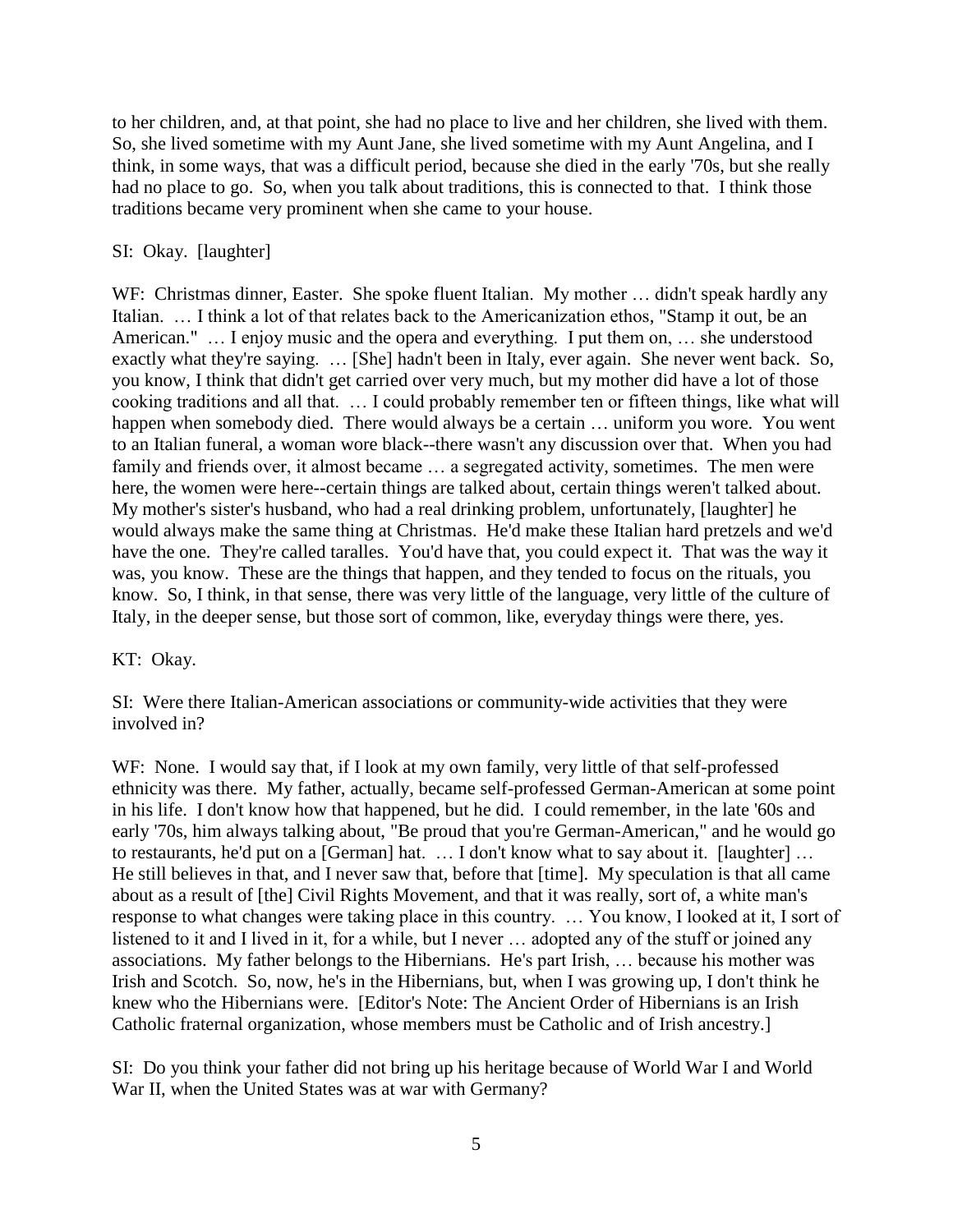WF: I don't know. I couldn't really say. I never got the sense from my parents that there was any sort of, you know, sympathy.

SI: There was no prejudice against them.

WF: Yes, and I never really got that, except that my mother did tell me this one interesting story, that when she worked in war production in Westinghouse, that a number of … women [were Italian-Americans]. … She got the very clear impression that the supervisor had bigotry against Italian-Americans and they called him on it, basically. That was an issue, but, aside from that, right now, I can't think of any real sort of … overt prejudice, or things like that.

SI: Did your mother describe what she did at Westinghouse during the war?

WF: Yes, she was on what's called "the Flying Squad." In other words, they deployed people in different parts of the building on … the production line, [wherever] they were needed. She would go to different places as needed. … She also worked in a shoe store in Orange, New Jersey, and met Thomas Edison. … When they lived up there, they would come down into the stores. That was sort of interesting. … The one thing my mother [said that] I remember about the Second World War, she said, "When Pearl Harbor, … was announced, all the people went in the middle of the street and started talking, 'What were they going to do?'" … It was a pretty, sort of, diverse neighborhood. They had African-Americans, they had Greek-Americans, they had Italian-Americans, different [people], and they were like, "Wow, what are we going to do?" and, "How [do] we deal with that?" you know. … I still have my mother's first radio.

SI: Wow.

WF: From, like, 1946. ... You know, it's a small console radio, with an actual wooden outside and everything. It's an Emerson radio. Yes, you don't realize today, as much as maybe we should, the struggles that people went through to sort of just get by and survive, and they did.

SI: You were born in 1952.

WF: Correct.

SI: By elementary school, you had already moved to the Shore. Do you remember anything about Jersey City and the period in-between when you were born and when you moved to the Shore?

WF: Well, no, not about Jersey City. I do remember visiting my grandmother in their house in Jersey City. See, my … grandfather had retired. My grandmother, actually, played the piano very well, and she gave piano lessons and was a hairdresser. She actually had the hairdresser salon in her house, and gave piano lessons in her house. I mean, this was a need, right. You needed the money, okay. So, I remember going to their home. My father moved many times when he was a young man, like fifteen, sixteen times in Jersey City. … So, this was like the last place before they moved to Point Pleasant. In the 1950s, after my parents got married, they first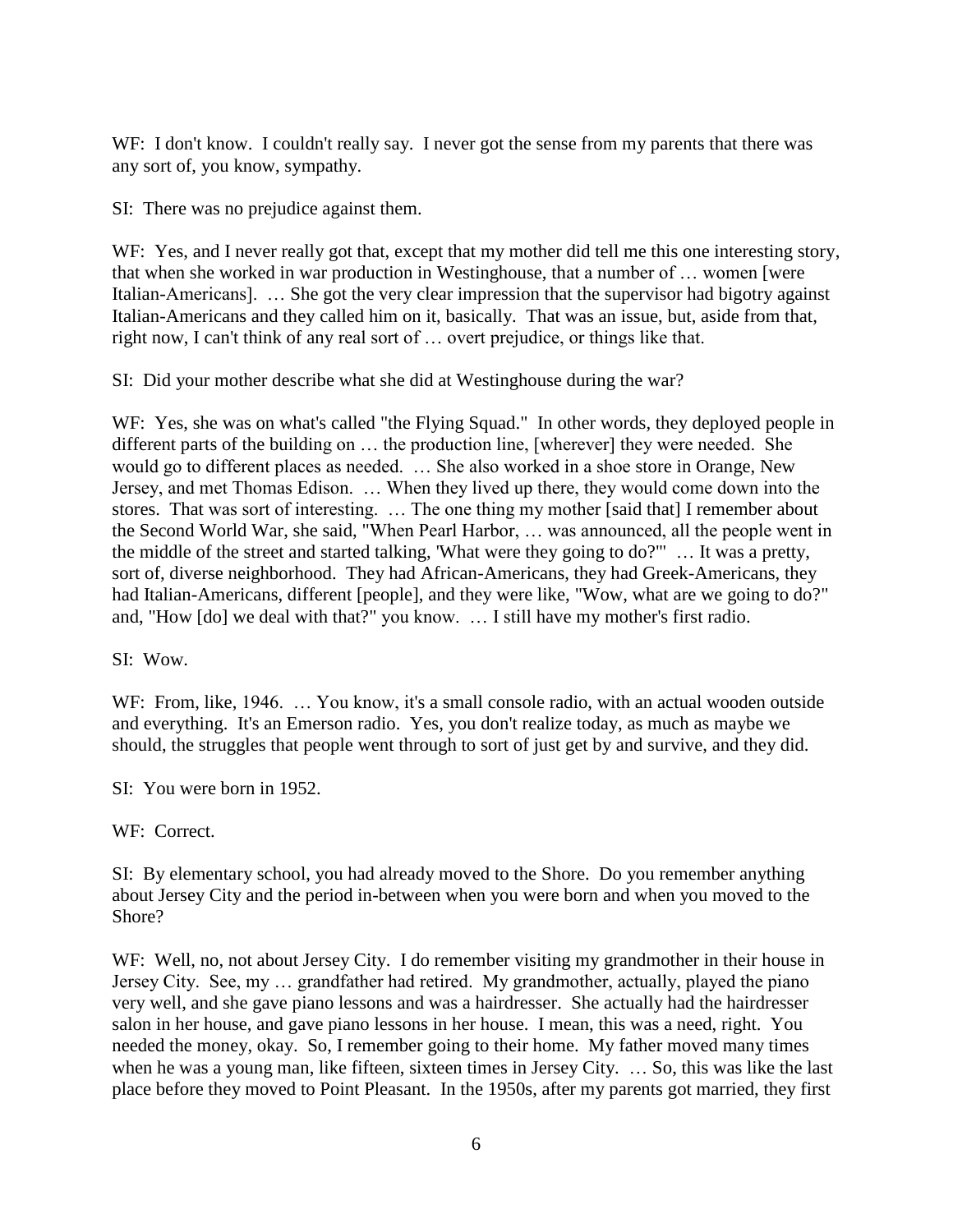lived, if I'm not mistaken, in Kearny, New Jersey. Then, I think, they moved to Arlington, or vice versa. At that point, my father, one night, saw an ad in the newspaper for a very small house in Point Pleasant, New Jersey, and he drove down there with my mother. They put me in the back seat, right, and they talked to this woman. This woman--this is according to my father- wanted to sell this very small house to someone else, because she was angry with her own child, who had done something to disagree with her, and she said, "My child's not getting this house. I'm going to sell it for three thousand dollars." They didn't have three thousand dollars. My mother's mother gave them the money, so [that] they could buy this, put the down payment [on it], and they did it. So, what happened is that, … at that point, my parents moved to Union, New Jersey, to Porter Road, … Union, New Jersey. They rented an apartment, but, on weekends, would go down to Point Pleasant, see. So, my mother and I, in the summer, would be down there during the week and my father would come down on the weekend. In the late '50s, when we bought the home that I was raised in, in Ocean Township, my father and mother sold that house to my grandparents and they moved to that house. So, that's sort of the transition that took place. I don't remember very much about Arlington or Kearny. I remember the place in Union, because we used to visit it sometimes. We had the people who owned the building, [who] lived below, and they rented the apartment in the house. … Two blocks away, my Aunt Angelina and her daughter, Dianne, and her husband, Angelo, and their children, bought a house. So, we were very close to that old place, when we would go visit them on the holidays and stuff. So, the place in Union, I remember very well, and, when we moved to [the] Township of Ocean, down in Monmouth County, that was a big change, because, you know, this was like "the new frontier," suburbia. My parents were urban people, you know. They'd grown up in the city. They knew the city. This was new territory, other than that sort of small time we had in Point Pleasant. ... I think one of the issues was, really, they wanted a different place to raise children, yes.

KT: Where did you grow up in Ocean Township? I am from Ocean Township.

WF: Are you?

KT: Yes.

WF: Okay. [laughter] I lived off of Cold Indian Springs Road.

KT: Okay. I am right off of Deal Road.

WF: There you go, know it well.

KT: Yes.

WF: Right off, if you go up Cold Indian Springs Road and turn into Arbor Way, that's where I lived, in there. That's an interesting social history tidbit, now. In 1957, my parents bought the house for sixteen thousand dollars. There were fifty houses in the subdivision. The developer went bankrupt. They were supposed to build more, didn't build any more. … My father had a GI mortgage, three percent, and it was still a stretch, but, if you think about it, nobody's getting a three-percent mortgage today and nobody's buying a house for sixteen thousand dollars. … The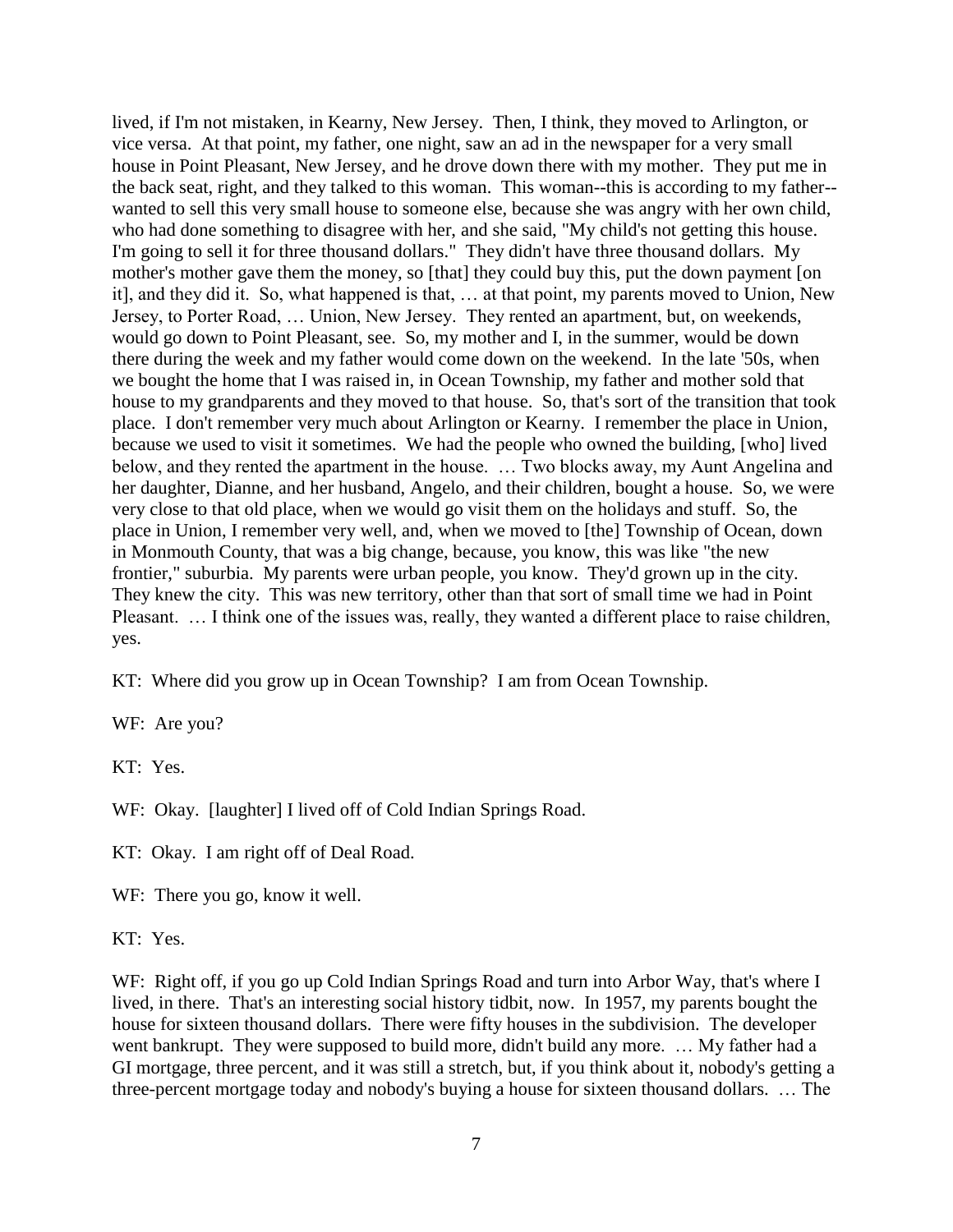whole street was ... like the profile of the World War II Baby Boom. We're in one house, people across the street, … [father] is an Army veteran. He's still in the Army, and he's got two children, my age; go down the street, guy works for RCA, commutes to it, two children. I mean, you could see the postwar generation all up and down the street, you know, interesting.

SI: The development was left half-finished.

WF: Yes. I mean, he was supposed to build more, and then, they never were able to finish it. So, you know, people bought the homes. … That, I think, fueled the whole movement to create their own high school. See, when I went to school, first starting in [the] Township of Ocean, there was no high school and the board of education sent the high school kids to Asbury Park High School. So, by the time I was in middle school, at the Dow Avenue Elementary School, they … were building a high school. So, what happened was that I entered the high school, I think in '67 or '68, because I'm not convinced we were the first class, but I graduated in '70. We were one of the first classes to graduate from the high school, but they had no high school before that. It had been a sending relationship.

SI: Did the developer going bankrupt affect the construction of sidewalks and roads in the community?

WF: It's hard for me to remember. I really don't know, but one of the things was that, at that time--just as you see in other parts of New Jersey now, that are being heavily developed--you had a lot of open space. And behind where I lived, there were no houses. It was all woods. I mean, it was all undeveloped and, you know, lots of farms and things like that, which are all pretty much gone now. … I think what you enjoyed there was, people knew that they were going to get services, and there was probably discussion about how those services are going to be delivered, you know, from the township and all that, but it was a nice place to be, because you had sort of this almost idyllic [setup]. You had your community, but, then, you had open space … and things like that. You joined associations of friends and things like that, that you met there, you know, and, as more things were built, you got more people. … I will say one thing about it--that was very obvious--it was all white. There was not a single African-American family in that community. ... I can remember a story. [laughter] It's pretty sad. There would be these little parties on the block. People were like, "Let's have a party." … People would go to one house or another and all [the] neighbors would come. Everybody would bring something. One day, … during one of the parties, … guy across the street, his name was Merle. Merle was from Missouri, and [lived with] his wife, ... two daughters and a son. Well, somebody put their house for sale on the street. … So, one time, Merle comes out, and I think I'm saying this properly or accurately, he says, "Well, if somebody bothers me, then, I'll sell my house to a nigger," and I don't think that was made in jest. I think that was the notion, that we're going to make sure that certain types of people don't show up … in this neighborhood. … There was no Ku Klux Klan, there was none of that, but I think it was this sense that, "They're not us." The guy next-door to us had an African-American maid, who was not well-treated. I could hear the abuse, just, you know, language and stuff, but I remember my mother working at a place called Delicious Orchards--you may know this.

KT: Yes. [laughter]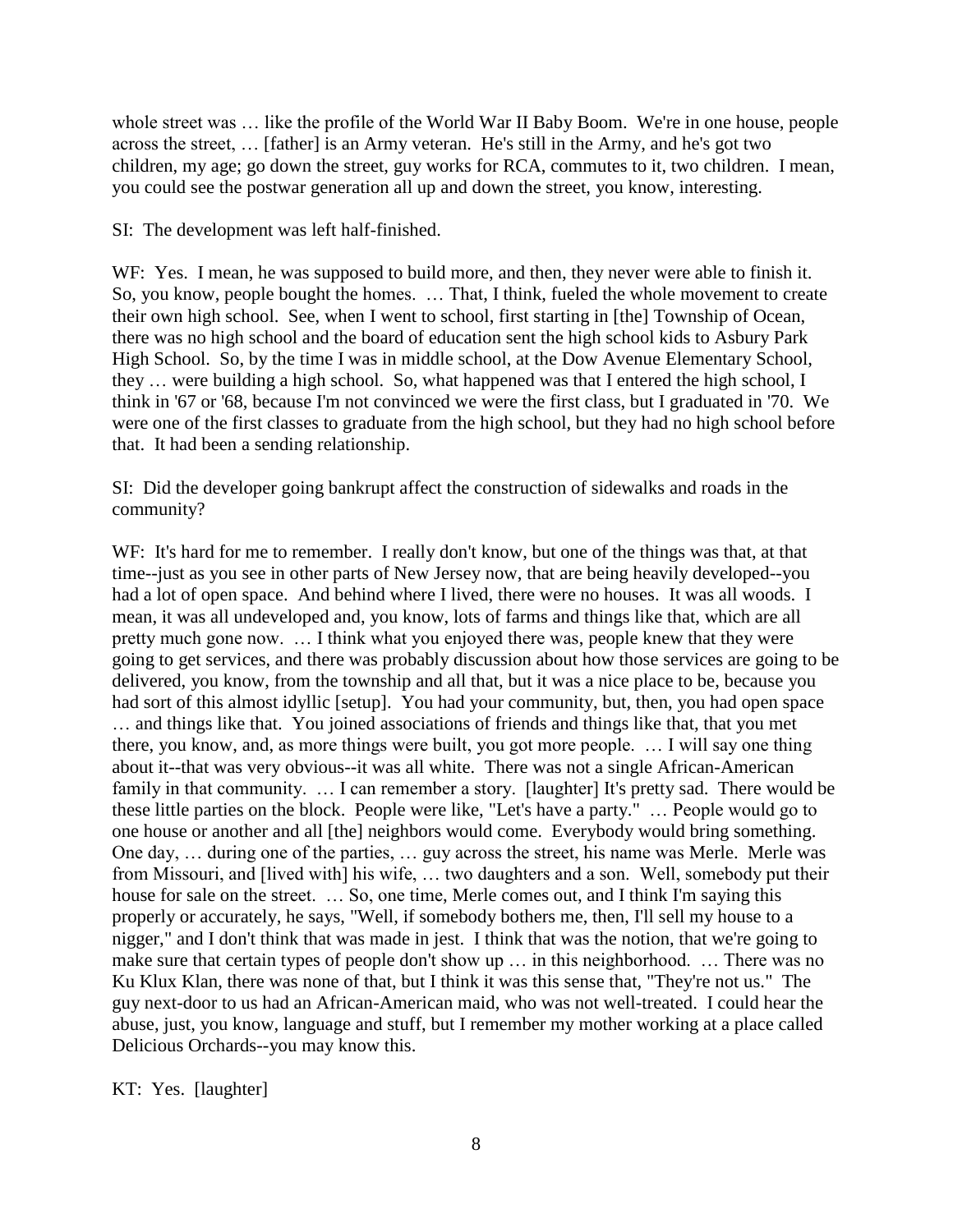WF: You know it. Well, Delicious Orchards was an orchard in--I think it's Colts Neck, okay. My mother was an apple packer, and then, she became as salesperson. Well, they had migrant labor, most of them African-American, and my mother used to tell me how poorly they were treated. … My mother would put old clothes [together] and they'd come to the house and get the clothes, but … [it] was pretty clear, my father didn't want them in the house.

SI: Was there any religious-based prejudice?

WF: Well, my mother would go out sometimes with women in the neighborhood, to the movies, and I remember her saying to me, once, that one of the persons, who happened to be [of] Irish background, referred to Jews as "Christ killers." Well, I think we have to remember that the Catholic Church didn't renounce the deicide of Jesus until the mid-1960s as official policy. So, you can't really say that they weren't taught that. They probably were. You know, I mean, there were Jewish families on our block, but no black families, no Latinos. It was pretty homogenous- -so was Ocean Township High School, very homogenous.

KT: Ocean Township High School is very diverse now.

WF: That's good.

KT: My parents graduated from Ocean Township High School.

WF: Did they?

KT: I remember my father telling me stories about when he was in elementary school. He said there were no African-Americans or racial diversity.

WF: When did he graduate?

KT: I am not sure. He was born in 1954.

WF: '72?

KT: Yes.

WF: Okay. Yes, I'm not surprised.

SI: You were raised Roman Catholic.

WF: I was.

SI: How important was the Roman Catholic Church to your family, when you were growing up?

WF: Well, that's a good question. I think my mother was always deeply spiritual, but didn't do much in terms of the continuity of religious rituals after she was married. I think she would have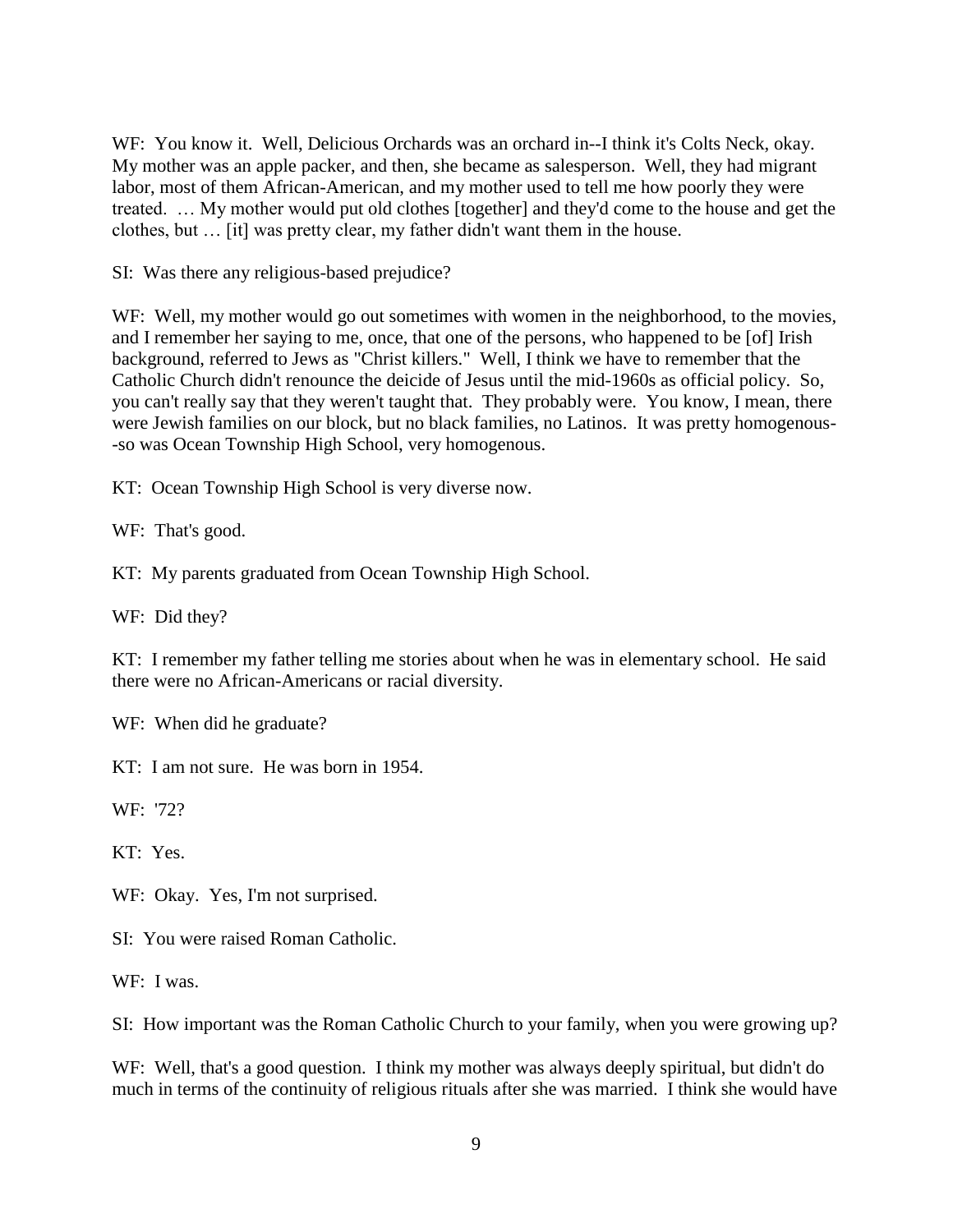done more, but I just think it wasn't something that you made a priority, depending upon … how she and my father talked about it. I mean, my father was not raised as a Catholic. He was raised in a Protestant church. … I went through the whole set of rituals, you know, Communion, Confirmation. I went to Catechism after going to elementary school and things like that. I went to a couple of classes for the high school level, and then, didn't go anymore. My parents didn't make religion a big priority. I mean, I would go to Saint Mary's in Deal. We also went to [Our Lady of] Mount Carmel, sometimes, in Asbury, but I was never given any pressure to … become an altar boy, or to do other types of things. My mother, I think, always remained very spiritually committed. She would enjoy, you know, reading the Bible, rosary, and doing the stations of the cross when she went to … church on Christmas and Easter. … We used to go every Sunday … up until a point, and then, I didn't go after a point. My father, … that's sort of interesting, I think he's become more of a publicly religious person in his older age, versus being someone … that made it a big priority. I always felt that they didn't want to make it as sort of an imposition. … When I had broke away from going to church and that all after a point, they didn't bring it up. They didn't say, "Why aren't you going to church?" They didn't say, "You better go to church," you know. So, I think that's where I think it rests. My father goes to church every week now, every week. He doesn't miss it, and that was not the case when I was growing up.

SI: Were you involved in sports or organized activities growing up?

WF: Yes, I was involved in Little League baseball. I was involved in the band, in Ocean Township. I was in the marching band and in the symphonic band, and so forth. I took piano lessons from the time I was in fourth grade, and continued them into Rutgers, actually took them at Rutgers as a senior. I was in activities for the YMCA. The YMCA in Asbury Park was right on Main Street. Now, it's no longer there, but they had a summer camp program, Camp Zehnder, in Wall Township. You know, I would go regularly, every summer, a week or two, but I also went … on the Saturday program they had. My parents would get me involved in that. I took some judo lessons. … Aside from that, I was never involved in the Boy Scouts, I was never involved in those types of things. After a point, my father became very concerned about being in the American Legion, and he, still today, signs me up to get the … Junior American Legion newsletter, whatever it is. I don't say anything to him--that's his business. I will read it. That's what he wants, that's fine. These are some of the negotiated settlements you make when you get older, [laughter] but I can honestly say my father was never one of these people who insisted you had to, sort of, wave the flag ... when I was growing up. I think he's become much more of a public patriot in his old age. … When I was younger, he never did that. He once said to me that I should serve, fulfill my military obligation, after I go to college, and I didn't respond. We left it at that.

MK: What was the reaction of your family to John F. Kennedy's assassination?

WF: ... It was a terrible thing. ... I can tell you exactly where I was that day, sitting in sixth grade, Dow Avenue Elementary School, Mrs. Mohn's classroom, it came over the intercom. They put on the radio. I'll never forget it. She was terribly distraught, and the guy next to me, Bob Goldstein, said, after it was announced, he said, "Good." … Then, school was closed, you stayed home and, you know, I can still see the black-and-white TV with the funeral cortege. I didn't see the actual killing of Oswald, you know, the shooting by Ruby, but it was a terrible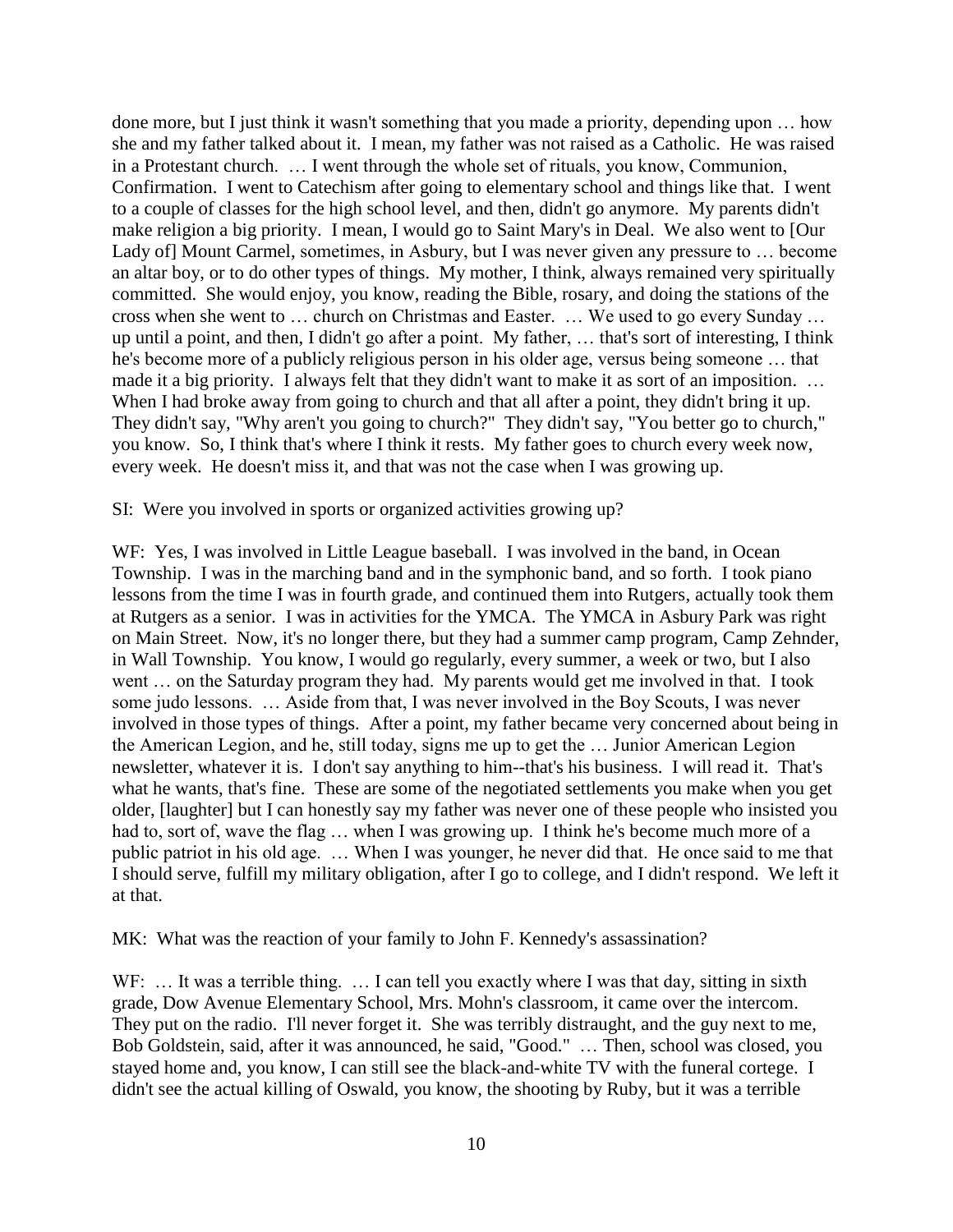time. [Editor's Note: President Kennedy was assassinated on November 22, 1963, in Dallas, Texas. Lee Harvey Oswald, the primary suspect in the assassination, was himself killed by Jack Ruby on live television days later.] … My father is a Republican, he is a conservative. My mother was really a Democrat. My mother suppressed her political ideas a lot, under my father. My father was sort of overbearing about that stuff, and she always said, … "Voting is my business." He would pressure her, "Oh, you've got to vote for Nixon. You've got to vote for," you know, and she would say, "Leave me alone." … That's something they negotiated, but it was pretty clear that the Kennedy assassination was a terrible thing.

MK: How did your father's military service affect your family, when you were growing up?

WF: He had had enough of the military. ... I'll tell you another thing he said. He said, "There's no reason to have a weapon in the house." He said he saw what weapons could do. He had a fencing epee, I guess that's what they call them, that he kept, because, in the Navy, they had fencing. He kept that. So, I once asked him, "Why don't you have a gun?" He said, "There's no reason to have a gun." He said, "If you ever saw what a gun could do, you wouldn't want one." So, he was really totally against having weapons, because he had been in the [Navy], you know. He saw what a forty-five-caliber gun could do to a human being and he saw what happened to people who were wounded and all that, and you know what I mean, "No way." … He didn't have ... [any] respect for people who would ... show off, that had weapons, and hunting and all that. So, he was not interested in that, whatsoever. So, that whole military piece was not a prominent part of our home. You know, he didn't bring it up, he didn't talk about it. He didn't make a public display. Like I said, I think he's more nostalgic about it now, and sort of looking back in his life. If you go to his apartment in Asbury, he's got all the stuff for … when he was in the military, and interesting stuff. I mean, his radioman's log, he's got it.

SI: Wow.

WF: He's got stuff, photographs and all this, and I try to help him preserve a lot of that, because he had them sort of in disarray, and I'd help him keep them together. … Now, he has letters from his [wife], my mother, all this stuff, which would be great for an interview.

SI: I hope we do get the chance to interview him.

WF: Yes, he would be a good interview. It's just that his hearing is not the best, but, you know, we could do it together, too.

SI: Sure.

WF: Anyway.

SI: Did you see any lasting effects of his wartime experience? Did he have nightmares?

WF: No, I really didn't see that at all. I saw that with my uncle, though. My Uncle Sam, my Aunt Jane's husband, was in the Marines, in Korea, and she said it more than once, that when he came back, he was a changed person. I think that directly contributed to his alcoholism. He was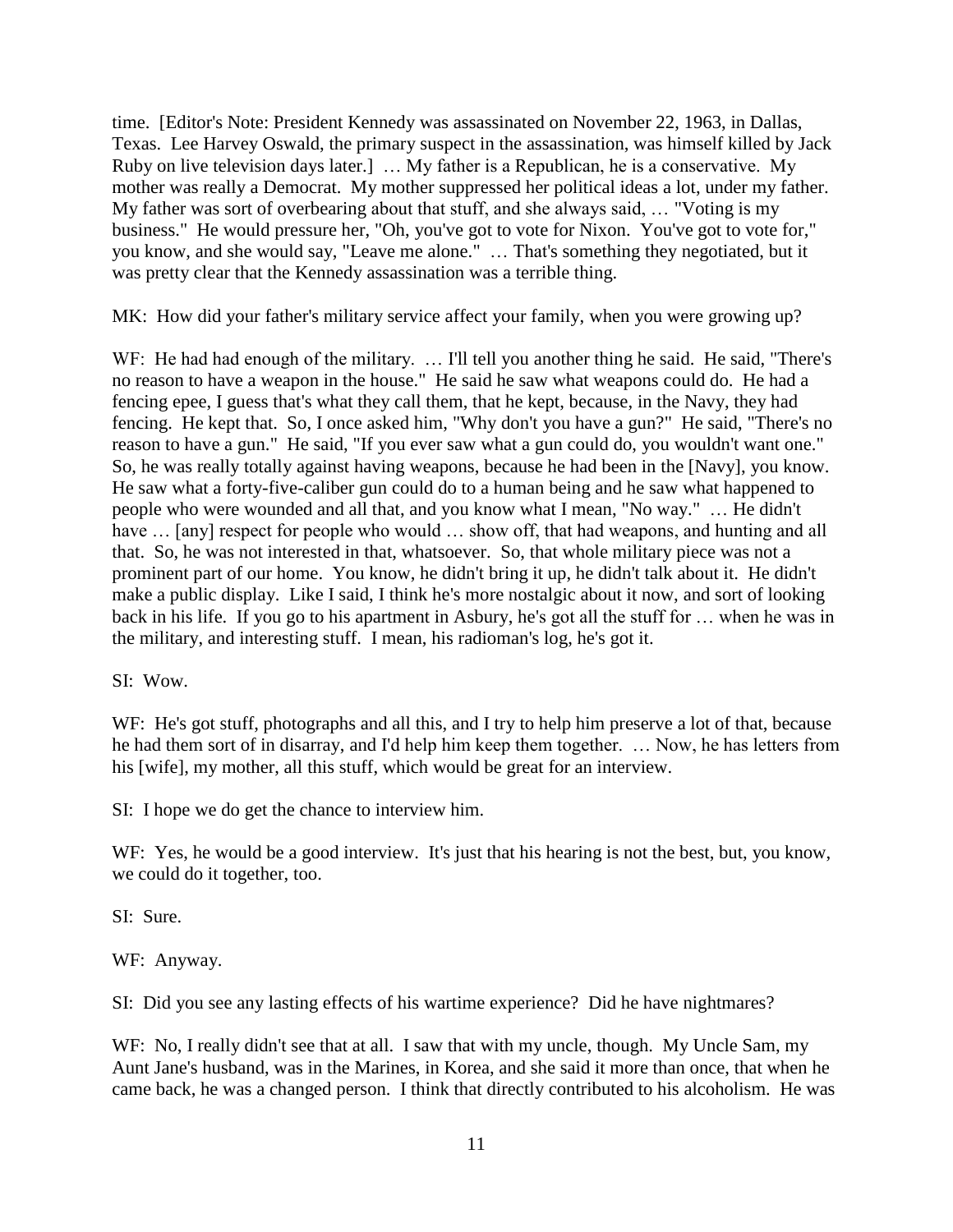seventeen and he's over there in, you know, combat. … I think it had a profoundly negative, terrible effect on him, and that translated into the difficulties that alcoholism creates at home. … I have seen that. … Aside from that, … when people get together, like in these old block parties, you know, people would say, "I was in the Army," "I was in the Navy," and all that stuff, you know. I mean, you're young, you don't really remember that stuff. ... My father never really talked about it. He didn't talk about, you know, what happened. If I asked him, he'd answer the question, but he really didn't bring it up. I mean, I do remember one interesting conversation with him. One day, we're sitting in our kitchen and I asked my father, I said, "Did you ever have relationships, with a woman, before you got married?" He said, "Yes." My mother was sitting right there. She knew it. He and other men had seen a prostitute in London, on shore leave, and he said, "That was different. That's all different." I'm sixteen years old, so, I don't know how different it was. So, I'm sitting there, listening to this, and that's part of the war experience that was not revealed. …

SI: Yes.

WF: So, that just came out.

SI: Very few people talk about prostitution in the interviews that we conduct. Was your father actively involved in politics or were there just political discussions at home?

WF: My father was pretty Republican. When I say pretty Republican, I mean, I don't think he voted, … since Harry Truman, for a Democrat. … He would participate, I think, in discussions, but he wasn't really an activist, going out there and being … a neighborhood activist for this candidate or that. I think there were some of this, sort of, "Politicians are corrupt" [mentality], you know, "Politicians are a problem," and, "I'll … keep my distance from politicians." My mother was never really politicized. She wasn't involved in political life very much.

SI: Did your father stay with one insurance company?

WF: He changed from the American Insurance Company--this is my memory--in the '50s to Allstate in the '60s. … The office was in Neptune, and then, later, in Bricktown, and he retired from Allstate

SI: Your mother went back to work when you were in kindergarten.

WF: Yes. She went to work at a variety of manual labor jobs, whether it was--Delicious Orchards was one. She worked in a factory in Wanamassa, actually. It's not there anymore, Lapin Products. It's near Sunset Avenue. … She sold … Avon products, and she then got a job working at the Foodtown in Wanamassa, and she worked there for a long [time]. So, that was a very happy period for her. She enjoyed that very much. She ran the bakery and, you know, my mother was very outgoing and she was very good with people. She would get along [well]. She had her customers--they would come to her. ... She enjoyed that very much, and part of that, also, was the fact that I think she wasn't being dominated by my father. Well, I think that independence--peace--is very significant.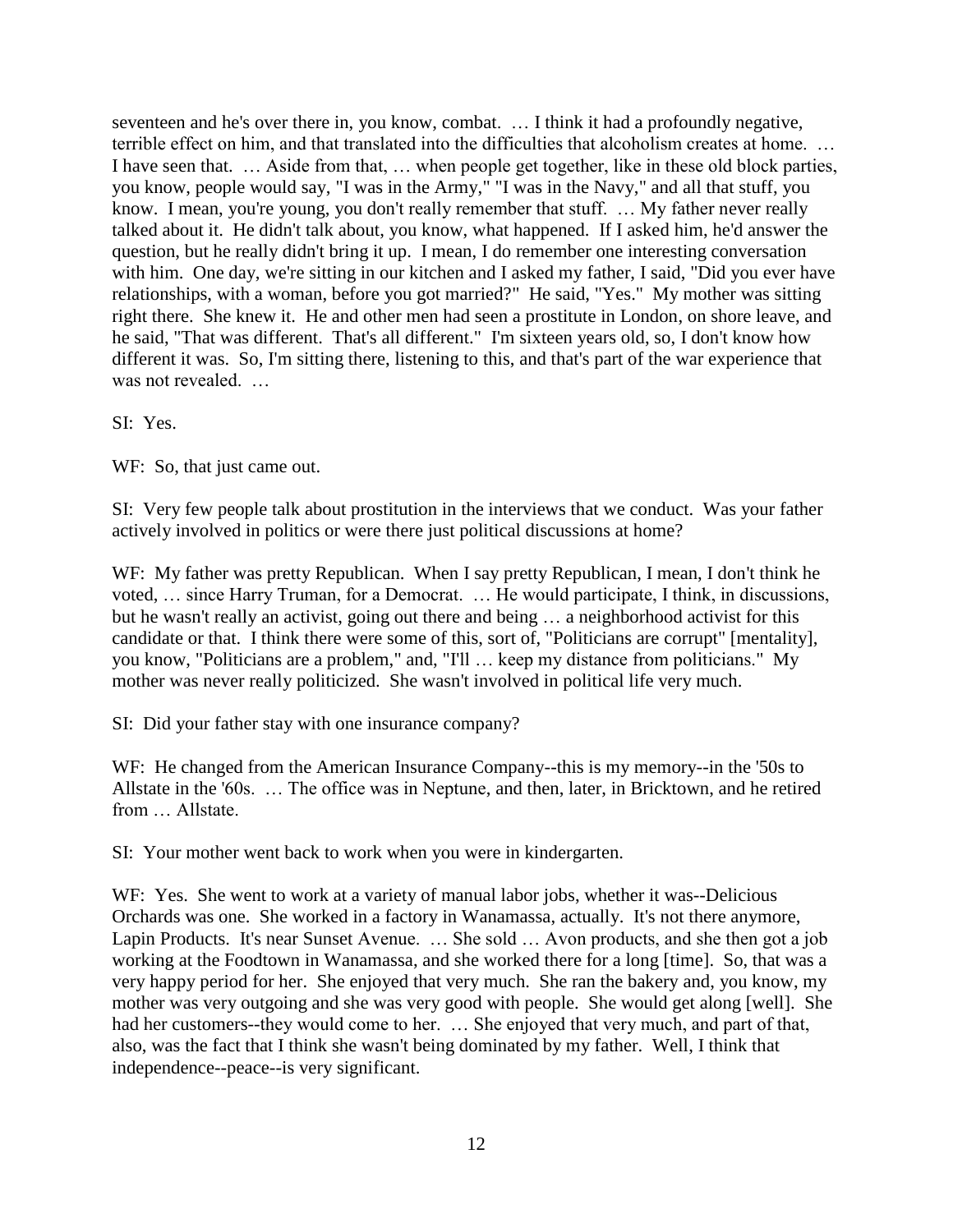SI: What was your father's attitude toward your mother working, was that a problem?

WF: No, I don't think so at all. ... I think they needed the money. I can remember sitting in the car one time and my father; … Allstate was owned by Sears Roebuck then, Allstate Insurance, and I remember they had … a Sears card. So, we go to Sears, because you got a discount. I can remember overhearing them saying they couldn't get anything else on the card, because it was maxed out, had to … go and get loans from Beneficial Finance sometimes. I don't think it was easy, but I think then, you know, it was a necessity in some ways, but it wasn't the type of thing where my mother was seeking a career that would have taken her, let's say, away from living at home or anything like that. She enjoyed being at home, but she also enjoyed her independence. I think she enjoyed it even more when she was older, because I think she was expressing herself. [Editor's Note: Allstate was founded in 1931 as part of Sears, Roebuck and Co., and spun off into its own company in 1993.]

SI: Were either your mother or father involved in community activities or civic organizations?

WF: ... My father got involved in the American Legion and the Veterans of Foreign Wars, not in a leadership role, but he went to some of their … activities where they had veterans come back and go to military bases and things like that, or, you know, activities like that.

SI: Outreach.

WF: Yes, right. ... My mother would go out with friends, you know, and she was involved with Avon. … On the block, they also had ceramics. People would make ceramics and she would be involved in that. She enjoyed that. She loved to cook. She enjoyed cooking and she would get involved with going to some cooking classes and stuff, like at … malls and stuff, but, aside from that, they really weren't people who joined organizations, you know, did [not do] a lot of that, that I can remember at least.

SI: Can you tell us about your early education? You mentioned the high school that was just being built. Were elementary schools also being built?

WF: No. In fact, Oakhurst School was, I think, built in the early twentieth century. I went there for elementary school. Now, it's the board of education area, where their headquarters is. Their museum is there, actually. …

SI: Was that far away from where you lived?

WF: ... You had to be bussed. Route 35 sort of bisects Ocean Township and, if you go to Wayside, where I lived, Wanamassa, Wayside, Oakhurst, Elberon Park, Colonial Terrace, [they] were all part of Ocean Township, sort of, small parts of it. So, you had to be bussed there. It was an interesting [experience]. When I look back at it now, there are a couple of things that strike me. First of all, virtually every teacher was female. Many of them had been there a long time, and what's interesting about that is that, I think, being an educator myself, I look back at that and I say to myself, you know, "Wow, that was really a commitment that was made," and these people were … very good, very highly skilled people. … When you look back at it, you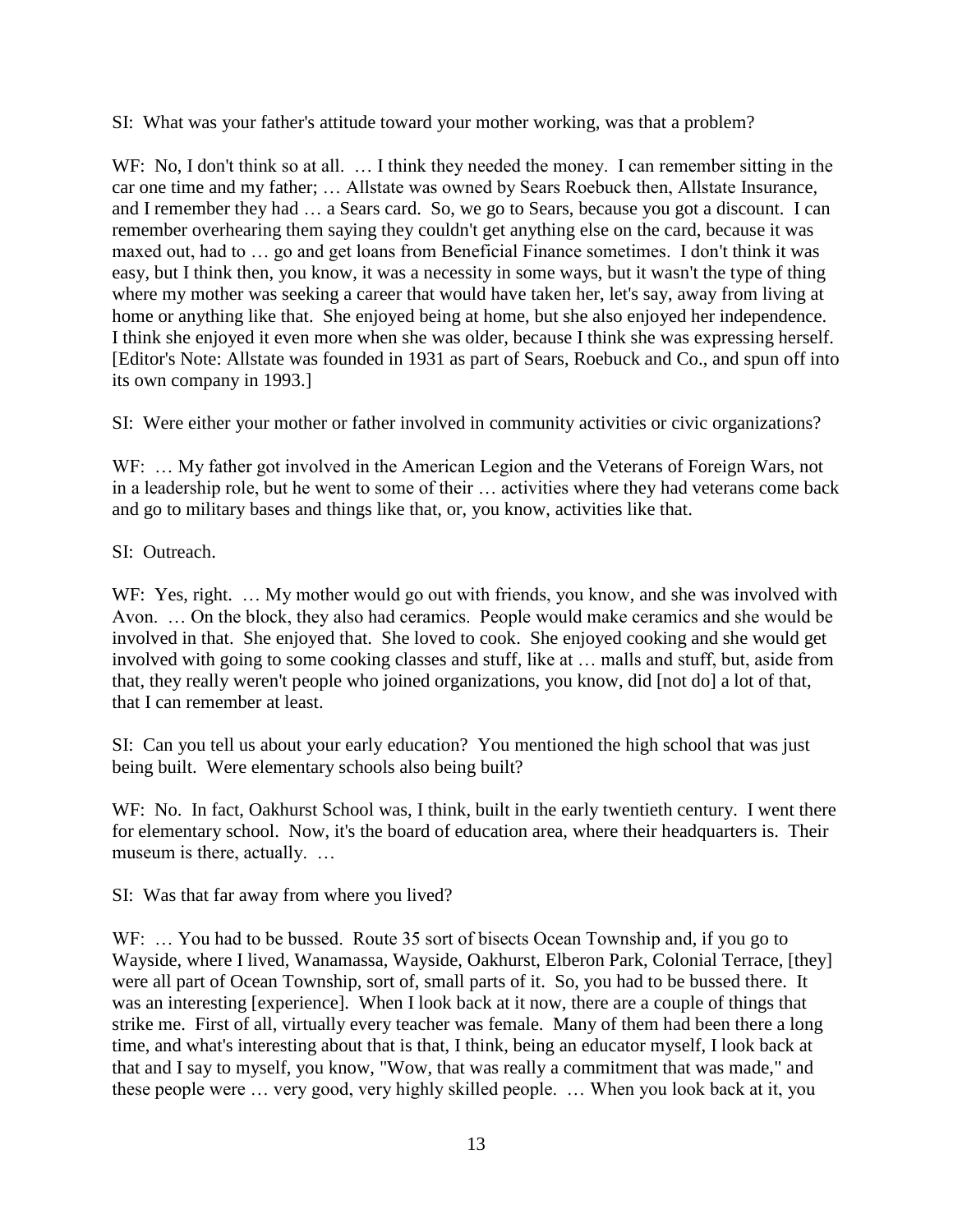know, and you think about it, in the elementary grade, they really set the foundation. I can remember that there was a teacher, … it was like second grade, third grade, who lived across the street from the school, and we had, like, a picnic on her lawn one afternoon, at the end of [the] school year, you know. Who would do that today? I mean, it's almost unheard of. You walk across the street, here's the picnic on her lawn. … [The] thing about … today that's improved from then [is special education]. I remember watching a young man named Eugene--I don't even know his last name--walking … in the building. You only saw him some times a day. He was what we call a special student.

SI: Right.

WF: Developmentally disabled student, but he was never in any of your classes, totally segregated. … When we went to Dow Avenue School … in the middle grades, you started to get some bit of departmentalization. Somebody taught you math, somebody taught this, but the same thing was there, these long-time professionals, mostly women, [who were], I thought, very good, for the most part, people who really were committed and dedicated. … There were other things that, you know, I can remember, that all phys. ed. was segregated by sex. There was boys' phys. ed. and there was girls' phys. ed. There were uniforms, and there was hell to pay if you didn't have a uniform and you better wear it. … That's the type of thing that went on. … Public school, it was a welcoming place, you know--it was the type of place you wanted to be at. … I remember, that's where I first got involved in music, too, and the band. I remember Mr. Frankel, Mr. Szostak, Joe Szostak. … You know, they had a good impact on me, and it really … was inspiring, not because they were the greatest conductors in America, but because they actually made it interesting and enjoyable and you enjoyed being in it. … You know, people were able to pursue their interests. There are things that existed back then that are just totally gone now, … like industrial arts. You can hardly find industrial arts in the school anymore, but they had it in the middle school and you had to take it. I'm not saying that was the best choice, but boys took industrial arts, girls took cooking, home ec. [economics]. That's the way it was. Maybe it wasn't the right thing to do, but that's what happened. … What I also see is that a lot of that is gone down the drain. In other words, the concept of the broader curriculum has now been put aside. It's academic preparation [for college now]. So, you know, I can remember when the education, that I had, was a little broader.

SI: Was the music program part of the curriculum or was it an extracurricular activity?

WF: Oh, no, you took music. ... You didn't have to be in the band, but you took music. So, it was a little more stipulated, but, in some ways, I think it was more broadening.

SI: Did you stick with the piano or did you take up other instruments?

WF: No, I played the trombone. I started with the French horn in fifth grade. ... Mr. Frankel said my mouth was too big. [laughter] So, I'd go to the trombone, because the mouthpiece was bigger. So, that was a good decision, actually, and I've played the trombone ever since then. ... I wanted to quit playing the piano when I was in high school, and I stamped my feet and my parents said, "You're continuing with your piano lessons," and they were absolutely right. So, I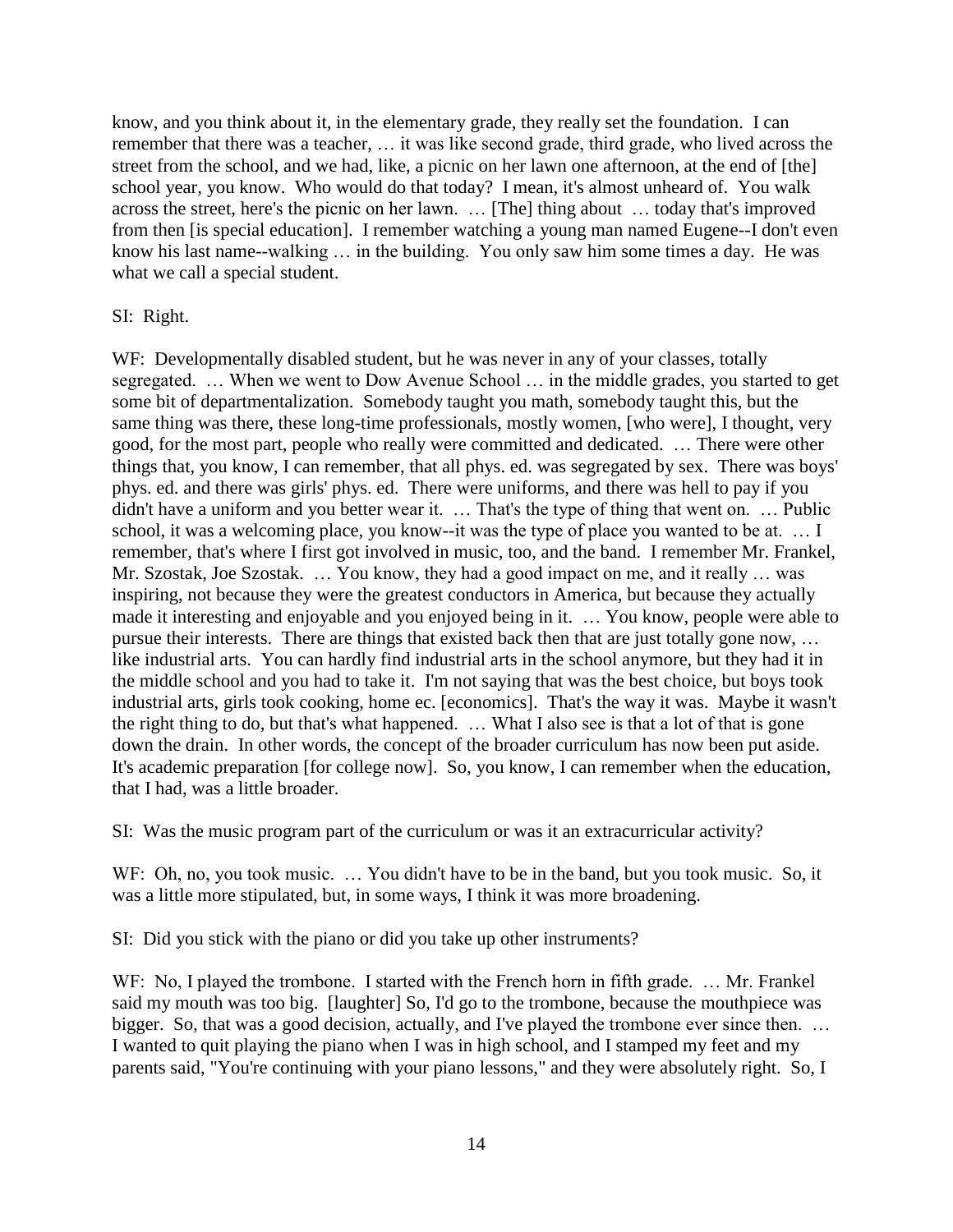wanted to go out and play sports, or hang out or do something like that. They said, "No, you will continue with your piano lessons."

MK: Do you still play?

WF: I do. I took lessons from a concert pianist, Anne Rockefeller. She ... lived on the top of the Santander Building in Asbury Park. … She had the penthouse. You went into her place, it was like going back fifty years. [laughter] I'm serious, it was like going back fifty years, … but she knew everything about what was happening. It's just that her place was elegant. It was like being on Park Avenue, right. You went in, you sat down, you waited. You had your lesson for half an hour, you talked with her, then, you went. You had a recital, every year, that you participated in. This was formal. She would come in her Lincoln car, with her husband driving, and she's sitting in the back seat by herself. He would open the door, she would get out, go in, and then, she was in charge. I mean, this was the way it was. … I rebelled and my parents said, "Be quiet, continue your piano lessons," [laughter] and they were right, see.

MK: Did you hold any jobs after school?

WF: I didn't get a job for money. We're talking about, not like, "Billy, go paint the fence." We're talking about money, right? Okay.

MK: Either/or.

WF: I mean, you know, there would be chores at home.

MK: Right.

WF: That's one thing, but the first job I had was working at Burger King in Neptune, New Jersey. I didn't have a car, I couldn't drive. I was like sixteen years old, and I got paid one dollar and fifty cents an hour, yup, and all the grease you couldn't handle. [laughter]

MK: That was an added benefit.

WF: ... It's a side benefit of being a part of the fast food industry, and my parents were adamant that I was not to work during [the] school year. I could not work during the school year. Summers, that's it. The other [part of the year] was walled off, "No," and they were right.

SI: Did they have an encouraging attitude towards education?

WF: Absolutely. My father--this is a point of contention, I guess. I don't really have exactly the absolute memory about it, but I think my father tried to sort of run the show on my upbringing. … I've heard this from my aunt, you know, that my mother would do something and he'd say, "No, do this." … I wasn't there, I don't remember. My dad was there, but I don't remember it, but the issue, I think, was that they both were very concerned about providing a sound environment for an education. One of the first things my parents bought, in, like, 1951 or '52, was a complete set of the *Encyclopedia Britannica*. Now, that's pretty hefty, if you think about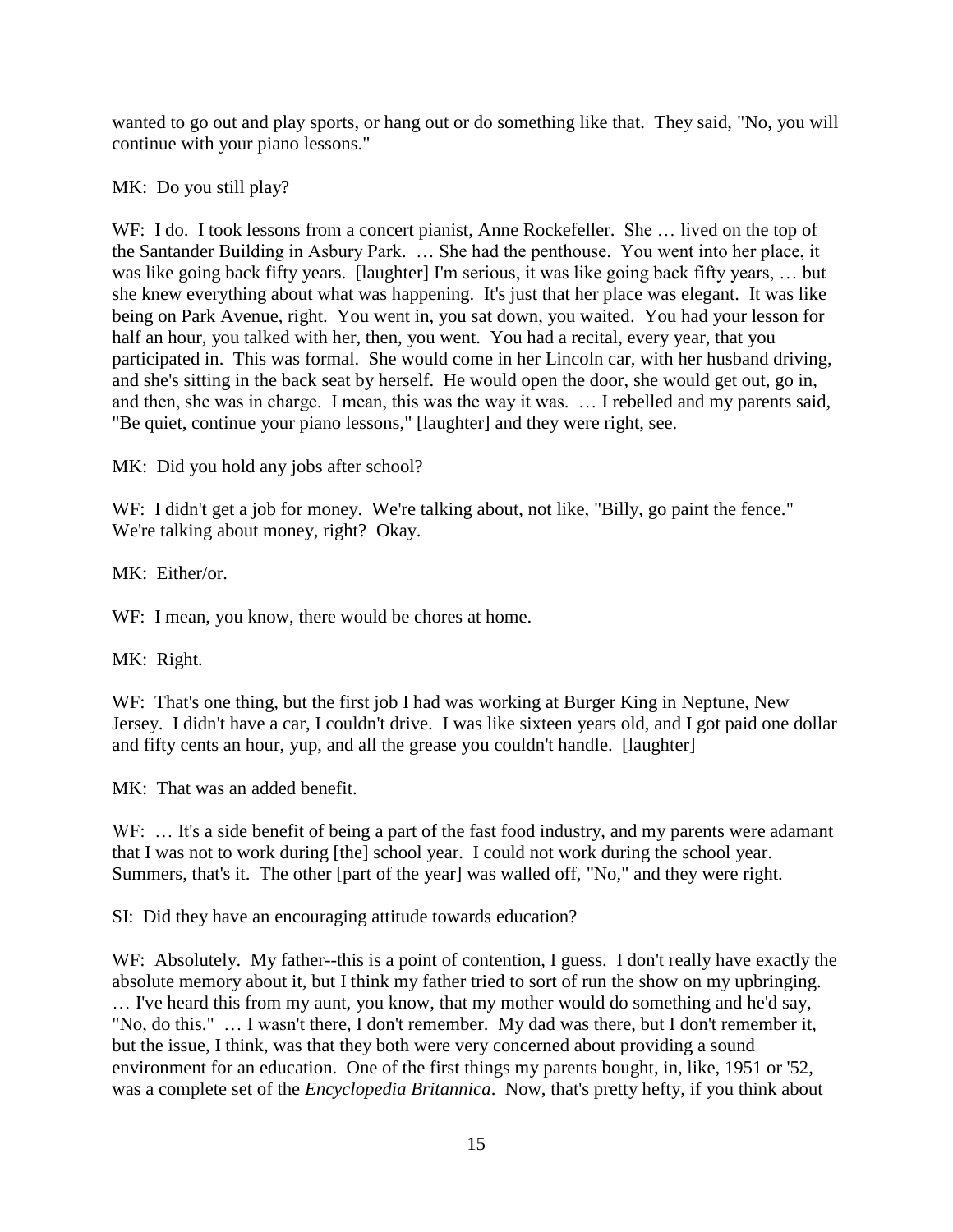it. The level of the writing in that alone was substantial. I used that for research at home. My father said, "You got the best one. Why do you need something else? Use this." … I used the school library, but, I mean, that was impressive when you think back to it. They actually spent the money, they bought that. … Somebody would come to your house, right, and try to sell you encyclopedias. … Maybe they bought it through the mail, but, I mean, they did that, and, every year, another book would show up, called *The Book of the Year*. There was a yearly update to the *Britannica*, that my parents subscribed to. Every year, it came. So, my father took me, regularly, to the Asbury Park Library. Ocean Township had no library, and Saturday morning was [for] reading. I would read, he would read. … Every day, … I'd see him read the paper. My mother would read a lot. You know, I mean, that sets an example. I think that was part of it, and I think they always encouraged me to do things that were related to, you know, sort of, [the] life of the mind. … I mean, I played baseball and I played soccer in high school, I did these other things, but, you know, they always encouraged it, and I enjoyed it. … They would take me to museums in New York City. We'd go to historic sites. … We had the classic trip, the auto trip, in the summer, … went to Florida, before I-95, on like Route 301, driving to Florida, stopping at historic sites. I can remember going to Antietam battlefield. I can remember going to Gettysburg with them, going to this, going to that, you know. … They enjoyed doing it, and they thought it was good for me, and I enjoyed it. … That was a central, sort of, part of growing up. … Homework, you never do homework after you play. You [do] homework first, play second. So, when I came home it was, "Homework--play later." There was no negotiation. It was a nice thing. I mean, they weren't hard-nosed about it, but that's the way it was.

### SI: What were the subjects that interested you the most?

WF: I was always interested in history. I was always interested in English. I was never a big fan of the math department. Science was interesting, but still a little tangential to me. I enjoyed the arts, but that sort of was learned later. I mean, I remember my parents taking me to the opera in New York City, at the Metropolitan Opera, when I was in high school, my friends making fun of me, "What are you, the Phantom of the Opera, now?" I said "No," I said, "but I enjoyed it, *Madame Butterfly*," and then, there would be trips at school ... [to see the] New York Philharmonic, go to other places, you know, go see *The Mikado* at City Center. My parents [would say], "Sure, you want to go? Here's the money, go." … That type of thing was, I think, very enjoyable, because it opened doors, it opened ideas to you, that you hadn't been exposed to, you know. My parents also loved to play records. … They don't sell these anymore, … console stereos, with fine furniture. My parents bought one, it was a Fisher. … Avery Fisher Hall is the same guy--it's named after [him]. Fisher had been one of the pioneers of home stereo systems. So, we bought one and I can't think of a day, basically, there … weren't records on. My mother would put records [on], my father, I put them on. … That was there, and so, you were sort of surrounded by that, you know, and that was part of it, too. So, I think that was very enjoyable, you know. You're growing up and listening to music and things like that, and then, you did other things related to it, but all these things sort of add up, I think, and have a cumulative effect.

SI: Did the schools you attended have adequate facilities, such as labs?

WF: Yes, in high school, yes. The high school was pretty much brand-new. ... I can't really say how in comparison. ... I happened to be in a high school this morning, before I came here, down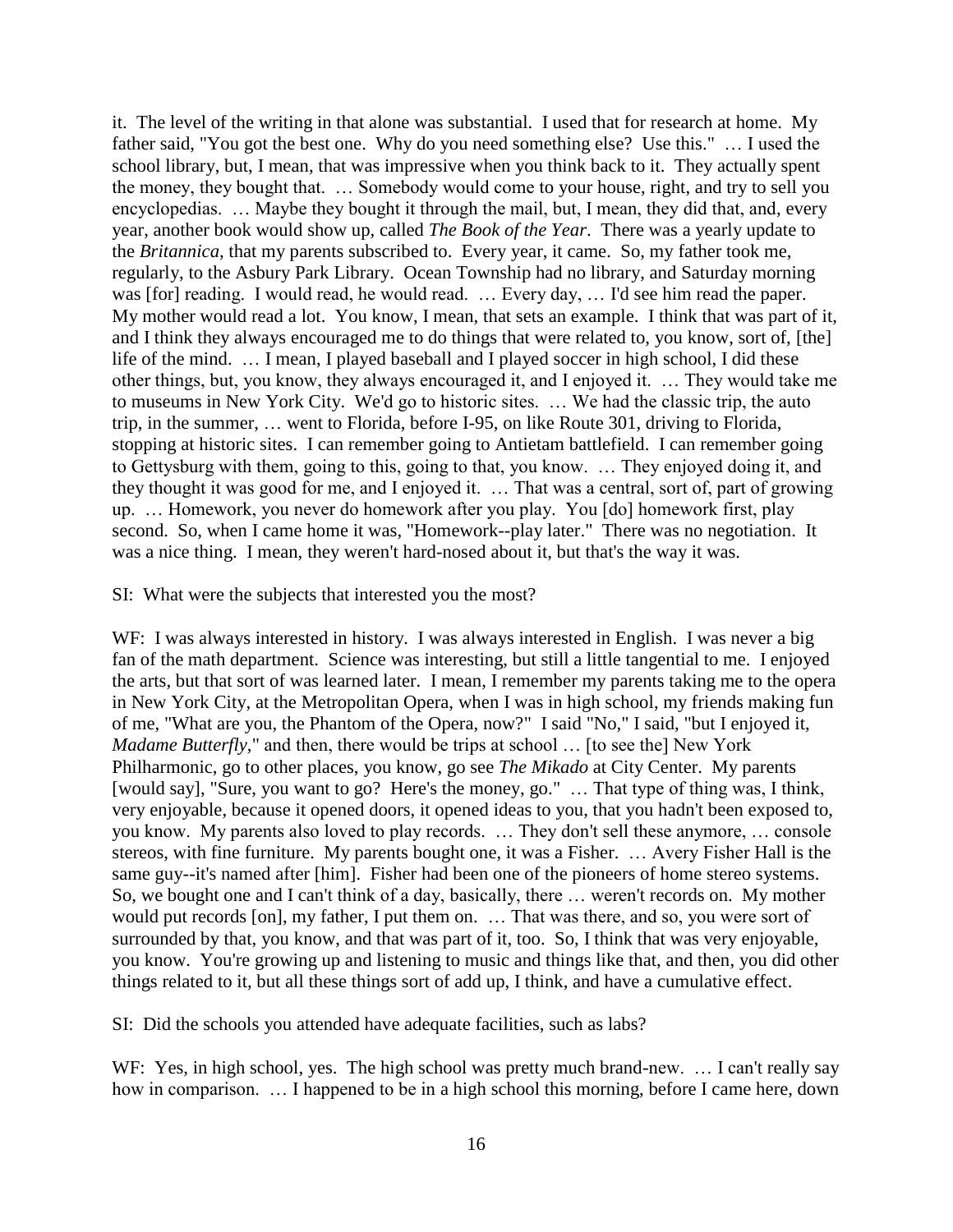in South Jersey, in Cherry Hill, and it was as if I was stepping back into my elementary school or late elementary school and early high school, because that high school was built in the mid-'50s. … You saw the same style of architecture almost, but what I think I saw, at least, in Ocean Township High School, is that it was a symbol of community pride, and I think that was very significant for … Ocean to have their own high school. … They could have their own football team, their own this, their own that. They weren't part of Asbury Park anymore. They were their own.

SI: Were there a lot of community activities in Ocean Township, like Ocean Township Day?

WF: I don't remember. I know they have it today.

SI: Yes.

WF: Am I right?

KT: Yes.

WF: I think they have all that stuff today, but I didn't remember very much of it back then. ... For the generation that I'm from, I think the public school was really a pathway to success. If, I think, the people I know from high school and from grade school, had they not had at least a minimally acceptable education, I think their abilities in the future would have been compromised, you know. So, I think public education, the huge expansion of public education in this country after World War II, you know, that was really part of what I was part of. … I was within it.

SI: Growing up in the 1950s and early 1960s, during the Cold War era, with the fear of Communism, was this something you were aware of?

WF: ... You're very aware of that when you had to go in the hallway and kneel down and put your hands over your head, when there was an air raid drill. … My father … was going to build a bunker in our basement. I remember the plans. He ordered the plans from the government- how many things of water you had to put [in it], how thick was the wall going to be, and all this. I can remember watching the television and looking at the newspapers with the …

SI: Cuban Missile Crisis.

WF: Cuban Missile Crisis, absolutely. [Editor's Note: In October 1962, the United States demanded that the Soviet Union remove its nuclear missiles from Cuba. The United States placed a naval blockade around the island nation, creating a tense standoff between the superpowers that many feared would lead to nuclear war. The crisis was averted when the Soviet Union agreed to remove their nuclear missiles from Cuba in exchange for the United States removing its nuclear missiles from Turkey.] That was scary. … I remember Kennedy on television with the speech, and, you know, only later do you find out a lot more. … At that time, … this was no small item. This was major stuff, and the whole piece about preparedness was part of what you had to do as a ritual, you know. Those air raid drills, they happened. I was part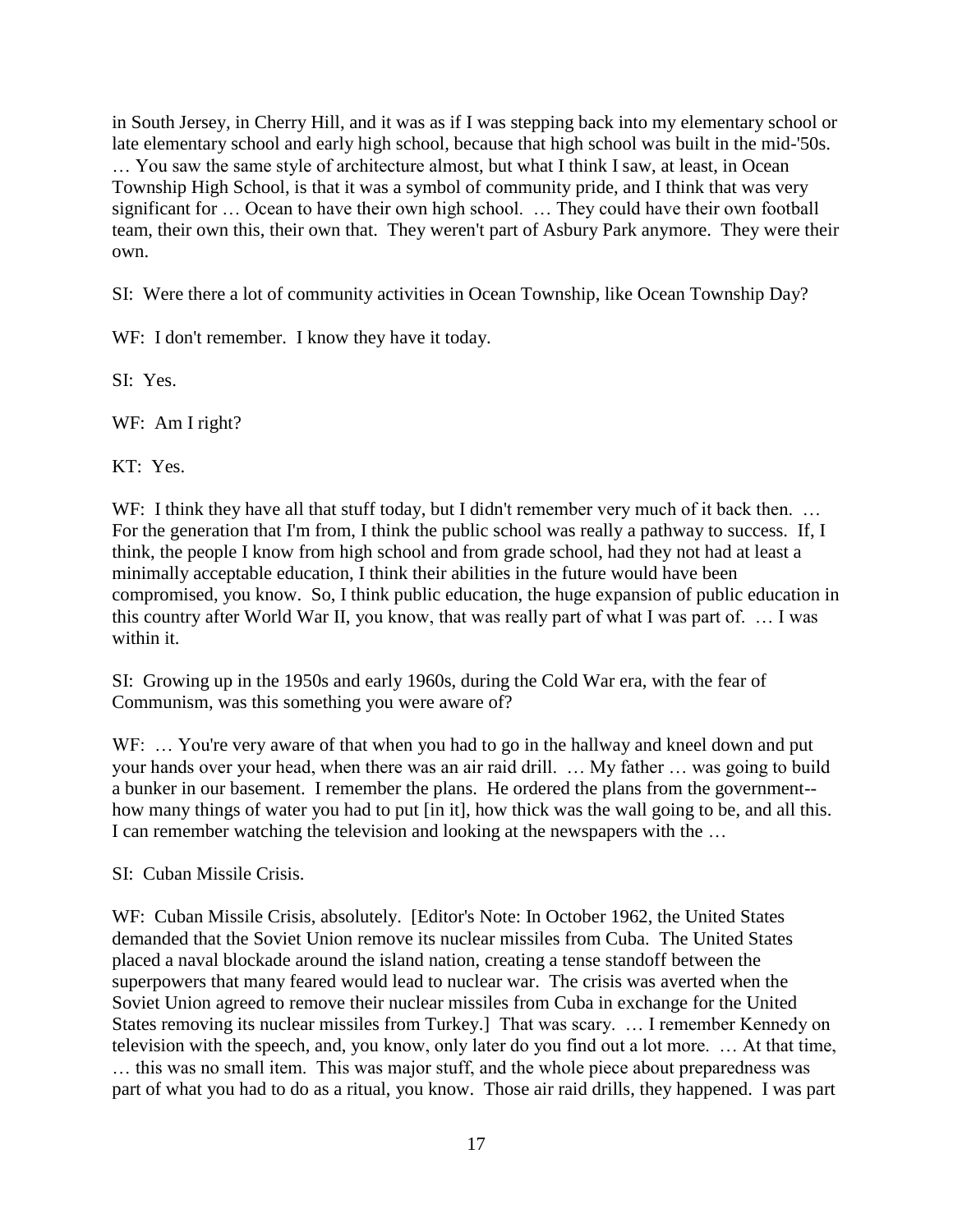of it. I look back at them now, I'm saying, "What would they have done?" but you did it. … I don't know if they even thought [what] they were doing was appropriate or not, but we did it and it was there and, you know. I think you couldn't get away from it, because that was sort of a drumbeat, "They're the enemy."

SI: You were exposed to a lot of newspapers and current events in your youth. Were you aware that the United States was sending advisors to Vietnam?

WF: I can't say that I really followed it very much. ... I was still about ten years old. You're talking '61, '62.

SI: Getting into the Tonkin Gulf.

WF: The big events sort of come up, you know, the big events--the Missile Crisis, the Kennedy assassination. I really didn't have a memory of how many people we were escalating the war in Vietnam for, but I do remember that it became much more prominent when I got closer to being drafted. … One of the things that I think was very clear was that the televised daily body count, that was on every night, was ominous. I mean, it was not something you could evade. My father didn't like criticism of the government's position on anti-Communism. … Let me put it this way: my father would support the government, but my father also was a sort of committed anti-Communist person. … I remember seeing these books at home, "The Report of Recognized Organizations," Communist organizations, from the House Un-American Activities Committee. He would get this. [Editor's Note: The House Un-American Activities Committee was an investigative committee in the United States House of Representatives that targeted real or suspected Communists in American society during the Cold War, and is most known for its blacklist of Hollywood figures during the height of its influence in the late 1940s and early 1950s.]

# SI: Really?

WF: ... He would have it, oh, yes, not that he did anything about it, not that he went out on the front lawn and said, "Let's go get them," no, but they were there. … I think he bought all that anti-Communism rhetoric, pretty much, hook, line and sinker, and I think he got sort of fed up with the ... mass media. ... I remember [him] yelling at the TV set. Walter Cronkite would come on and he'd give the story, and, at the end, he always said the same thing, "And that's the way it is, October 23rd." I can remember my father sitting in his chair, "That's not the way it is," yelling at Walter Cronkite.

# SI: [laughter] Wow.

WF: More than once. What was I going to do, sit there and say, "He's okay?" I mean, I just sat there. My mother would, like, just phase out. … He was just sort of really anti-Communist, … and a big admirer of Mr. Nixon. "Nixon was a great man. He's a hero. He stood up to the Commies," and all this stuff. "Okay." Well, I bought all that, until I got to college. If you would ask me, in 1968, who I should vote for, I would say Republican and I had Nixon--three years later, forget it. So, the rift that developed politically between my father and myself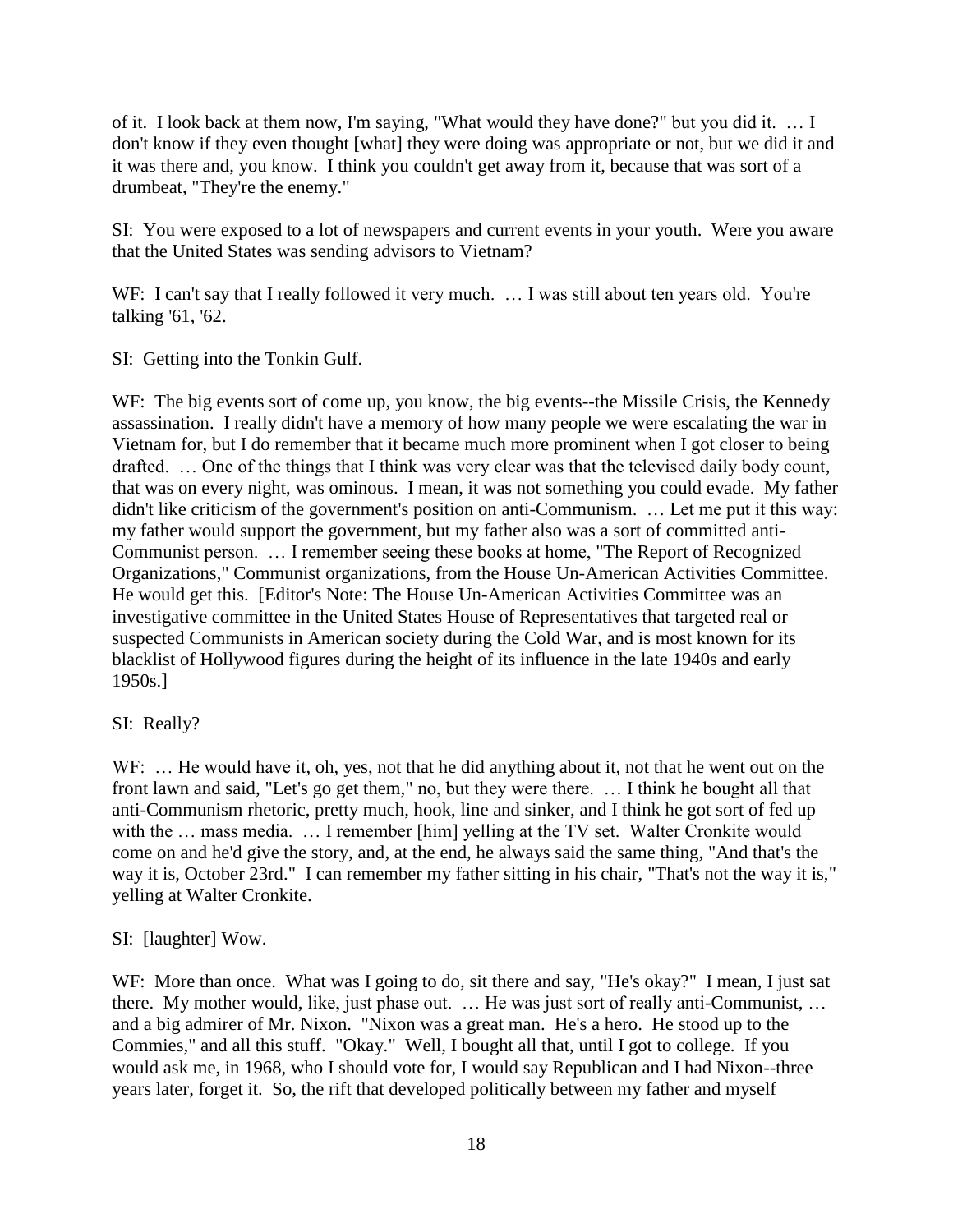occurred after I came here [to Rutgers], but it was very obvious that the Cold War was a prominent aspect of American life, no question about it.

SI: Let us talk about your high school days in-depth. You said the earlier schools were full of these teachers who had been there for a very long time. Did the new high school have younger teachers with new approaches to education?

WF: I'll digress for one minute and tell you that my father was actually offered a job as a teacher. I think he was sort of questioning his vocation in the late '50s. … What had happened all across the country was that the number of students outstripped the number of available teachers. … So, he didn't even have a college degree, but he interviewed and was offered a position as a teacher. He turned it down, because I don't think they would pay enough, and I don't think he thought the advancement possibilities were that much for the money, but, when I look back at that era, there were a lot of teachers who were younger in the high school, and they had to be somewhat specialized, because they were certified to teach science or social studies or math or that. … There were teachers in the high school who actually had been in the other elementary schools and had now moved to the high school. … Yes, I think you saw commitments to the specialist type, because you needed them, because the subject fields were defined a different way in the high school. … There were younger teachers, yes. I mean, that was part of it, but I think also part of it was that the high school serves a different purpose, you know. … Then, you have all these ancillary things, coaching, sports, this, that and the other thing, and they needed people who were going to be able to do that, and you needed many more of them, because you had a bigger population. … So, I think that was evident.

SI: Was there any attempt to create traditions at the new high school?

WF: Well, the new high school was interesting. I remember, I was on the staff of the newspaper during the last few years I was there, and they had a contest to name the newspaper. So, it ended up being a very creative title, *The Ocean View*. [laughter] What can I say? and *The Ocean View* became the paper's title, but they had a contest. … They determined that we're going to have a motto. So, they [chose the] Spartans, you know. Only later did I realize how militaristic that was. [laughter] Then, they had, yes, the usual sort of stuff, pep rallies and things like that, and the football game on Thanksgiving against the bitter rival and all that.

# SI: Who was the bitter rival?

WF: I'm trying to remember if it was Asbury. ... At that time, the Shore Conference was small, and, I mean, it was maybe less than fifteen, sixteen teams. Now, it's enormous, but, at that time, … might have been Asbury, might have been Neptune, I don't remember. … You have the, sort of, other events, the musical, the concerts from the band and the chorus, and things of that sort. … I haven't seen [this] done in a long time--we actually took a trip to Washington when I was a sophomore, and that trip occurred the weekend after the killing of Martin Luther King. [Editor's Note: In April and May 1968, race riots erupted in 125 US cities, including Chicago, Baltimore and Washington, DC, sparked by the assassination of Civil Rights leader Martin Luther King, Jr., on April 4, 1968.]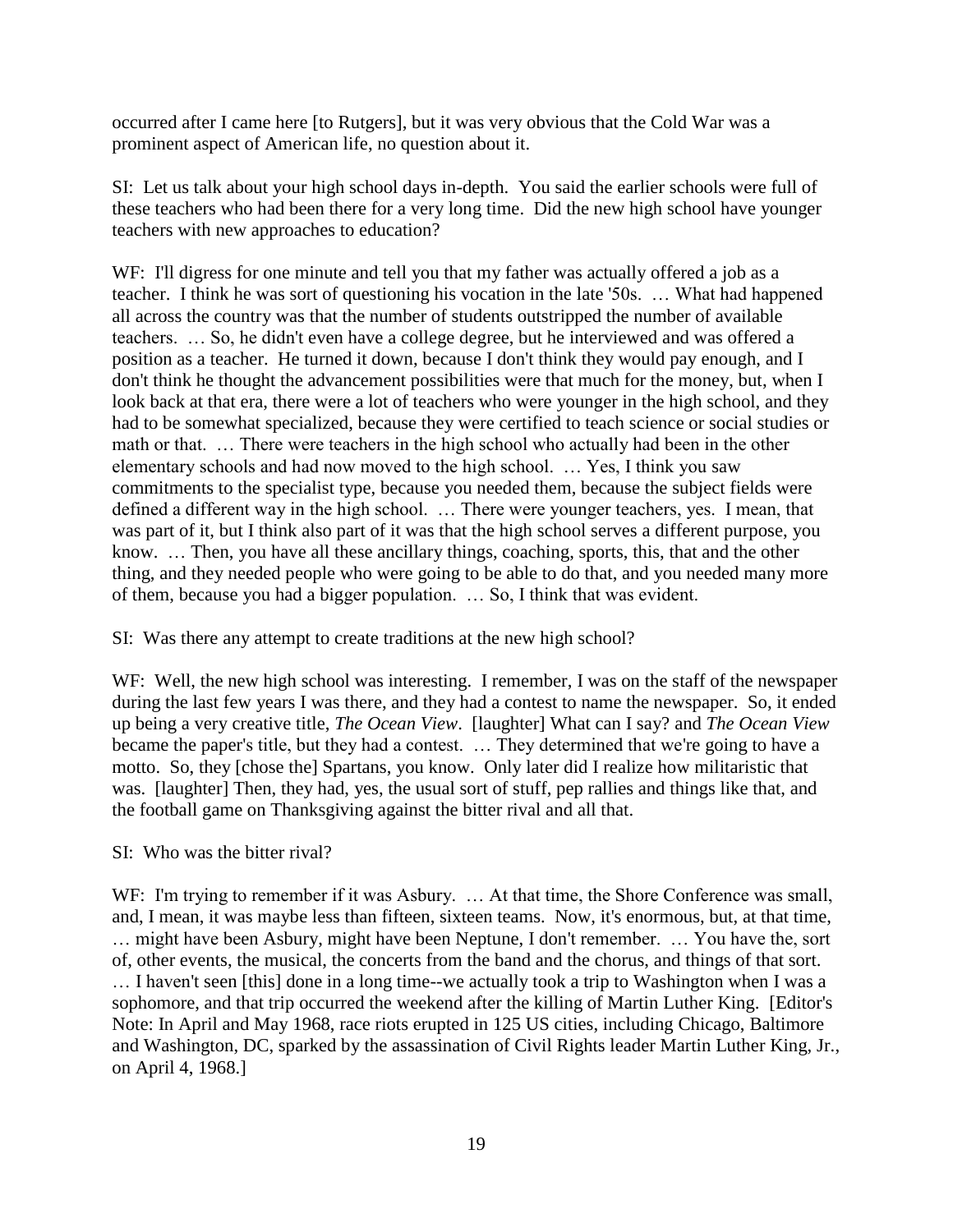## SI: Really?

WF: That was an interesting experience, because that trip had been scheduled. ... What do you do? Do you go or not? They decided to go. I can remember seeing the smoke in Washington, because of the burning, you know, Spring of '68. … I think, you know, some of the activities that we did then aren't part and parcel of public education anymore, and not to that level. … I've worked for thirty-five years in a public school and overnight trips, like that, pretty much are out. I mean, full class trips, you're talking hundreds of people. They're sort of out-of-bounds at this point. They're very difficult to organize and maintain.

SI: I forgot the question I was going to ask.

WF: That's okay.

SI: Do you want to ask a question?

KT: In 1968, you were in high school and the war in Vietnam was at its height. Did they talk about the war in school?

WF: ... I think [when] I was a senior, we had a forum, with all the social studies teachers on the stage, and it was about Vietnam. Should we stay? Should we pull out? … One of the people in the department, later became vice principal, [was] James Hartnett. I remember, [laughter] my best friend, Bob Schlossberg, who tragically died about a month ago from a stroke, he remembered everything. I mean I could say one word, he would know it, and it's funny how that happens, but he said, "Hey, Billy remember what Hartnett said on the stage? 'If it wasn't for Chester Nimitz and Bull Halsey, this country wouldn't be what it is today.'" Then, the teacher I had for … political philosophy, James McDonald, said, "I think we should pull out of Vietnam right now," and the whole auditorium, with very few exceptions, stood up. I was one of the exceptions, because I was still under my father's Nixon view, see. … I think, yes, there was a real concern, you know, [with the] draft. This was not something that was theoretical, you know. It was only after Nixon came into office that they put the lottery in, but the draft lottery was something that was on your mind when you were in high school, no question about that. I think my number ended up being between 100 and 180, somewhere in there. I don't remember exactly what it was, but everybody had to register. Asbury Park, you had to go to the draft board, get your card or get it in the mail. I knew a guy who went to high school with me, Tom McAllister. He went to the University of New Hampshire for one year, couldn't afford to go back, and was immediately drafted. He had a low number. He only had a deferment because he was in college.

KT: Right.

WF: He didn't go. He applied and got conscientious objector status, on the basis of his written essay, and then, worked for two years in alternate service. He was a night watchman at a senior citizen's home in Ocean Grove, was not happy, but it was a reality. I mean, you didn't have your student deferment, you get the call. Then, what do you do? It's real. [Editor's Note: Conscientious objectors refuse, on the grounds of conscience or religious beliefs, to serve in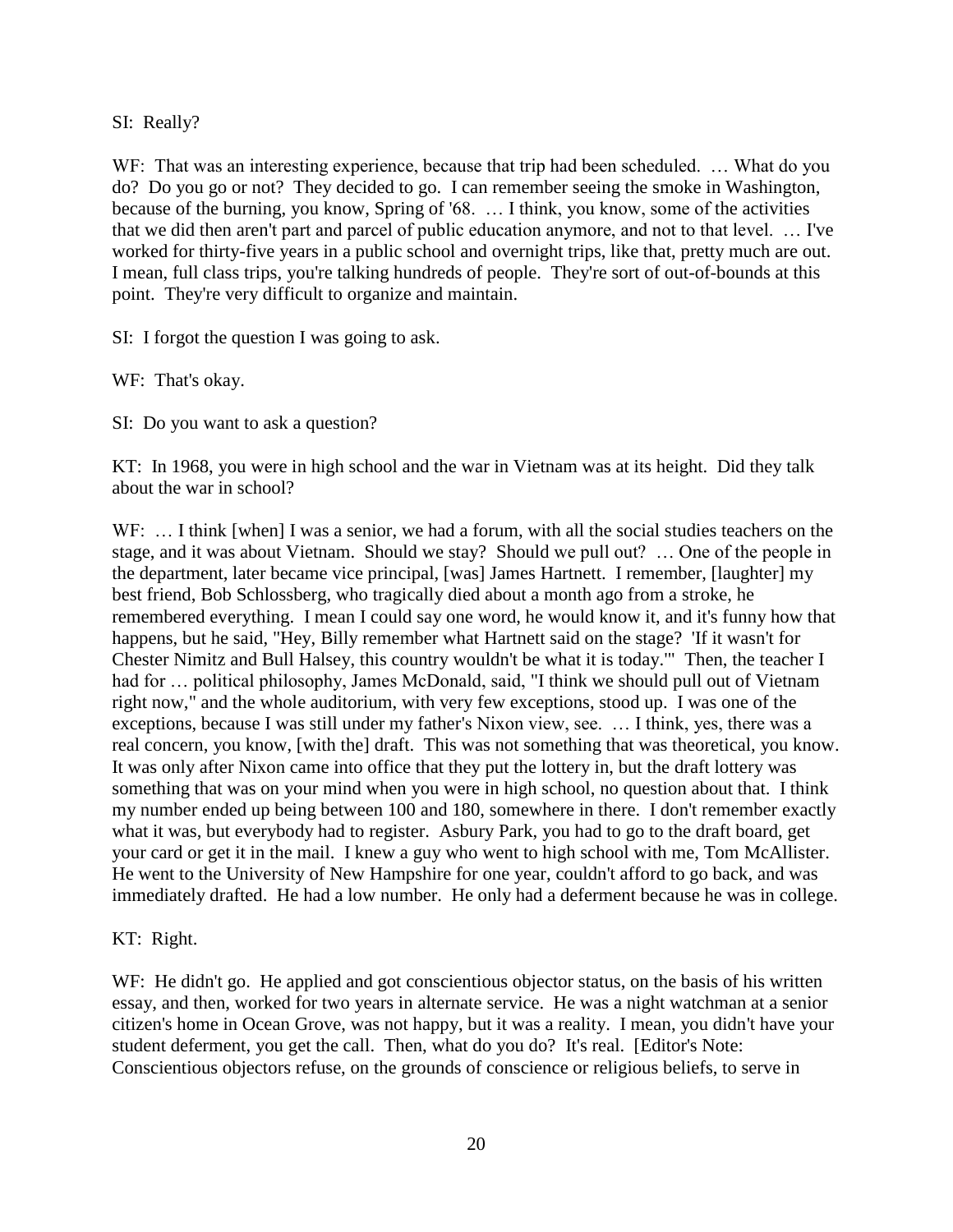combat during times of war. During the Vietnam War, conscientious objectors could serve in noncombat roles or alternative stateside service.]

SI: Was that a major topic of conversation in your senior year?

WF: Sure.

SI: Ways to deal with being drafted, such as applying for conscientious objector status or going to college.

WF: No, I mean, I think the question was, "What happens when the lottery comes up? What are you going to do?" because that happens, [and they ask], "Where is your number?" You know, I mean, it was all male, and the senior males, I mean, they were looking, "What's that number going to be?" …

SI: Was going to Canada part of the discussion?

WF: It could have been, I don't recall it. I don't know anybody who went to Canada personally. … I think it's a whole different situation today, and I think that's the only way I can compare it. People today don't go in the military unless they choose to go. Then, the draft had never been terminated, you know. It stayed right on after World War II, and I think, you know, I don't know, personally, anybody from my high school who ended up in Vietnam *per se*, because I didn't follow personal histories, but I think that you couldn't avoid it. You just couldn't avoid it.

KT: When were you able to apply for a student deferment? Was it once you got to college or was it while you were still in high school?

WF: I don't know the exact process, but I know that if you were a full-time student and you were … matriculated, you had a deferment. … What a deferment meant was that you didn't have to serve at that point. You might have to serve after you finished, and, in fact, in one of the things I brought, in the car, it's actually an article about Congress passing a law, and Nixon just about to sign it, that ended the deferment system. I think in '71, '70 or '71, but, yes, I mean, you ended up going to college and, you know, it was, "Boy, if you don't stay in college, then what?" I knew people at Rutgers who joined ROTC just to make sure that they wouldn't get drafted, if they left, they … went in, and, also, to get money for college. … Then, after two years, they walked out of ROTC and had two years of college paid, or something like that.

SI: Did you have other jobs, besides the one at Burger King?

WF: No, I was a member of the fast food proletariat, [laughter] there for two years. ... After I got done with that, I came here, and, at Rutgers, I worked part-time. I think it started my sophomore [year], I can't exactly remember. I worked as a monitor in McKinney Hall. … They needed people to monitor the building at night--people would come in for practice rooms--and I did a little bit of instruction in Highland Park. They had a music program there, and they asked people who were involved in the music program here [at Rutgers] if they could give instruction to small groups. I've done a little bit of that. … Aside from that, it was all in the summer, and I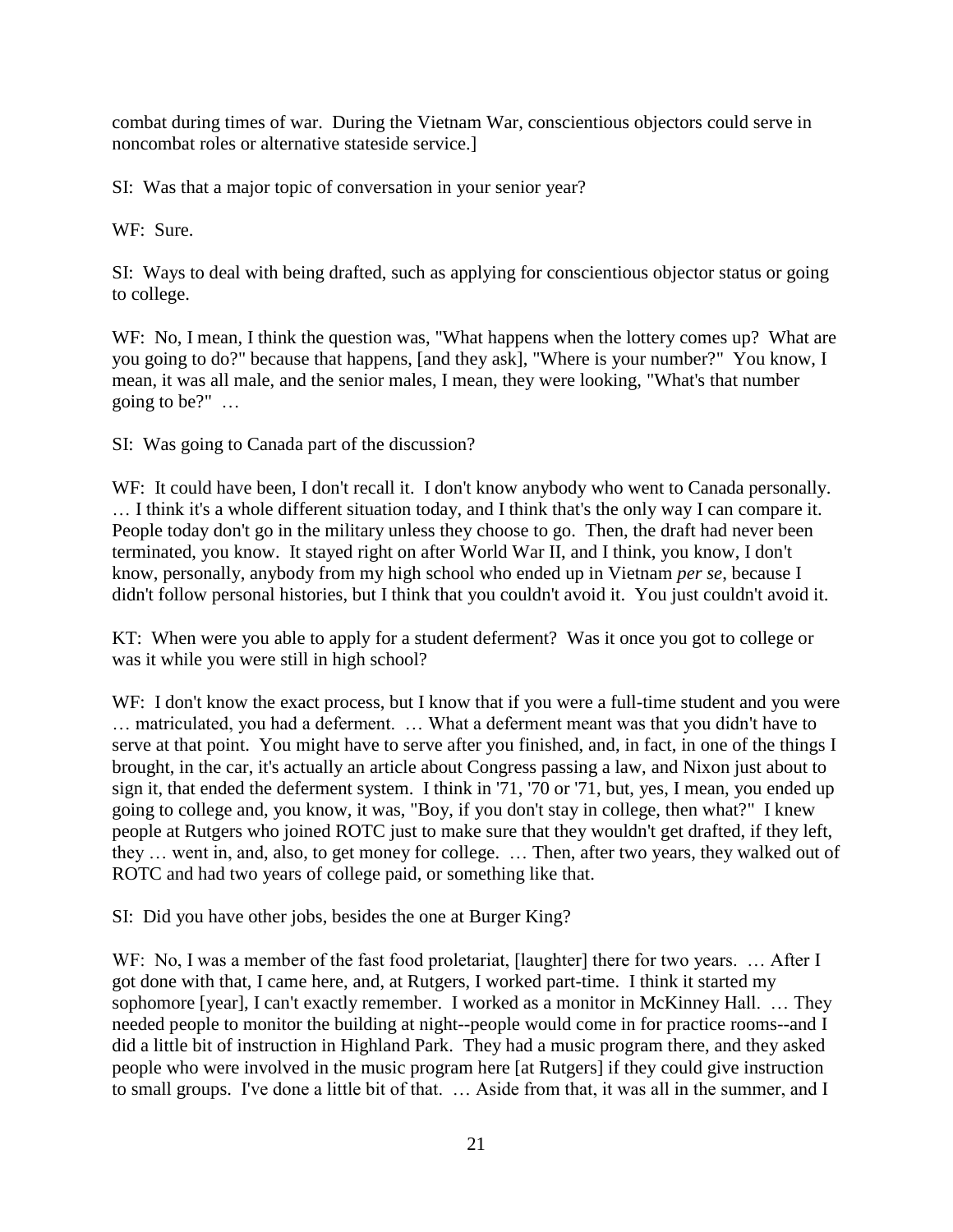worked at a factory one summer. I worked at, like, a distribution center one summer. Then, the best job I had was when I worked one summer at Monmouth Park Racetrack, as a busboy- interesting manner [how] I got this job. My mother worked at Foodtown. Foodtown was unionized. So, all the people … were in, I forget exactly which union, but she said, I think, "If you're interested, there might be a job at Monmouth Park. Show up at this place in," I think it was Long Branch or Red Bank, "show up there on this day and talk to this guy." I show up there, I'm sitting there and this guy walks in, with a suit on, and he says, "Who are you?" I said, "I'm Josephine Fernekes' son." "Okay," and then, boom, "Go to Monmouth Park on this day," there I am. So, I worked for the Harry M. Stevens Company, same company that worked at Shea Stadium, at concessions, and I worked as a busboy one summer, … which paid for the trip I took to Europe the following year by myself, where I went to eleven countries on my own. … Those are the types of jobs that I had. I didn't really work during the time I was a student, other than those various small part-time jobs, very different than today, I think.

SI: We are going to take a break.

WF: Yes.

#### [TAPE PAUSED]

WF: I'm here.

SI: What impact did the culture of the 1960s have on your life?

WF: Well, there are a couple of things. First of all, I think my parents were pretty conservative in all that stuff. … I remember going to a session one night with my parents, at the high school, where the administrators talked about drugs, and they asked me, "Are you involved? Have you ever done any of that stuff?" I said, "No," and, you know, they got the word, I guess, … there were a lot of people in the auditorium for this, you know, that there was a drug problem. … I don't know what else they knew about, or didn't know, but I was never involved in that. I never took an interest in it. My father smoked cigarettes, and, in 1963, when the Surgeon General issued the report about the dangers of cigarette smoking, he stopped smoking. [Editor's Note: "Smoking and Health: Report of the Advisory Committee to the Surgeon General of the United States" (1964), the landmark report released by US Surgeon General Luther Terry, concluded that smoking had harmful effects on a person's health, which eventually led to large-scale policy and public opinion changes towards cigarettes and the tobacco industry.] He hasn't smoked a cigarette since, which I enjoy, because every time he would light up in the car, you could choke to death with all the smoke in the car. My mother smoked a little bit and, periodically, would do it later, but not much, but the reason I'm bringing that up is that it was so repellent that for me to even think of taking a cigarette, a joint, or something else like that, forget it. … I had friends who were regular users, marijuana. Whether they went into LSD and cocaine and all that, I don't know, definitely marijuana, and they respected the fact that I wasn't interested in it. What happened to me was that, I think, because my parents had a pretty conservative outlook about all that stuff, I really didn't pursue much of it as like an exotic [thing] or an interest, but I think their biggest concern was, when I went here, what would happen. What happened to me was that I changed the way I thought and the way I looked, but I never got involved in narcotics or things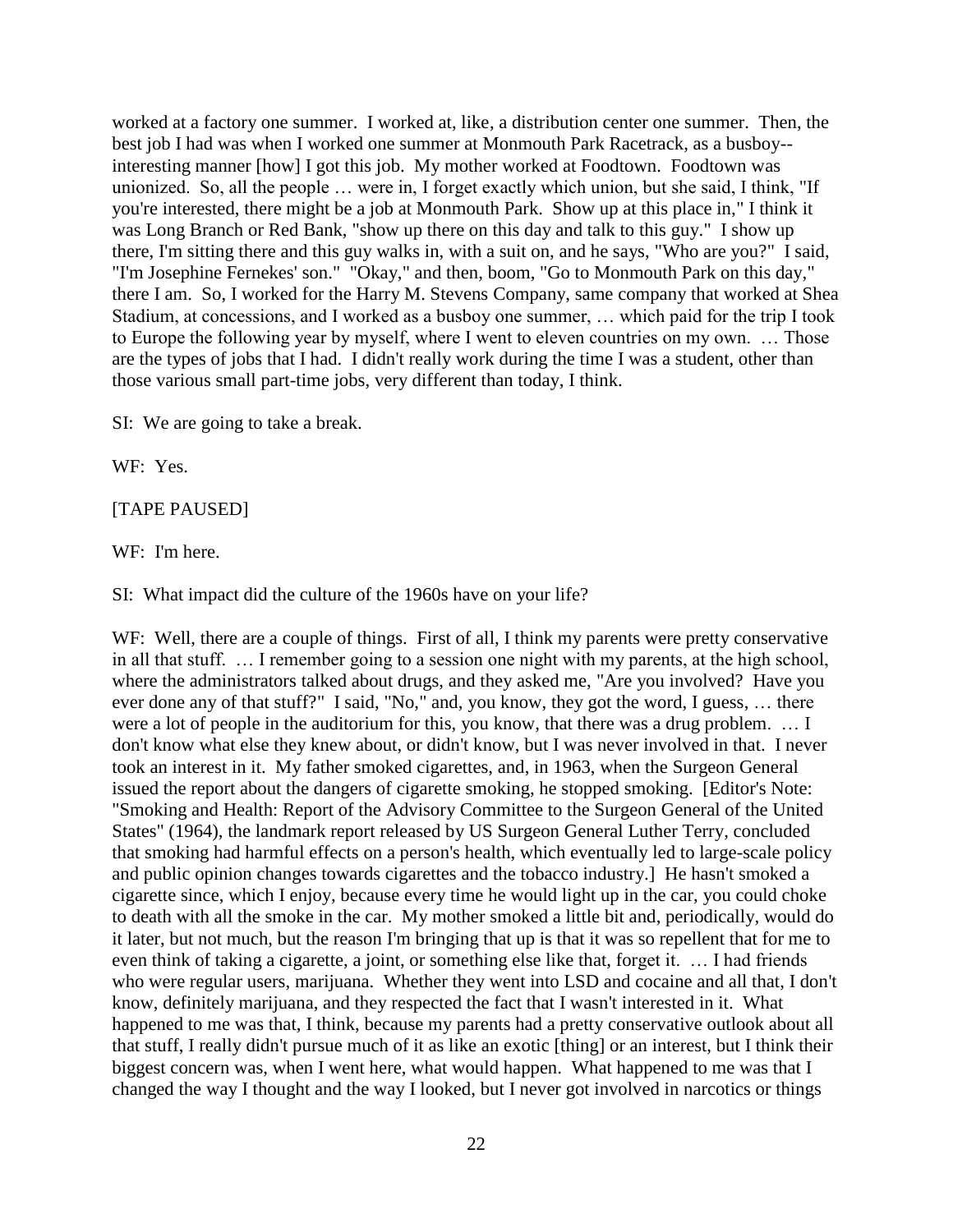like that. I think they viewed the counterculture as sort of a suspicious problem, and people like Timothy Leary and people who were involved in that. … Woodstock was all silly and stupid, and, "You're not part of that, right, Billy?" … So, it really didn't impact my daily life, but I had plenty of people I knew in high school who wore the dress, participated in the activities, whether it was narcotics and/or going to concerts and different things, you know. That was just the way it was, but … I don't think we can overstate that either. I think that the counterculture becomes more prominent, late '60s, early '70s, versus, like, 1965, '64. I think you see that develop, you know. Woodstock is almost like an apogee of it, in some ways.

SI: Even if you are not dressing the part, were you listening to the music?

WF: I didn't. I enjoyed the music that, I guess, was not really part of that. I enjoyed jazz, I enjoyed classical music, I enjoyed the Beatles. … I've never really been into really hard rock, heavy metal, or things like [that]. Not that because it's bad--it's just different and it's not my taste, that's all.

SI: When you were in the band in high school, you said you would go on these trips to watch the New York Philharmonic. What about performing? Where would you perform? How far would you travel?

WF: Well, not far. I mean, you performed in high school. ... The band director we had in ninth grade was a guy named Dr. Henry Melnik. He was from Long Branch. He lasted less than a year, the first year I was in the band. Then, we had a guy from--he was interesting. He was an industrial arts teacher, Charlie Schwartz, but he also played the trombone. So, they needed somebody to fill in. So, he filled in and conducted the band, I think for one concert. Then, we had this guy from Neptune named Bill Figart, and Bill became the band director my freshman year, the second half of the year, and stayed until I graduated. … Bill was a very good … jazz trumpet player. I wouldn't call him the greatest leader, and he came as a package deal with a guy named Fred Truntz, who was also the choral director at Neptune, and they came over. I don't know how it happened, but they came together and they ran the music program. So, what you did was, you had activities that you could participate in as a supplement, but we weren't the type of band in high school that did a lot of touring or anything like that. Later on, I think they engaged in exchange concerts, because I remembered going to one after I came back and, like, there was an event. … I went to hear it, but, aside from that, it wasn't really a high-powered music program that would be engaged in overseas trips or anything. Like, the band where I work goes overseas every other year, … participates in competitions. That whole issue of marching band competitions was totally foreign. We were not involved in any of that stuff. Now, today, that's a big deal.

SI: How did you first learn about Rutgers and what made you choose it for college? Did you look at other schools?

WF: Well, that's a long story.

SI: That is okay--we have plenty of space on the recorder.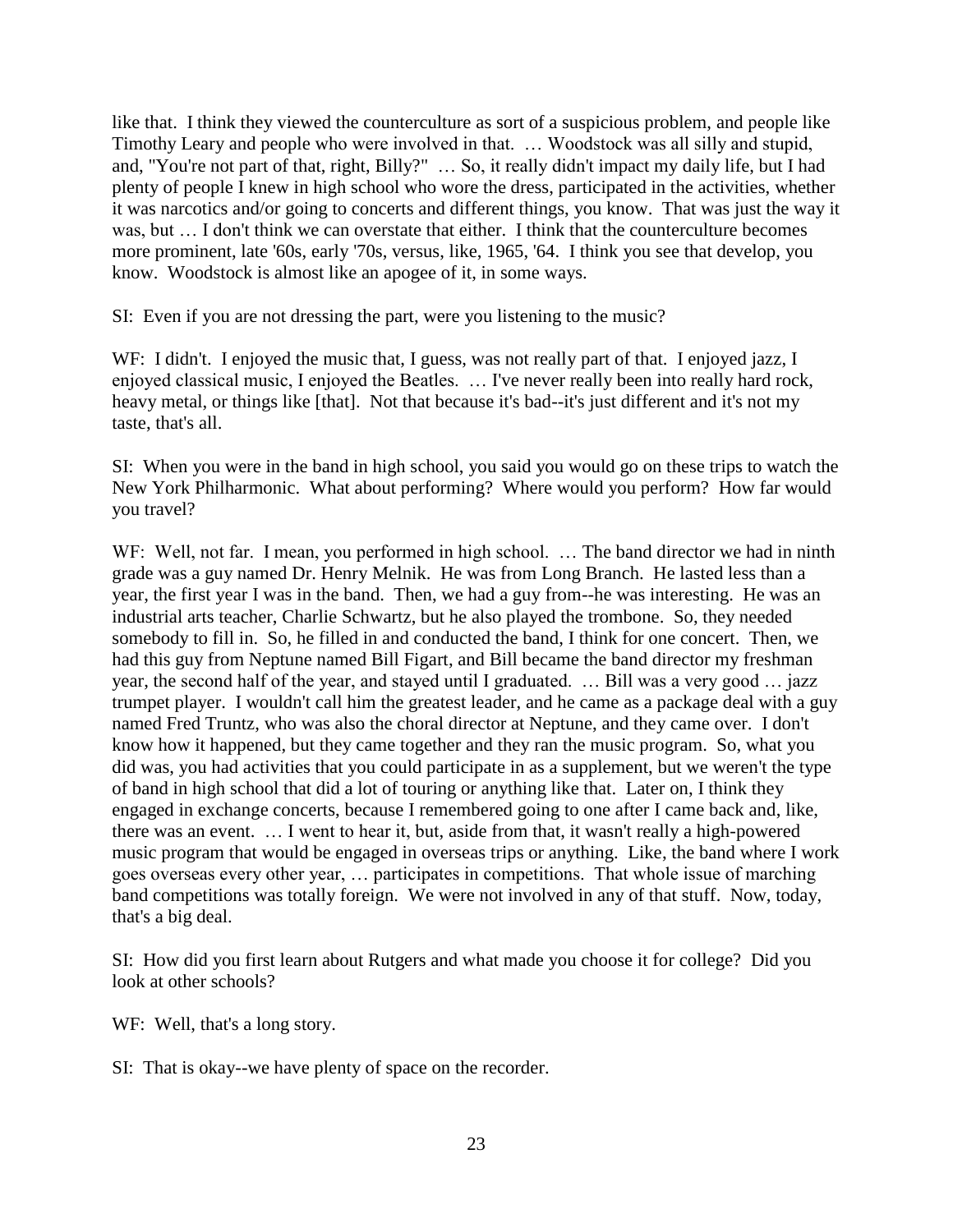WF: That's okay, you have plenty of tape. [laughter] I think it's interesting, when you think back to what choices you made. I remember going to the college night, like, as a junior, and they start talking about this and they have all these [people] in their auditorium. So, they have all these people, right, and they show up [and say], "Look at this college, look at that." So, I took some stuff, because, at the time, I was interested in English and journalism, more than I was in history, potentially, as a major. I remember getting the brochures and the catalog from the University of Kansas, [where they had] the William Allen White School of Journalism. [I remember] a college called MacMurray College in Indiana or Illinois, small college, because I talked to somebody there. [I got] stuff from Rutgers and a few other places, and I think my father, particularly, was just, like, totally focused on Rutgers. He had gone to Rutgers, but never finished. He had gone to Rutgers-Newark, … and one of the issues was that, I think, he felt it was a place where you can get a good education inexpensively, and maybe parlay [that]. Part of the fact that he went [was] as part of, like, an alumni connection, but he really wasn't an alumnus. He just had gone. … Also, I think, … part of it was, I won't be too far away. So, I continued to express interest in these other places, and I remember getting a phone call from MacMurray College. "Are you interested in coming here, applying?" and at that point, the decision had pretty much been made, because I applied to Rutgers early decision and we accepted. So, that was a done deal, and so, I actually got into college earlier than some of my friends and I accepted the early decision commitment, and I had never been here, ever. I remember going to a Rutgers-Princeton football game. The YMCA ran a trip. It was at Princeton. My father had also gone to Princeton as part of the Navy in that … junior officers' training program. He went to Tufts, Princeton, and then, later on, he got into Rutgers after he came back from the war.

SI: Perhaps that was the V-12 Program. [Editor's Note: The V-12 Navy College Training Program was initiated by the US Navy in 1943 and instituted at universities across the nation to increase the number of college-educated officers called to duty during World War II.]

WF: I don't know what it was, but it was a training program for people they had identified who … potentially could be officers. … So, at any rate, I had really never come to the campus, you know. I think we might have … come for a visit after the acceptance, or something like that, but I had really no knowledge about what Rutgers offered. … My parents sort of guided the decision, and I didn't say, "Forget it," you know, or anything like that. It was … an inexpensive school, twelve dollars a credit [in] 1970. [laughter]

KT: How times have changed.

WF: Twelve dollars a credit.

SI: We will just let that sink in. [laughter]

WF: I know, we just let the air go out after that one, right? [laughter] four hundred dollars a semester.

KT: Can you talk a little bit about your reactions when you first came here?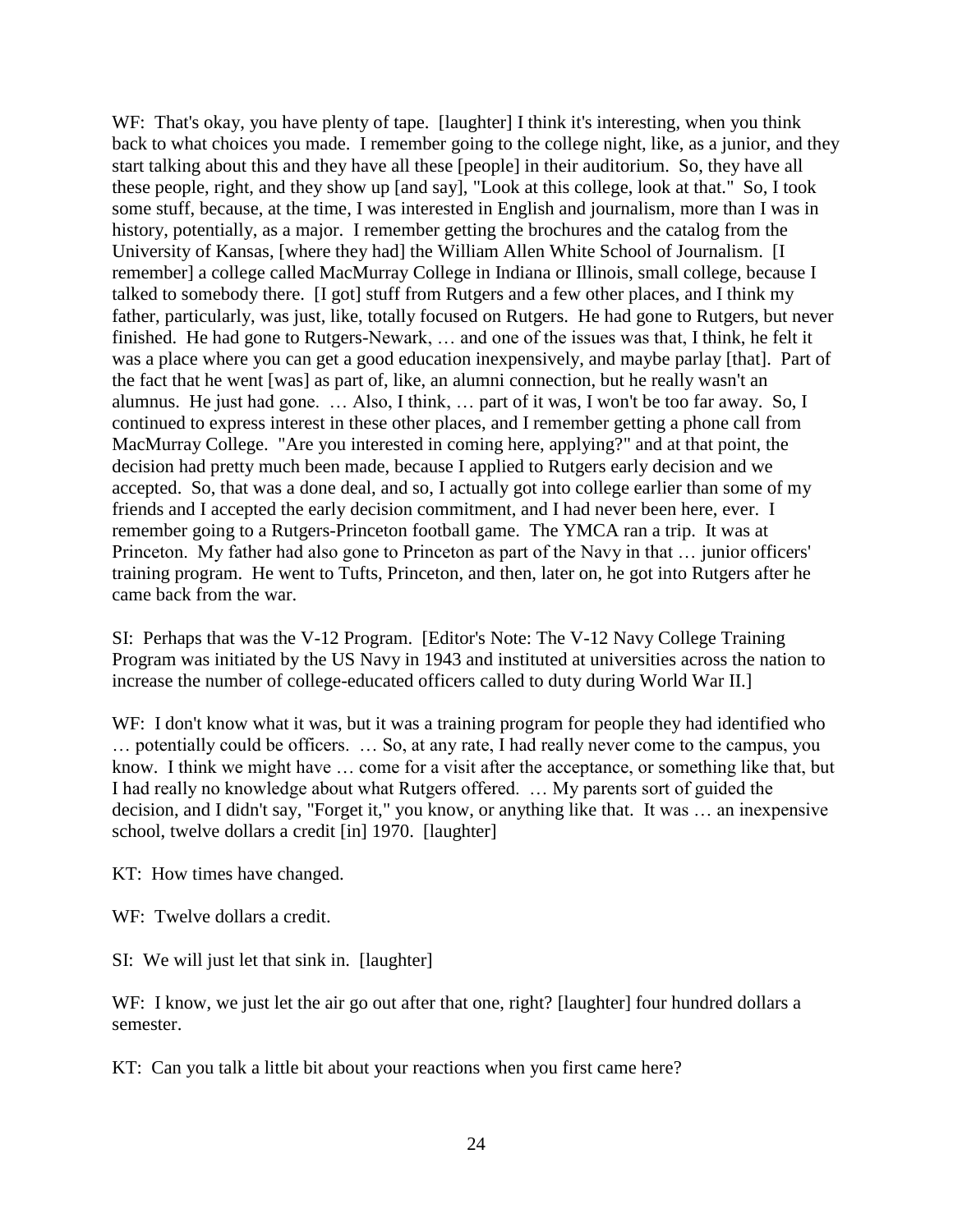WF: I think I was scared, because you come on a Saturday to an orientation. ... First of all, my father got lost--[we] get here late. You show up over here at College Avenue Gymnasium, and all these people are in there. They're all men, remember this, all-male. The only women who were at Rutgers College were transfer students. They're all seated in chairs in these long rows. These chairs are wooden. They're all connected. Your parents sit … above you, not with you. They're upstairs and you're sitting down there, and somebody is up on a platform telling you, "Welcome to Rutgers," and then, the old speech, … I know they used to say it, "Look to the left, look to the right--they won't be there next year," you know. I don't know how true that is or not. I don't remember it, but, to make a long story short, I couldn't tell you where half the things were at Rutgers, but now I'm here, for the orientation. They walk around, they give you lunch, your parents are impressed with one thing or another. My mother didn't know one college from another. She had never been to college. What did she know about it, you know? She was probably concerned about safety and about, "Are you going to get a good education?" and, "Are the people nice? Are they going to treat you well?" you know. The hardest thing, I think, about coming to Rutgers was not my experience, it was my parents' experience. I think it was very difficult for them. I'm an only child, I have no siblings. I can remember my mother's face the first time they came to visit. She was in the car. It was near Records Hall. I went out to meet them. She was so happy to see me, she said, "Billy, I have your favorite crackers," but I think they had to renegotiate their relationship, because I think I was sort of, and I'm not being immodest about this, I'm just saying I think, as an only child, I was … sort of the center, and now, I'm not there and they had to renegotiate what that meant, to live without their son or their daughter, whoever it was going to be, right? So, coming to Rutgers … was as much a transition for them as it was for me. [laughter] … The first place I lived was in Demarest Hall, in the bottom. If you go into Demarest Hall, … there's a big lounge in the center, right?

DK: This is my fourth year living in Demarest Hall.

WF: ... If you walk in from Records Hall, turn left, there are three rooms. I lived in the center room there, and my roommate was a guy who went to high school with me. We had worked that out, that we would room together, Bob Boritz. He was the best man at our wedding, and he's still a good friend. He [now] lives in Seattle. … We roomed together for four years, but we were only in Demarest for the first year. Two guys next to me on … our left, one guy was from Long Branch, the other guy was from Pennsylvania. He had been on the football team and had left the football team because it was too much, he said. … The two people on the right, one was … an EOF student, Steve Allen from Paterson, and Larry Phyall, and they were both African-American. … That was an entirely different experience, because who did I know who was African-American in Ocean Township? Hardly anybody. I knew some people from the YMCA program. I'll tell you an interesting story. … One day, we're at the YMCA program. I'm like fourteen years old, or whatever it is. … This kid who we knew, Mike Cunningham, was like a year older, went to Asbury High School. We knew him from the summer, and so, my friend Bill and I were in this program on Saturdays. … It ends early one time, and my father would come pick us up. Mike says, "You want to come to my house?" We walk to the house. … We were playing games, and his mother makes snacks and stuff. … So, we come back to the YMCA, … where my father would pick us up, and says, "What did you do?" and I said, "Well, we went to Mike Cunningham's house." My father says, "Don't ever do that again." I don't think because it was in an unsafe area, I think it was because he was black. Well, you see, that's probably one of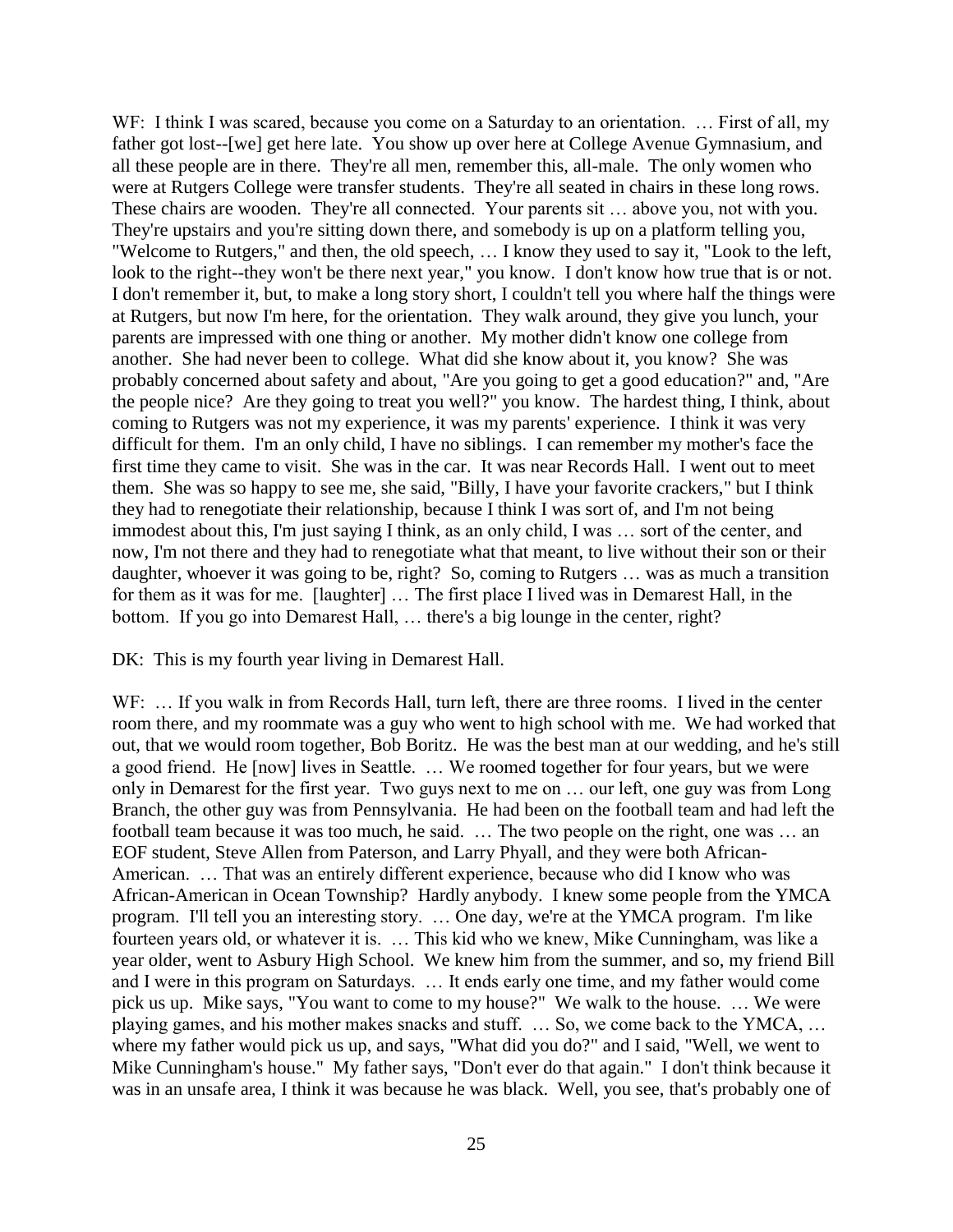the few people I knew who … was African-American. Well, now, the two guys next to me and Bob were African-Americans, … they had all their friends coming over, right. Well, "Hi, how are you?" and there's a whole different set of relationships now developing on a different plane, right, and this was totally new to me. So, you have to work it out. How do you get along? How do you understand each other, you know? … We got along, don't get me wrong, but I think you have to learn about other people, and they learn about you. That was new. You've got to learn how to get along with people in ways that you never had to before, because now you're living with them or you're associating with them and, like, being in the band, being in the club or being in a class or something like that, you know, in addition to the smell of narcotics all over the place, omnipresent. [laughter] The first semester I'm here, you're sitting in the hallway having, like, an all-night bull session, and half the people there are smoking marijuana or something else, you know. I don't mind, that's their business, but that's there, and the police aren't showing up, you know. Dean [Reginald] Bishop isn't coming down from there and saying, "Hey, guys, you're not doing the right [thing]." Nobody is doing it, okay.

SI: When you entered Rutgers as a freshman, did they still have any initiation rituals?

WF: Well, I wouldn't call it an initiation, but what they did do is that they had activities you were expected to be at. One of them was the visit to the president's house. So, the first weekend you were here--because the freshmen came in early for an orientation--there was a … formal event. You came dressed and you went to the president's home on the other side of the river and you met President Gross, and that was part of it. [Editor's Note: Mason Gross was the Sixteenth President of Rutgers University, serving from 1959 to 1971.] … Also, you know, you had to learn who your advisor was. So, each person had an academic advisor. My advisor was, I think, a political science professor. I can't remember his name--Haberer, maybe, was his name. I mean, you didn't know him. It wasn't like a guidance counselor, where you just go there. … This guy is supposed to help you with your classes. You have a brief appointment, whatever it is, and then, at that point, you're pretty much reading the *Targum* and finding out what goes on [through] official notices, where you buy your books, where you do this, and, you know, a lot of that's third party, you know, like, buy your books, well, go to the bookstore, which used to be right next to the Records Hall. My editorial comment is that it was still a real bookstore then, not an extension of some multinational corporation. It was actually a bookstore. [laughter] The books you could buy were interesting, not just--well, let's leave that alone. [laughter]

KT: Anyway.

SI: This trip that you took to Europe by yourself, was that before you entered Rutgers or while you were in Rutgers?

WF: No, it was while I was in Rutgers.

SI: Okay.

WF: It was while I was in Rutgers. I had made my mind up that it was really important for me to sort of go there and do things, and I was very interested. I was a history major. I wanted to go see these things. My father was very skeptical, and always [said], "You're never, ever going to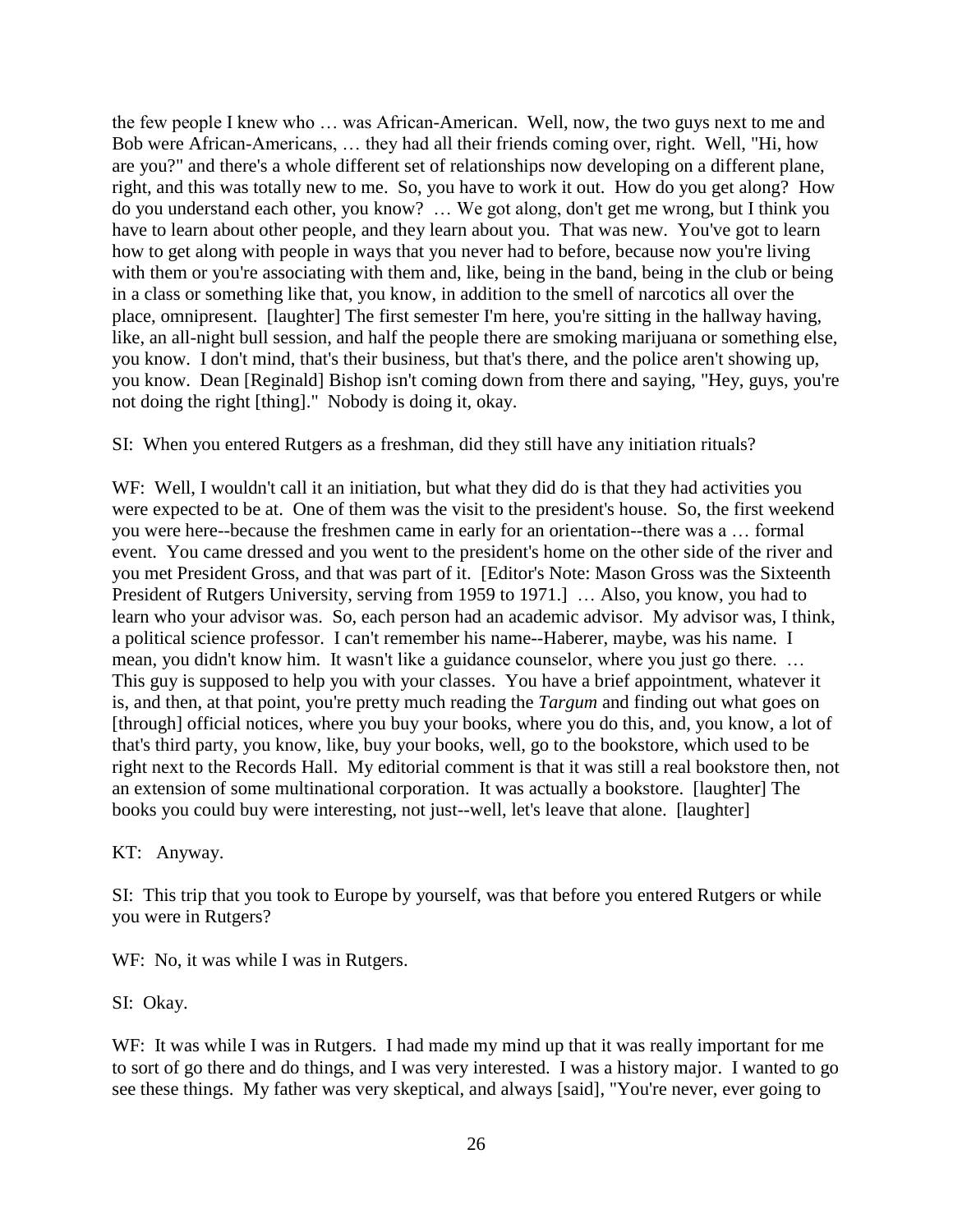do it." The person who was most supportive was my grandmother--his mother--who handed me some money that summer before and said, "Here, this helps you out." … So, a friend of mine from the band had said he wanted to go with me. His name is Don Greenbaum, played the tuba. He's from Neptune, and then, he bailed. Well, I wasn't going to give up. So, I went and got a rail pass. I had also decided I was going to two countries which were Communist, Hungary and Czechoslovakia. Well, I had to get visas. So, I went to Washington with Bob, my friend. We used to visit my friend Bob Schlossberg--he went to American University--like over spring break, because our spring breaks were different, and went to the Hungarian embassy, [laughter] and go inside. I'll never forget this. … I called them up and they said, "Well, you've got to come down. You have to get a visa," you know, they sent things in the mail. They sent you an application, you fill it out. We walk in, and it's like a big house in Washington, right. You go inside and they say, "Stand here," and then, this guy walks down the stairs and we tell him what we're doing. He says, [in a heavy Eastern European accent], "Go to the other room." I mean, it's like something right out of a bad Cold War movie, [in a heavy Eastern European accent], "Go to the other room." When we go to the other room, half an hour later, I got what I wanted. The Czechoslovakian embassy, I got it through the mail. Now that's all a prelude to the fact that before I went on that trip, the FBI came to my parents, and did … a background check on me and wanted to know more. So, I'm determined at some point to request my file … under the Freedom of Information Act, to find out what they were really concerned about, but they actually visited my parents. So, I went to [Europe], had a rail pass and a plane ticket, took Pan American Airways from JFK, flew to Lisbon, Portugal, and then, two months later, I was done. I went all over, and it was a fabulous experience. It was a transformative experience for me, because I learned a lot about myself. I backpacked, you know, and I lived in hostels and places like that. One night in Prague, I'm in Prague. … Now, you got to remember, this is under the Communist period, you know. Who's marching around in Prague? This is five years after the Soviet invasion--squads with submachine guns are on the streets. [Editor's Note: In 1968, the Soviet Union invaded Czechoslovakia in order to stop governmental and economic reforms (a period of liberalization known as the Prague Spring) from being implemented. The country remained militarily occupied until 1990.] It's not something you see in Ocean Township, right. So, I go into a hotel. In these countries, everything was state-controlled. So, how do you get a hotel room? You have to go to their organizing place. Like, in Hungary, I went to a place … and they directed you to a place. "Well, there's a pension, you go here," right, okay, go. Well, I get to Prague and there's no room. So, I go to this hotel, and they said, "No room." Well, there's a guy standing next to me. This guy is from Finland. He's got two female friends with him. He has no room. They had no single room. They had a double room. I looked at him, I said, "You want to take the room?" He says, "Okay." So, for two nights, we slept in the same room. I'll never see him again, he'll probably never see me again, but you did what you had to do, and then, you're walking around, and you go into lobbies and people would come up and say, "You want to change money?" "No." He could have been part of [the] secret police, and you'd never see me again, but that was common, because they wanted hard currency. You could not leave those countries with any of their money. At the border, between the Czechoslovakian border and the German border, West German border at that time, the police got on the train. They checked every seat, okay, and going from Budapest to Prague on the train, they recommended I buy a ticket to the border. … I get up to get off the train. A guy from Argentina and I get off the train to buy a ticket. We go to the train station, there's a guy who looks just like Nikita Khrushchev behind the ticket counter. I give him the money, I'm waiting for the change. He takes more then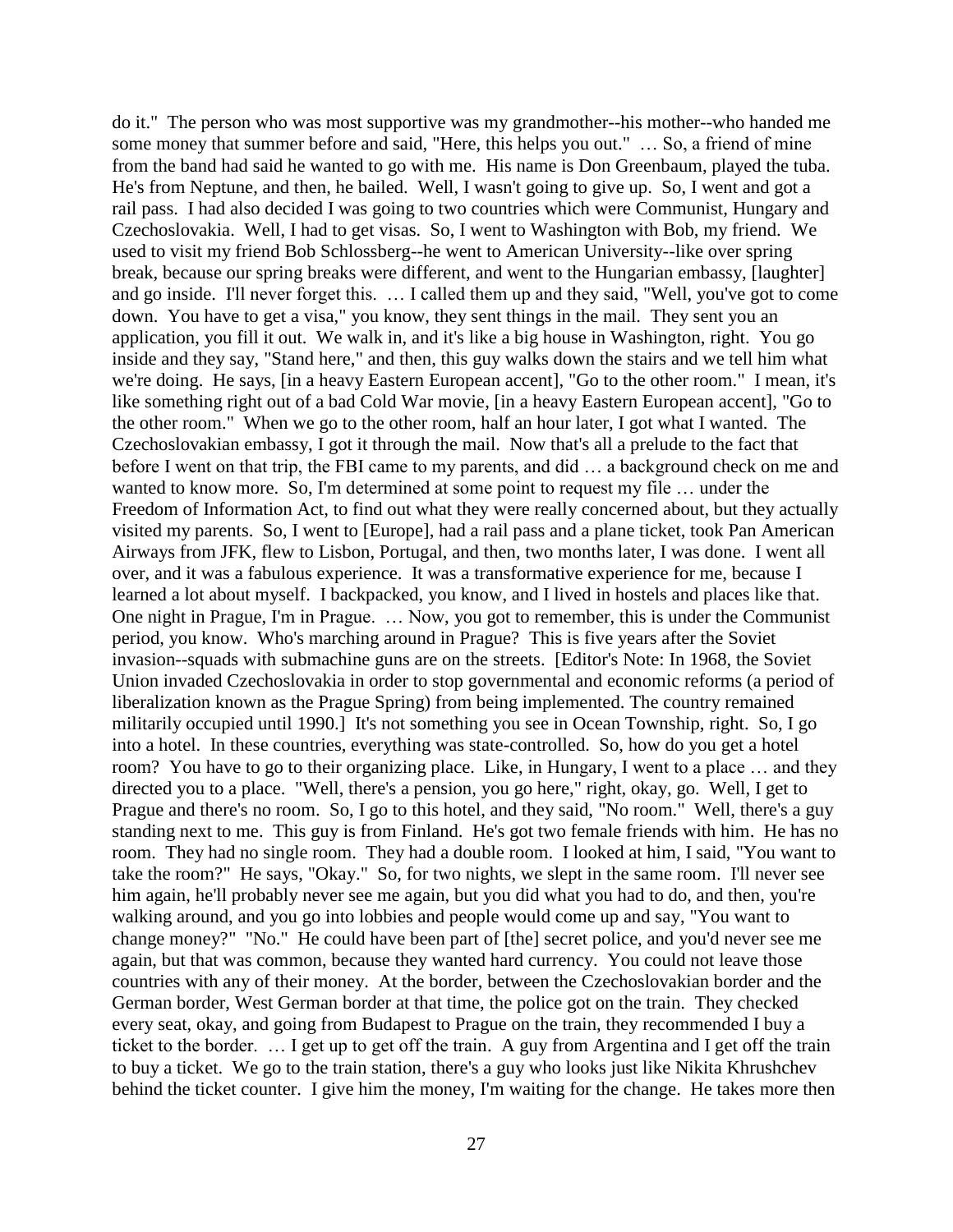than I'm supposed to get. What am I going to do, call the American embassy? He took his percentage, "Thank you, next." Back on the train, what are you going to do? Do what you have to do, but it was that type of experience, you know. You learned to adapt, you learned how to get along with people, you learned how to live on your own, and it was very transformative, extremely so.

SI: Did your father have any objections to your going to these Communist countries after the FBI visited?

WF: I don't know. I think he did. I don't know, I guess he did, but, you know, to me, it was part of what was going to happen and that was the end of the story, you know. He didn't stand in front of me and say, "Don't do this." I was an adult--he couldn't stop me from doing it.

KT: You entered Rutgers in the Fall of 1970.

WF: That's correct.

KT: Was adjusting to college an extreme shock when you first got here?

WF: No, I don't think so. ... It was liberating, because, first of all, you're away from your parents. You're going to have to do your own thing, make your own decisions. Nobody is going to tell you what to do. I mean, I cannot tell you the significance of living on campus. It's really, I think, so much a part of the experience that defined me, because, if you commute, you're still living at home. I knew commuters, you know, and, I mean, they were still living at home and coming here. … They're living in two worlds. Look, I understand it, but I really felt that by being on my own, having to make my own decisions and all that, and doing what I wanted to do without having somebody looking over my shoulder, was really a very significant thing. So, you encounter that, you encounter alternative viewpoints to your own. You encounter demonstrations in the buildings, you encounter all that, and you have to take it in and decide. I mean, I didn't retreat into being sort of a clone of my father's political views. I actually went 180 degrees the other way, and I think that, by being here, it really was a very liberating experience in terms of opening your ideas to alternatives, to have them challenged, and part of that, also, was the daily life. So, like, when I joined the band, I didn't know any of these people, you know. When you're in high school, you know all the people.

KT: Right.

WF: I don't know anybody. So, I'm in the band. The band is totally different. The band takes you to a place for three days, and you're going to be there for training camp. "What's this?" okay. Well, you know, you've got to learn how to get along, you've got to figure out, "I don't know what I'm doing," you know, and you learn how to do all the rituals and the marching, and then, the singing bus. … There's all kinds of stuff that goes on in these subcultures, right. So, I was part of that subculture and, you know, you either like it or you don't, but, to me, I think, you become more open-minded. As long as you're willing to accept the alternatives that are presented to you, then, I think you have a more broad-minded approach to life, and the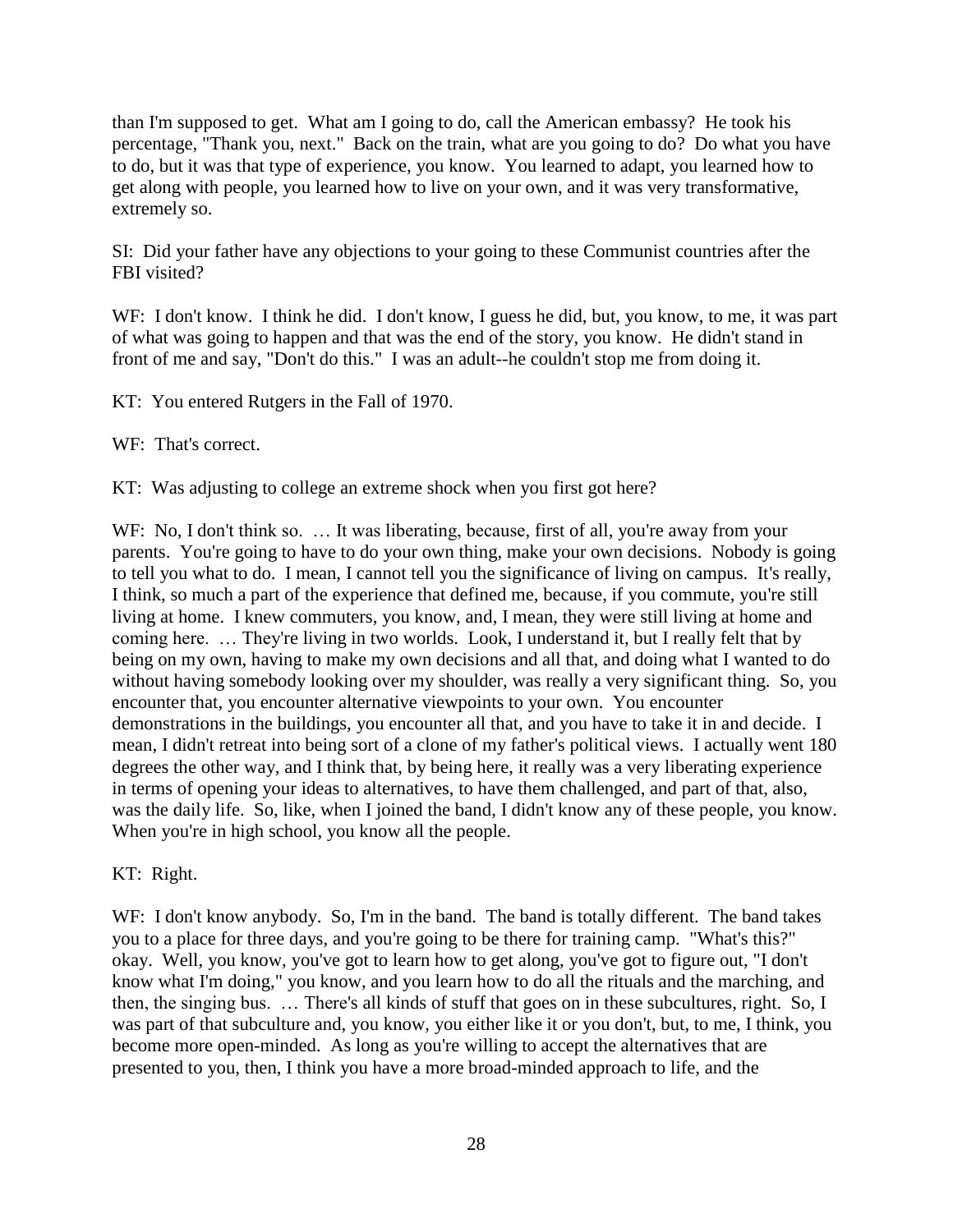counterculture was here, you know. I didn't have to participate in it directly to know that it was here and to be affected by it.

SI: The semester before you came, they shut down the University due to student protests. Can you talk a little bit about student attitudes and protests from the period?

WF: I don't remember very much about it.

SI: Okay.

WF: I know that it had happened, but I really wasn't attuned to it. I was just sort of, basically, "I'm graduating from high school, now, we're moving on to something else." I guess my parents were concerned. They really never brought it up. We haven't talked about it very much.

SI: Not so much that specific incident, but student activism and awareness of world events.

WF: Students for a Democratic Society. [Editor's Note: Students for a Democratic Society (SDS) was a popular student activist movement during the mid to late 1960s that expanded across college campuses across the United States. They protested against racial discrimination, the Vietnam War, inequality in the United States and for women's rights, but, eventually, fractured off into various splinter groups that advocated their own interests, sometimes through violent means.]

## SI: Yes.

WF: I remember sitting in ... Brower Commons one day. I don't know if it was after band practice, because with the band, we'd practice three days a week, and you got back and you're coming into the Commons like at six-fifteen, because we practiced over on the other side. Where the currently opulent stadium is, [laughter] next to it was a parking lot. ... This is the old stadium. Now, … I've got to paint the picture to you. This is the WPA-built Rutgers Stadium that held about thirty-five thousand seats, built into the ground, not above it very much, and on the parking lot next to it, the band practiced on this macadam. [Editor's Note: During the Great Depression, the Works Progress Administration (WPA) provided hundreds of thousands of dollars to help construct Rutgers Stadium in order to create jobs for the local economy.] … We had, like, a tower. So, three days a week, we're ending about six o'clock, and then, the bus would take you back here. You'd bring your instrument in, or, if it went back to McKinney Hall, went there, and then, you went to dinner. … There's hardly anything left. The people who were coming in are the crew team, you and the other athletes, if they're not eating over at Busch. Well, this had to be a different day though, because they had to have impact. We were in the Commons one day, and, all of a sudden, these people run in and splatter--it was either red paint or food dye--from the ramp, on everybody, … as if [this is] what's going on in Vietnam. Consider what you would feel like if somebody attacked you, okay. This is not a high school activity, this is happening here--people passing things out in front of the Commons about one thing or another, racism, sexism, Vietnam. One day, they attempt to burn down the ROTC building … right on College Avenue. Being in ROTC--because I know people who were in ROTC--was not ... something people were dying [to do]. That's a bad way to look at. It was not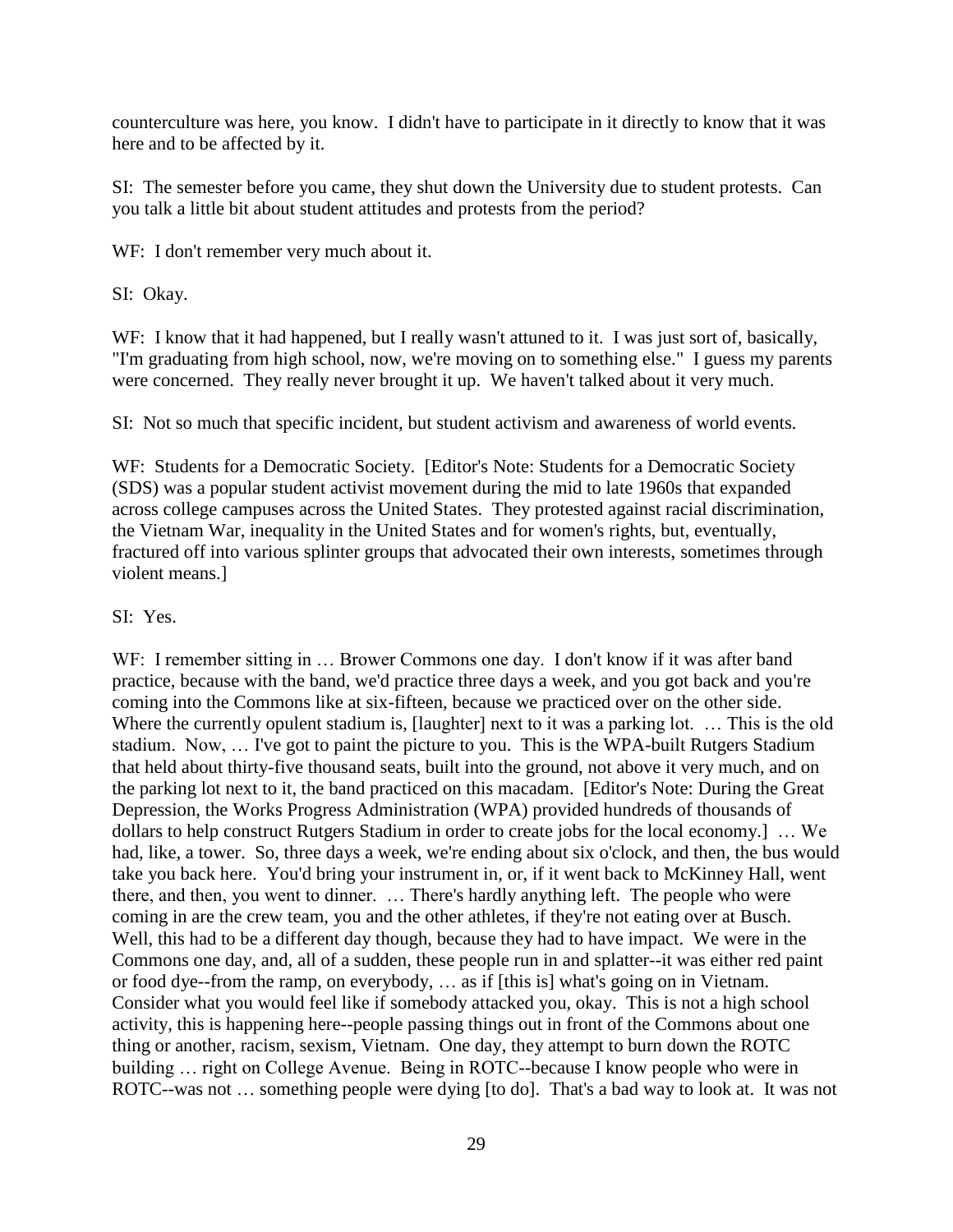something that people were lining up to do. ROTC was losing enrollment then, because there were serious issues. I mean, the faculty here was raising questions about whether they should get credit, because it's an arm of the state, they argued. … There's no free exercise of academic responsibility. So, you saw that all the time. I attended protests in the gym over the bombing of Cambodia. You know, I can remember Michael Adas. You know Michael Adas, the professor?

SI: Yes.

WF: Standing up on the platform with his son, talking to the whole audience. I can remember other people doing the same thing, you know, talking about this serious stuff because, you know, that's part of what a college is. It should be a center of intellectual exchange and concern.

SI: Did you go to these protests out of political conviction or just out of curiosity? What motivated you to go?

WF: Probably both, but I think by the time the Cambodia thing happened, certainly I had become much more--I had turned against the whole idea of the Vietnam War and was much more concerned about, you know, … we needed to have a more progressive agenda, at that time, and I think my father and I just didn't talk about it.

SI: What were the things that really changed you mind? Was it your exposure to other students in the all-night bull sessions, or was it things your professors were saying in your classes?

WF: I think it was both. I think it was the fact that you talked about [it with] people in class and, after class, you read the newspaper, read the *Targum*. I have to say, the *Targum* was a great paper. I mean, you can disagree with somebody's point of view or not, but, I mean, when I went back and looked at them in the thirty-year reunion stuff that I prepared, I was so impressed, impressed with the level of quality of the writing, impressed with the range of viewpoints, impressed with the topics they addressed, impressed with the vitality of it. That was there every day. I mean, people read it, they would pick it up, it would be out here in a bin. They'd be all over the campus, and you'd go and pick it up, and people would be there to get it, and you'd read it, in addition to the official notice thing, which you had to read. … The point was, you read the paper. I remember taking a class--in fact, if you have my yearbook there, if I could just have it, because my transcripts are in there and I can … tell you exactly what class it was--but the class that … probably had the greatest impact on me, the first year I was at Rutgers, was "Studies in the History of Civilization." Now, this is very interesting. It was in Records Hall. You had a recitation section with a graduate student, who would do the discussion, but there were four professors teaching this course, and what they did, it wasn't "Plato to NATO." It wasn't … "Jesus to Jagger." … This was a course that dealt with key ideas and themes. John Lenaghan taught the ancient history piece. David Ringrose, who left, I guess, when I was still here--he was a historian of Spain and modern economic history--he taught the part on economic change. Peter Stearns, who was still here then, taught a little bit on modern European, and Harold Poor, who is unfortunately deceased now, taught the intellectual history piece, but you had ten or twelve books to read, each semester, and you didn't go bankrupt. Some of these books were like a buckand-a-half, brand-new. I remember reading *The Politics of Hysteria* (1965), which just was like a punch in the nose, I mean, really raked religion over the coals in terms of its impact on human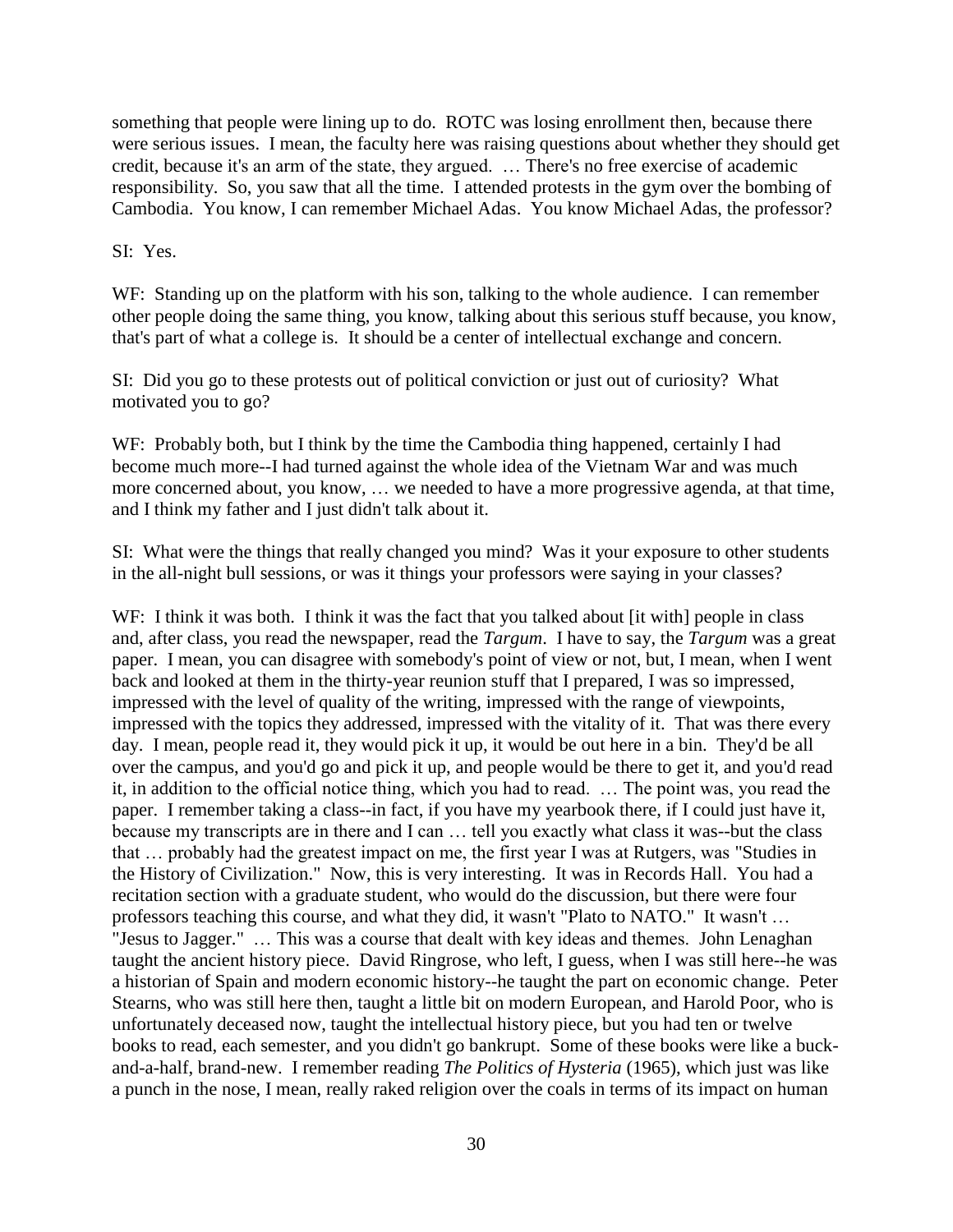behavior and all this stuff. I remember reading José Ortega y Gasset's *The Rebellion of the Masses* (1932), Plato, Aristotle, books on the medieval period. It was stimulating, you know. They challenged you with ideas, and this is not high school. You've got to read on your own, you've got to prepare for the exam, you've got to take the exam, write the paper. Nobody is going to remind you. No counselor is going to show up and say, "Hey, did you do your homework?" "No." First exam I take in college, I fail, economics, fail. So, what do you do? Stay in the corner, cry? no. I sucked it up, and I went to one of the guys in the band, who was the assistant director, Ralph Acquaro, economics major. I said, "Ralph," needed some help, "can you give me some help, tutoring?" "Yup." So, I did okay after that, went to see the TA more, you know what I mean? … All these you had to learn. So, in addition to the idea that you were learning alternative viewpoints, you had to learn more about yourself and how you were going to survive, because there were people who dropped out. There were people who flunked out, and, to me, college just accelerated your ability to sort of be an independent thinker, and I thought the professors were tremendous. I remember, they were approachable. You could talk to them, but there was still sort of the sense of, "They know what they're talking about," and John Lenaghan was a character. I don't know if you know John--he's retired, for a long time, I guess. I had a course with him later called "Roman Empire." He wore the same clothes, and I mean the same clothes, every time. He had the same jacket, and maybe he had ten of the same jacket, I don't know, [laughter] but you could count on him walking in with a corduroy jacket with the pads. ... He rocked back and forth when he talked, red face. … One day, he's talking to us about something in the Roman Empire and we realized later that he's not talking to us from a book in English--he is simultaneously translating the Latin to us.

## SI: Wow.

WF: He's reading to us this excerpt about the Roman Empire. That, to me, is pretty impressive, that here's a person who can do that and still make it comprehensible, and you're understanding this. This was in Bishop House in the basement, in the main floor of Bishop House. So, you know, the other thing about it was that I think you couldn't avoid controversy, because it was there. There was no closed mind. … The University's administration has to take credit for this. They didn't come here to say, "We're going to have one point of view. We're going to narrow the framework." I don't think that was evident at all. I think they welcomed it, I really do. I think they let it happen. Gross was a great influence on that. I mean, I think you can't underestimate his impact on having a concern for open intellectual debate.

SI: Was that in any way changed when President Edward Bloustein became president in your sophomore year?

WF: Yes. Well, Gross had cancer and left office in '71. I'll tell you an interesting story about him.

## SI: Sure.

WF: Gross was a great lover of music. Gross was a big advocate of the band. In fact, he had brought Scott Whitener here. The Rutgers Band was invited to be in the hundredth anniversary of the Pasadena Tournament of Roses Parade, leading it, because we were the birthplace of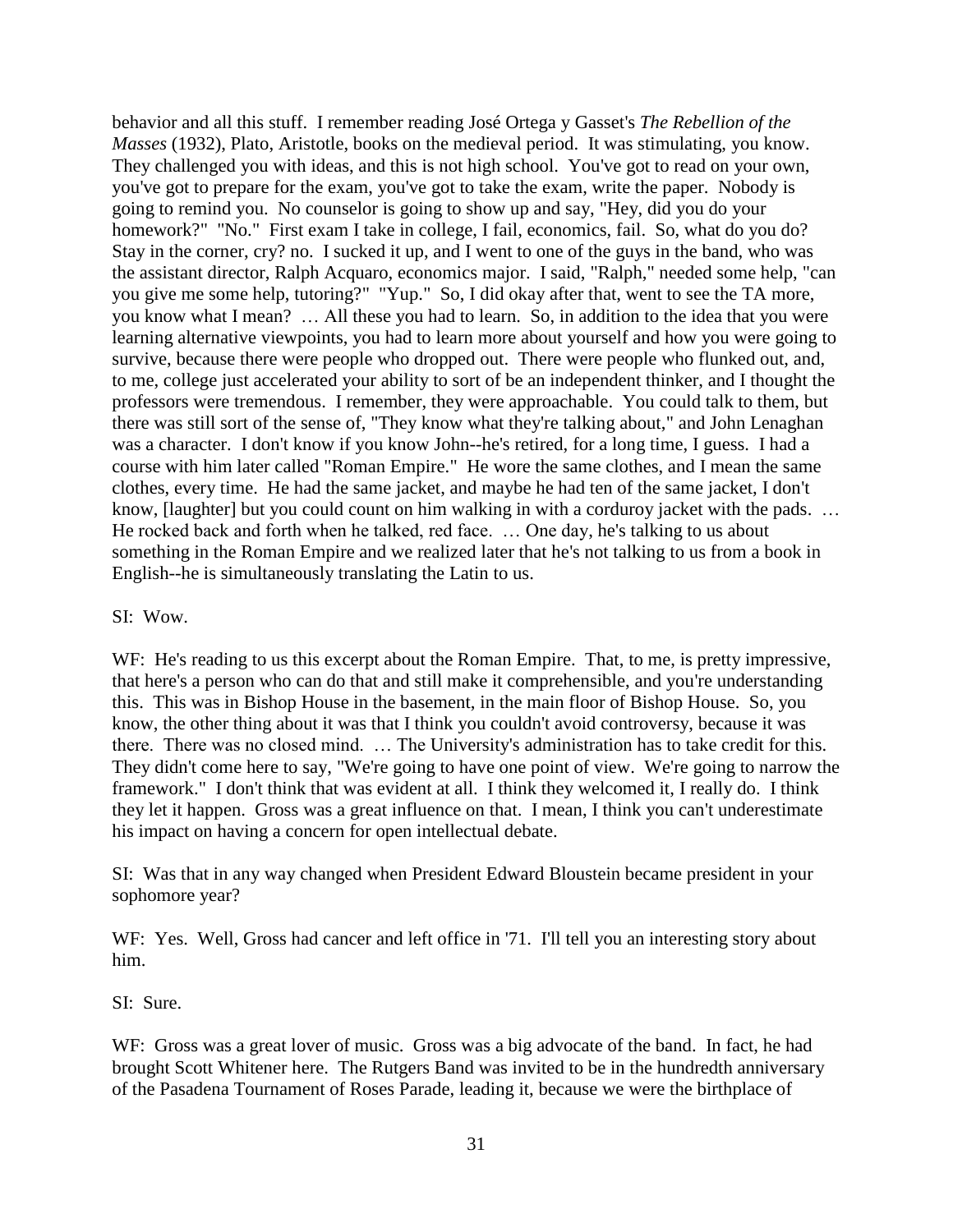college football. Well, according to Scott Whitener, Gross said, "Look, we can't send … the band--they're terrible. You got to bring in a real band, have a real band." Well, they brought Scott in and he turned it into a real big-time band. ... Gross, the year that he had already announced his retirement, … we're playing a home game and I'm in the front row, and we're on the field, and, at the end of the halftime show, the band had just honored Gross and given him a plaque. I marched off the field. He's standing where you are and he says to me, "Did you see my plaque?" big smile on his face. Now, this guy was, like, if you think about the word intellectual, that was Mason Gross. He was a brilliant man, but he was down to Earth. He had a sense of what it meant to maintain the vitality of open debate, and he was concerned about the whole sense of what a university would be, you see. When Bloustein came here, I didn't know Ed Bloustein. What I do know, though, is that I think he was a little less open and a little more focused on Ed Bloustein. Mason Gross, I think, was more concerned about the whole picture. Now, Bloustein did some good things, I'm sure. Mason Gross, I think, was in many ways a very critical figure in the development of Rutgers, and I think, you know, I saw that. My old piano teacher, Sam Dilworth-Leslie, who I took lessons from as a senior, he said, when they would have concerts and they needed support for things, Gross would have his own piano or pay out of his own pocket to have a good piano ready. I mean, this is the type of thing he did, you know.

SI: Tell us a little bit about this separate band culture you were talking about earlier. What were the things that made it unique?

WF: [laughter] Well, that's an interesting issue. Okay, I come to Rutgers, I get invited to join the band because I put it on my activities, right, that I was interested. They contact you. They invite you to go to the band training camp at Stokes State Forest, Sussex County, okay. I don't know where that is. I show up. … I didn't own a trombone. What happened is that I came here and they had them. You got one. Get on the bus, they assign you to a rank. … High school, I had been sort of the leader of the trombone rank, whatever you want to call it, because, you know, we were doing very simple stuff. I come here and you already recognize that there are people who are leaders and you're just one of the gang. You're following, and you don't know what to do. Get on the bus, I don't know anybody. All of a sudden, these people start singing these songs--I don't know what's going on. Some of these songs are very interesting, profane, most of them are profane, actually, but you realize that what's happening is that they're developing a sense of a culture, to try to unify all these disparate people. I don't think this was sort of a master plan, I think it was part of what went on. So, you get to Stokes Forest, you go to a cabin, you're assigned a cabin. That night, you're going to have the first rehearsal. You eat, you go in, and then, the conductor comes out, and we're not playing any songs. We're tuning, unheard of. "Tuning, what's this?" We didn't tune in high school. Well, you're tuning, and then, you're playing all kinds of different music, which you've never seen before, and, now, you're going to learn it, and then, all of a sudden, … he yells out a command and all these people stand up and they start doing these things, marching or whatever. You don't know what's going on. I don't know what the hell is going on. [laughter] It's like I'm in a different world. Basically, what happened is that you became part of it or you left it. In other words, you had to learn how to march differently, you had to learn how to [follow] the commands differently, you had to learn what it meant to play the certain style they wanted. All this was new to me. I could play the trombone, but I didn't know how to play that style, and the person who was going to help you is your rank leader. My rank leader was a guy named Doug Haislip, who actually is a professional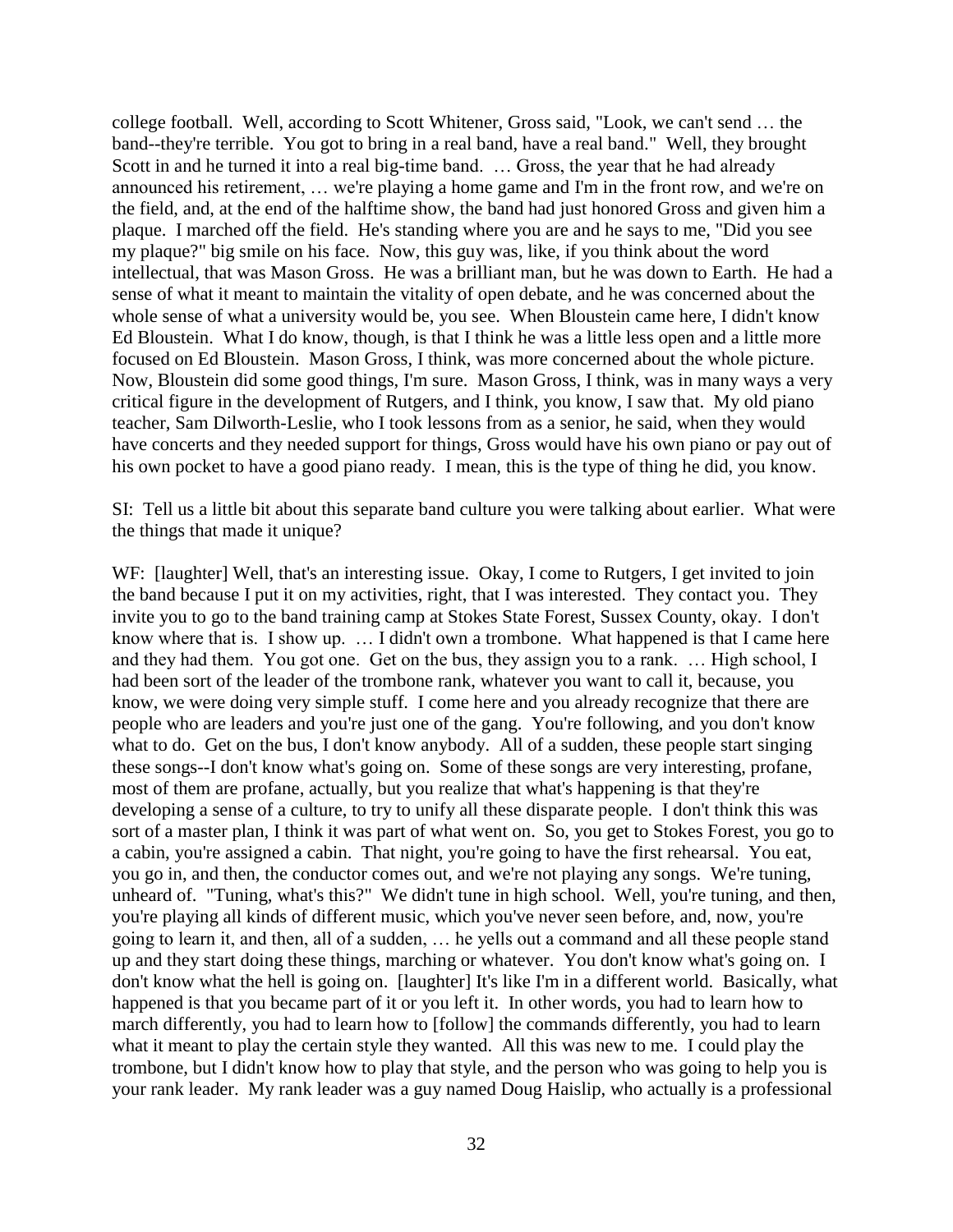musician today, trumpet player, and you learned this through his cajoling or yelling at you. … Sometimes, you get this right, you get that wrong, and you recognize how complex this was, because, when you got the schedule for the year, you also saw that you were going to perform at a professional football game, on television, possibly. Well, you better not screw up. There was a lot of pressure, informally and peer pressure, to do the right thing, and do it the way it was supposed to be done. … The practicing was rigorous. So, you go up there for three days, you come back and it meant, basically was, "We're not ready, got to get ready," and this sense of stepping up to higher expectations was really very significant. … I have to say, and my wife and I have talked about this a lot, because I met my wife in the band, I say the band, Scott Whitener and the expectations he set, and the standards he set, have been profoundly important, profoundly important, not only in music, but for what you did, the level of quality you expected of yourself. … I think anybody who was in the band with Scott, most people would say that. … I think the other part of it is that you had a sense of loyalty, almost, or connection to the quality and to what the band was doing, that was very powerful, because the band represented the University. The band was also a sort of a culture of its own. It had a building and they had a sense of direction, but the marching band was only one thing. You then had the symphonic band or the wind ensemble, the concert band, and all these other things. … I have to say that Scott and Sam Dilworth-Leslie and [F. Austin] "Soup" Walter--I took courses with "Soup," he was the head of the Glee Club--they have been profound influences on me, because they really, I think, broadened my education, and they had high expectations. … I was actually saying this to my wife yesterday--they had a commitment to serve us. I don't know how far that commitment extends today among the professors. I just don't know the answer to this, but I will tell you that a guy like "Soup" Walter would never get tenure today at Rutgers. "Soup" Walter was the head of the Glee Club here for over fifty years. His teacher was Howard McKinney. I had courses with him. "Soup" didn't have a doctorate. "Soup" had a master's degree from Columbia. He didn't publish anything. He was a tenured professor, right. He'd never get tenure [now], but the influence that man had on this campus was enormous, and that type of service, I think, unfortunately, has taken a much lower priority in academic rewards, but I think that's a powerful issue, because there were other professors I had who had similar ideas. I mean, they published, but maybe they didn't publish five articles a year. They didn't publish one book after another, but you know what? They were good teachers and they were committed to the type of advising and dialogue and things like that that you need when you're nineteen years old, twenty years old. Joe Laggini was another one. I don't know if you've ever talked about Joe.

### SI: No.

WF: Joe Laggini was the Associate Dean of Instruction. When I came here, Arnold Grobman was Dean at Rutgers that year. He left after that year, and Reginald Bishop became Dean, but Joe Laggini was Assistant Dean of Instruction. … Joe's daughter was in the band, Marguerite, and his other sons and daughters had gone to Rutgers, too. … Joe is the type of guy, he was hands-on. He was a professor of Italian. He taught ... in the Italian Department and he also was Associate Dean. When I was a senior, I had a problem, because the History Department had screwed up my teacher certification. They had gotten me into the wrong classes and I had to fix it up, and ended up having to take twenty-one credits my senior year, okay, last semester. Well, how will I get that done? Joe Laggini, he gave me the override, he gave me permission. He sat and talked to me about it. He worked it out. We solved it. That's what you needed, and that was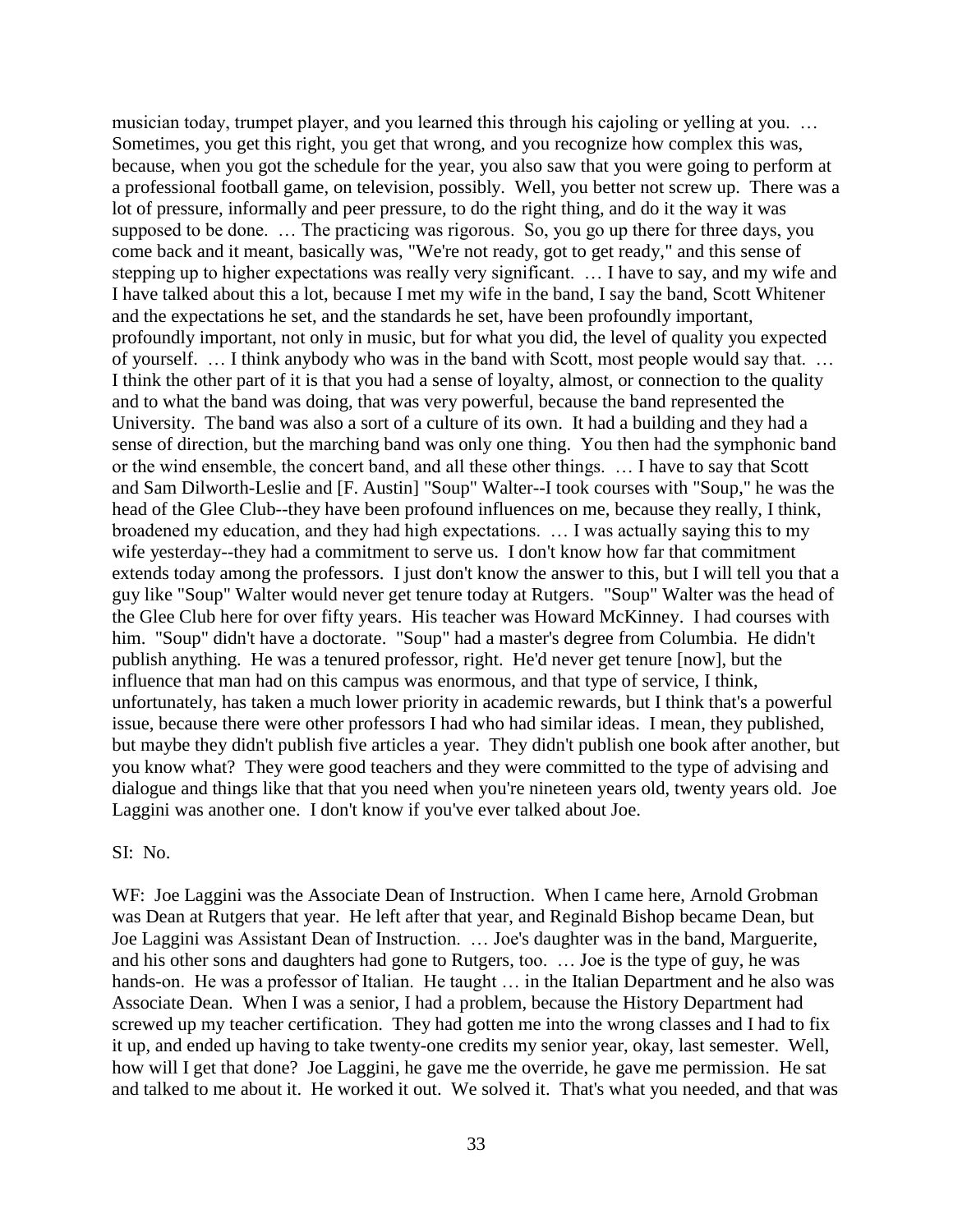the type of guy they had. So, you know, getting back to the band, I think that was part of the idea, that you really were here and the band formed a really cohesive part of your life. There were people in the band who you never saw during the week, because they studied all the time. I remember one guy in the tuba section, Jeff Rothburd, he was pre-med. You never saw the guy until practice [or the] game on Saturday, maybe have a few beers on Saturday night, studying all the other time, okay. Everybody in the marching band was drawn from all over the University, because it wasn't … a music major band. It's not in Michigan, where … the marching band was all music majors. Here it was, the *lumpenproletariat* of the whole school are in the band. We wanted to be in the band. Well, you had to audition, too, and then, if you wanted to be in it, you stayed in it and stepped up.

SI: This change, with Scott Whitener whipping the band into shape, was that while you were here or was that before you came?

WF: He had come in the late '60s, I think '68, maybe, '67 or '68. He's been here at Rutgers now over forty years, because he's still at Mason Gross [School]. … Then, they went to the Tournament of Roses Parade and they led it, and they played at the East-West Shrine Game. We used to watch the movies. It was like the oral tradition. … "Let's watch the movies of the Tournament of Roses Parade," and they made a record, you know, of Rutgers songs and college songs and all that, and I still have it. … It was the type of thing where they were trying to raise the level of quality and raise the profile.

SI: During your time in band, did you participate in any parades?

WF: Yes. I was telling a colleague here that ... on the schedule was a New York Giants football game, okay--Yankee Stadium, not Giants Stadium, Yankee Stadium. Now, when you're doing a half-time show at Rutgers Stadium or on the road, you're doing it in, like, eight or nine minutes, maybe. Twelve minutes … is a long show, okay. So, we go there, it's raining. You get up in the morning, it's a Sunday afternoon. You've got to get there, because you've got to practice, because CBS Television is viewing you, to see if they want to put you on the half-time [show], because they televised these things then. So, we're in there and we get the word--they're going to put us on TV. Well, now, [that] makes me even more nervous, right, because you're going to be on television. You're going to be broadcast. Now, you've got to remember how TV was then. Not everybody in the country saw the same game. They had regional games. … It was the Giants and the St. Louis Cardinals. They might be on in this part of the country, and the Detroit Lions and the Green Bay Packers might be on in the Midwest. … So, we get in there, we're getting ready, and I never thought I could understand what … professional football was like. I mean, I always thought I did when I watched it on TV, and then, I saw how big these people were by standing on the field. … We're behind the end zone. They're huge. Today, they're even bigger, I know, but these people were enormous. Fran Tarkenton threw five touchdown passes in that game for the Giants, and they're running right at you, because you're behind the end zone. There they come. … I wondered whether they're going to stop. … We don't play other than the half-time, but the half-time was nerve-wracking, because you're on TV. So, later on, they used to have the show on TV called, like, *NFL Today*, or something like that, or one of these highlight shows. I turned it on the next week, and they have like five seconds of us on TV, at the half-time show. ... [They say], "And the Giants played the Cardinals," and they show that, right. ...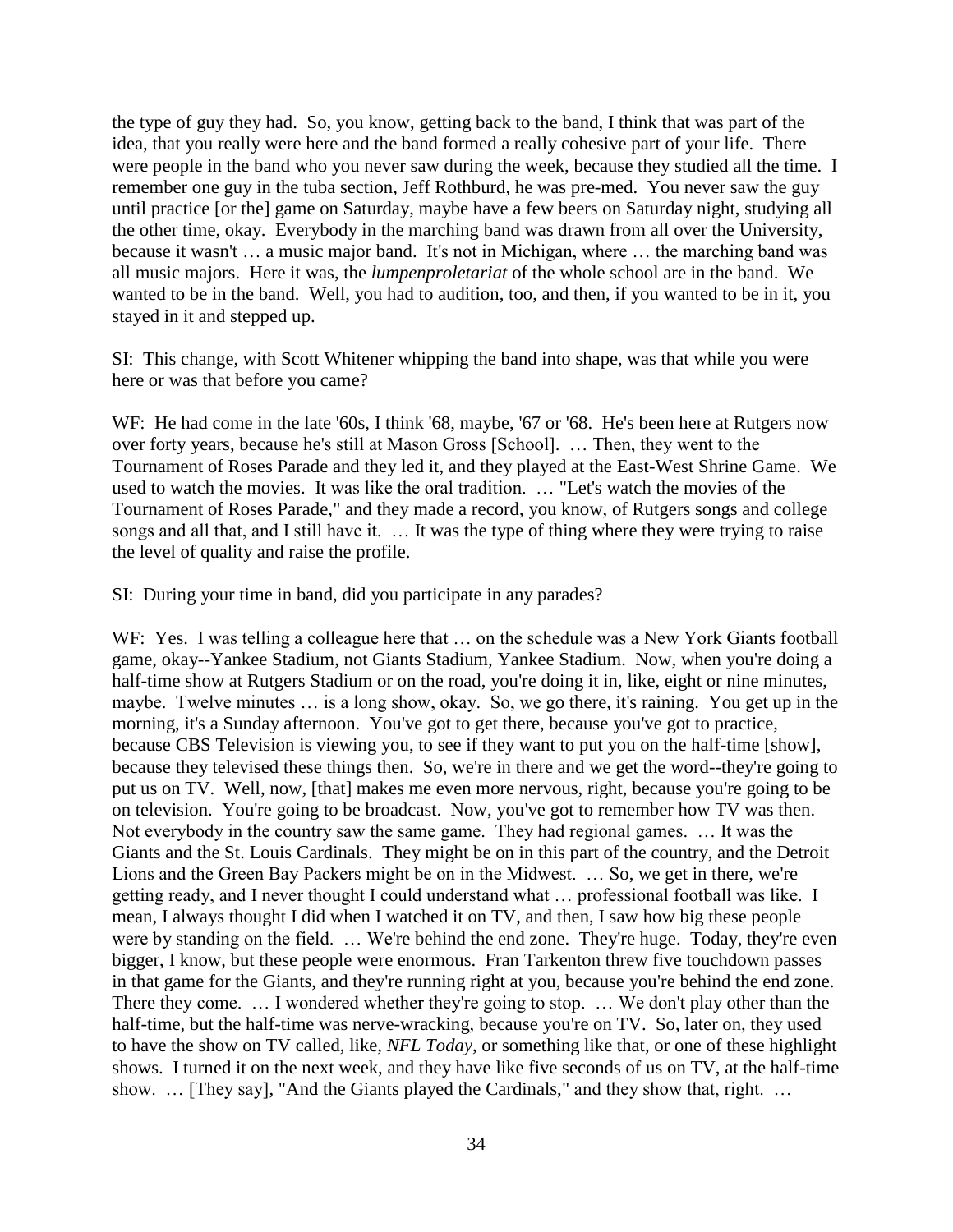People in the band decide to "borrow" the CBS Sports sign, behind where we were seated, as a souvenir. Okay, who got a phone call Monday morning? "Where is our sign?" … They had to send it back, but it was interesting, because the band did that, and then, we used to do away games, periodically. I remember we did Boston--it was either Boston College or Boston University--overnight trip to Boston. Typically, it might have been one overnight trip a year, not like today. Money was always an issue, because you've got to keep in mind what was different. The band was a student activity. The marching band was a student activity. They had to go to the student fee board to get money. Now, the Athletic Department picks it all up. Back then, they had to go make presentations, they had to have a budget. … Now, Scott wasn't a student activity [staffer]--he was a professor in the Music Department--but you still had this sort of hybrid. That was a sore point, because, you know, they had always felt they didn't have enough money. … I was in the pep band, too. We went to Madison Square Garden. This is when Madison Square Garden, you played double-headers. … They had these double-headers, and you would go up in a bus and we might play the first game or the second game. … They had three, four thousand people there, right, and you're sitting in Madison Square Garden. "Boy, this is great. I'm playing in Madison Square Garden. Here we are, right." … That was enjoyable, but I will tell you there was nothing like playing at "the Barn." Nothing like being in that facility, and it would literally be shaking with people, when they were doing cheers and the Rutgers Men's Basketball Team was playing in that old gym. [Editor's Note: The College Avenue Gymnasium, known as "the Barn" within the Rutgers community, still exists today, although it is no longer the home of the Rutgers Men's Basketball Team, which now plays at the Rutgers Athletic Center.] It was amazing. You were right on the court. … Where you're seated now, if I'm in the front row of the pep band, you're on the basketball court, I'm right here. ... Every senior got a chance to conduct the pep band, okay. So, it comes to me, I'm a senior. So, it's St. Bonaventure, end of the season. We're vying for the NIT [National Invitation Tournament] at this point. So, this is the year Phil Sellers was on the team, right, and some of the new players they had … that eventually went to the Final Four in '76. [Editor's Note: During the 1975-1976 men's basketball season, shooting guard Phil Sellers led Rutgers to a 31-0 record before the team lost to Michigan in the semifinal of the NCAA tournament. Rutgers would finish third overall that year.] We were there, and, when the other band came, … St. Bonaventure brought their band, you had an agreement. You would meet them. If you're the home band, you'd say to them, "Okay, when your team comes out, you'll play your fight song. When our team comes out, [we will play ours]." "Yes, fine." So, St. Bonaventure's team is coming out on the floor and they're starting their fight song, and, all of a sudden, here comes the Rutgers team. Well, we had a routine, we played *The Bells Must Ring*, [the fight song of Rutgers] right off the bat. … I was supposed to wait until they were done. Sorry, our team came out, next, here we go, boom, there it goes, and then, everybody gets up. The whole place is standing up and doing the clapping, right. St. Bonaventure, they just stopped. They couldn't do anything about it. I felt bad for them--for about a second. … The point was … to illustrate this environment you were in, you know. I mean, it was really something to see, and to hear, if you were actually in there, because, if you had gone to the games three years before, we had kept losing. Well, now, you're vying for these tournaments. It was impressive, but it was interesting, because it was still sort of this small environment, and the whole campus got all wrapped up in this stuff, just like with [Rutgers running back] J.J. Jennings, you know. He led the country in touchdowns my senior year. He was in my class and, you know, everybody was watching him when he was playing on the field. ... So, you had things like that that also were part of being in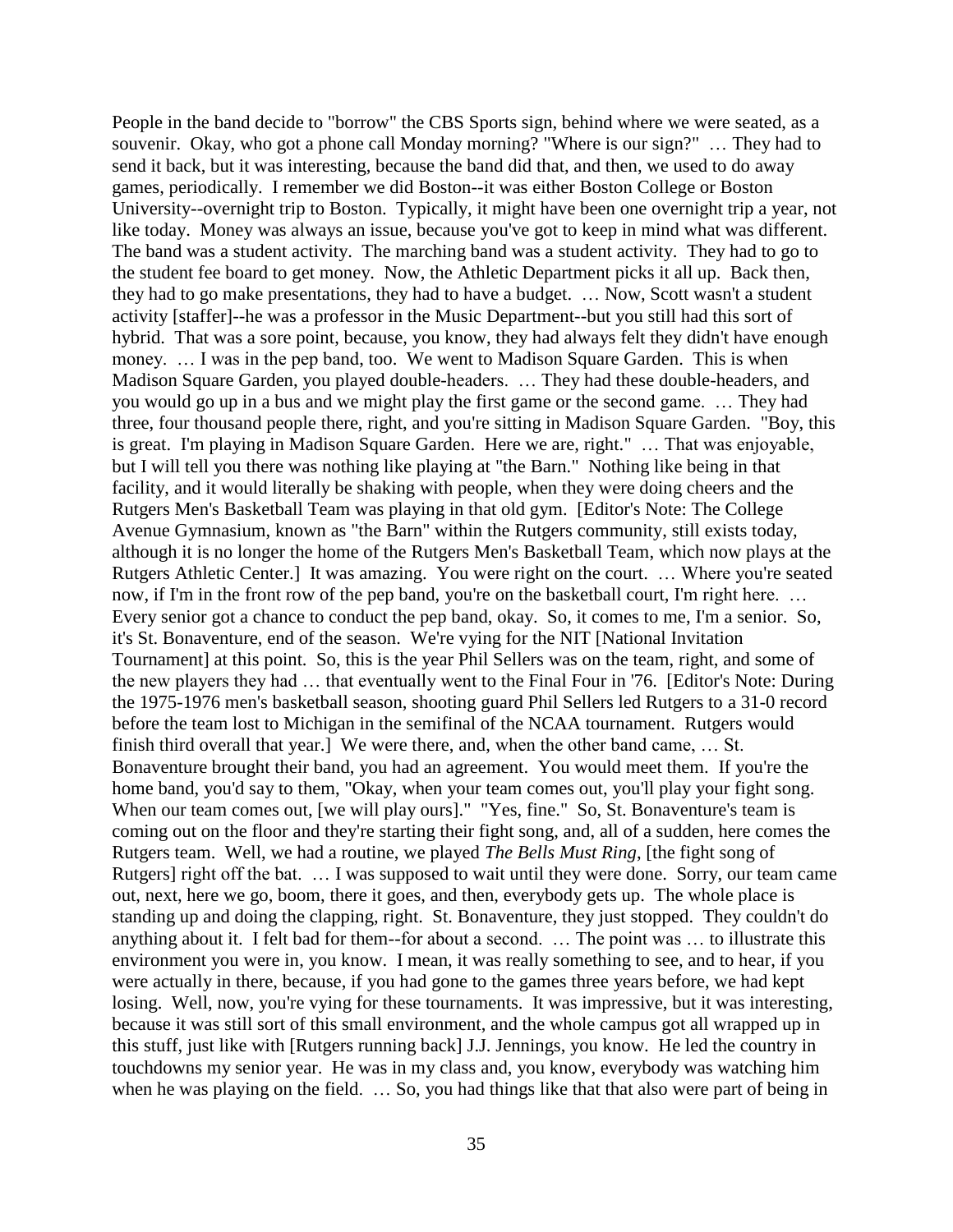the band. You were part of that, see. If you weren't there just as a spectator, you wouldn't have necessarily seen that happen all the time.

SI: Did they open the RAC while you were here, or was that just after you left? [Editor's Note: In 1977, the Rutgers Athletic Center, or the RAC, was opened, becoming the new home of the Rutgers Men's Basketball Team. In 1986, the facility was renamed the Louis Brown Athletic Center.]

WF: That was afterwards, yes. ...

SI: They were building it while you were here.

WF: I think so, yes.

SI: Was there much interaction between the different colleges?

WF: You could take courses at other campuses. I actually never did that. It wasn't because I was opposed to it. It was just the courses that I wanted tended to be on Rutgers College. … You had to get course cards. That was an interesting experience. You had to go to Douglass if you wanted to be in the course listed under Douglass, and you had to go there on a day when they were issuing cards, so [that] you could get in. If you didn't get a card, you couldn't get into class. [We] had Livingston, … and then, of course, we had University College, too--which was the evening division--and the Ag School.

KT: Tell us about interaction with Douglass women. Were there dances and parties together?

WF: Yes, there were things like that. Of course, at that time, at Douglass, I think the mission of Douglass was still pretty well-defined as a woman's college, you know. I had people I knew who had girlfriends at Douglass and would visit them. ... They had chaperones in the buildings. You had proctors in the buildings, you know, not chaperones for activities outside the building, but you had to register when you went in and all that stuff. I think there was still a sense of distance, in terms of … what was going on over there and what's going on over here, you know. Rutgers wasn't a unified university in the sense of having a common playing field for all those things. Warren Susman, who was one of the great professors I had at Rutgers, was really the architect of what was called the Federated Plan for Rutgers in the mid-'60s, where all the colleges had their independent focus, but you could take things at other campuses. Al Howard, who I think is still in the History Department today, came to Livingston, specifically, I think, because Livingston was an experimental, innovative college. … I remember having conversations with Al, that he was really opposed to the consolidation, because he felt it would mask those unique purposes. I knew people here, who were students like me. I didn't share these views, but I heard them, you know, "Livingston's like a second-class institution, where they're letting people in who shouldn't be here," and this, that and the other thing. I never believed that. I thought it was just sort of a lot of garbage, you know. The University should be open to all different people, but I think that there was still a sense of distance … between the colleges.

KT: Did the consolidation occur when you were here or just after you left?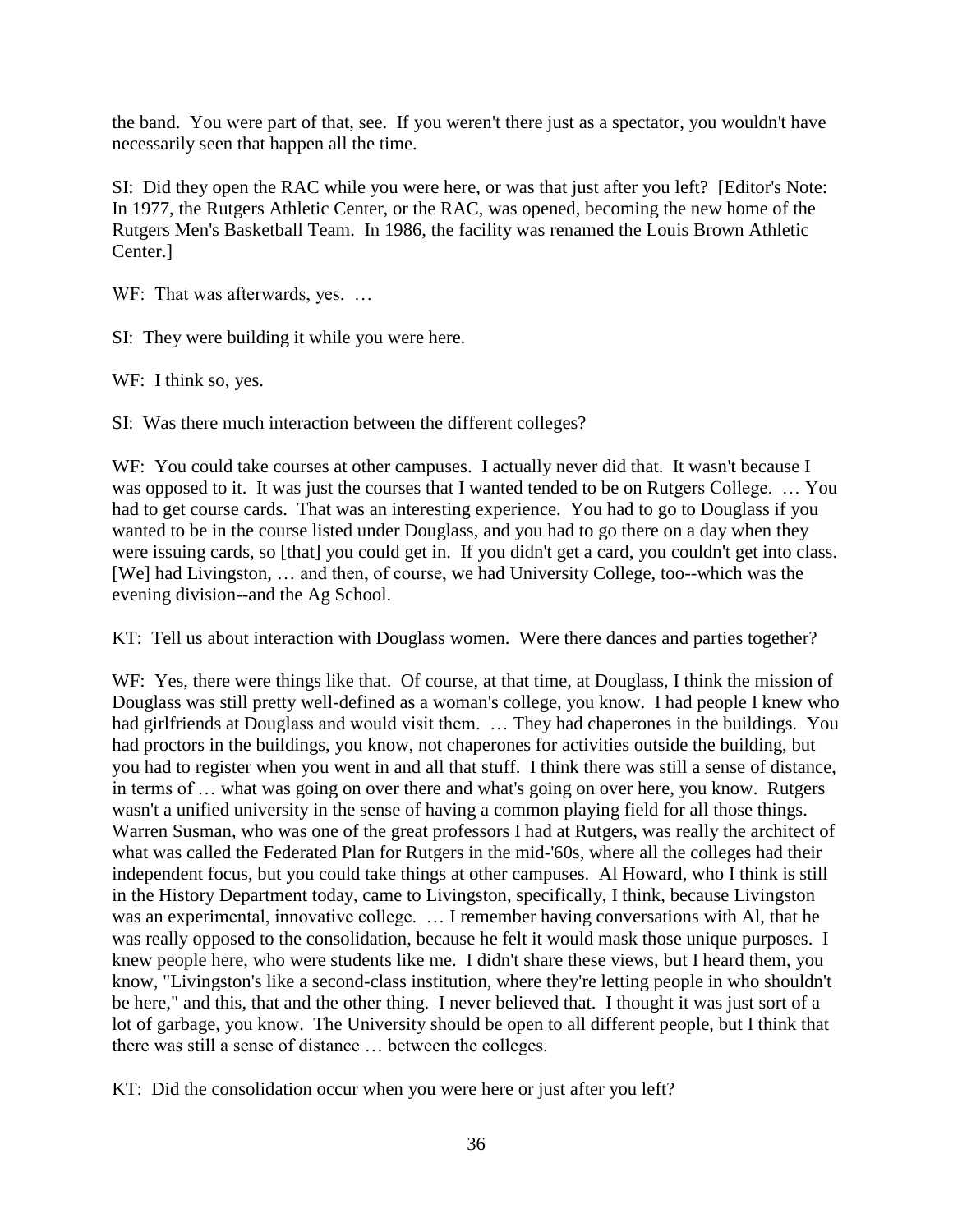WF: The consolidation, later. It was later, yes. It was under Bloustein, I think. [Editor's Note: Dr. Edward J. Bloustein served as Rutgers University President from 1971 until his death in 1989.]

SI: In the early 1980s.

WF: I think so, yes.

KT: I was referring to women entering Rutgers College.

WF: ... There were women in my classes, who were Rutgers College students, who had transferred, and in this yearbook, you'll see them. … My wife … was in the first class of women. … She entered in '72. So, there were four hundred of them, if I'm not mistaken, around four hundred. [Editor's Note: Rutgers College first admitted women in 1972.]

SI: Did she enter or graduate in 1976?

WF: I'm sorry, she entered in '72 and graduated in '76, yes.

SI: Even before 1972, there were women in the classes.

WF: Yes, not a lot, but there were.

SI: Was having women in Rutgers College debated among the male students, whether it was a good or bad idea?

WF: I think the male students I knew couldn't figure out why it hadn't happened already. I couldn't understand it, either. Of course, my father thought it was a bad idea, but, you know, I think we were one of only two schools in the country, I think, at that time. We still had all males. I think one was in Virginia. VMI [Virginia Military Institute], I think, was the other one.

SI: Columbia as well.

WF: Well, but Columbia is not a public institution.

SI: Yes.

WF: So, just like Rutgers and this other school, [we] were the only two in the country that weren't coeducational. I mean, like, is there something wrong with this picture? [laughter] What's going on here, you know? In fact, on some of this stuff I was going over last night, even in 1969 or '70, the Board of Governors reversed itself. They had originally said "No" again, and they finally reversed themselves to go to coeducation. I just didn't understand it.

DK: I wanted to ask a question pertaining to Demarest Hall. Did they have the special interest sections or the group meetings that they now have every week?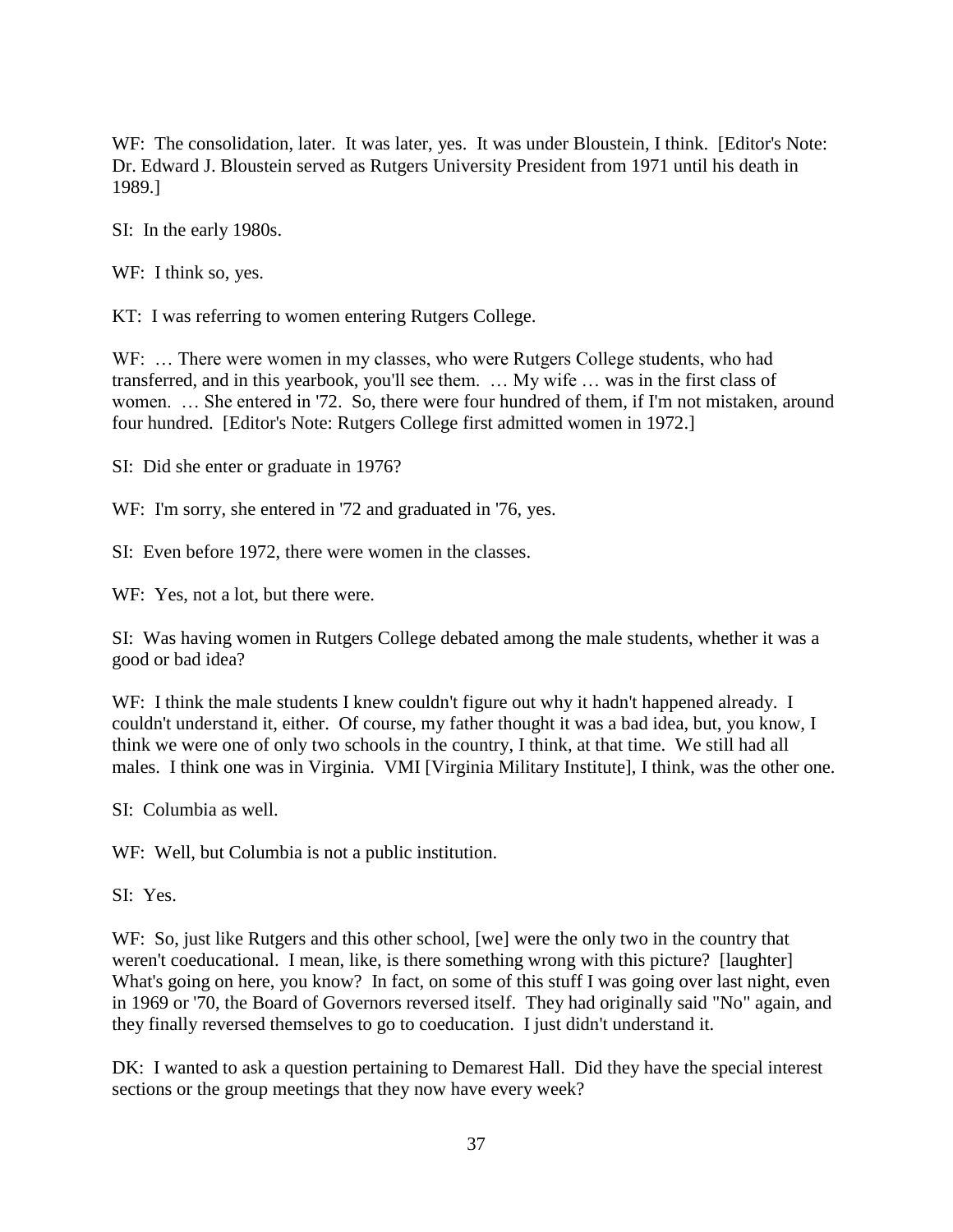WF: ... There were special interest sections in the dorms. Now, whether they were in Demarest, I don't recall. We did have group meetings, though, about the affairs of the residence hall. I remember a guy that I knew from the band, lived in the building, Pete Delvecchio. He was involved with a committee with the hall. They bought a TV set, and the TV set--like within three weeks--was stolen. By the way, … security was an issue, I thought, on the campus because of various burglaries and things like that. It wasn't as high profile as happened later with, for example, violence against women and rape and things like that, but there was definitely the issue of security. I mean, it was a matter of guarding your stuff. Once something like that would happen, how do you deal with it? ... Demarest Hall was a nice place, as a freshman, I thought, for one reason--you could actually get something done if you wanted to study, because, in the basement there, you actually were pretty isolated. I learned quickly, though, that I couldn't study in my room, because if somebody turned on the stereo or something like that, or there was a loud party next door or whatever, forget it. So, I learned after my first failure on the exam, go to the library. That's where I went, and it was a wake up call to me.

KT: How did security work in the building?

WF: You had a key, that's all. Key to the building, key to your room, that's it. They had a preceptor in the building, or on the floor. … They had a program for preceptors. First year, I was in Demarest. Second year, I was Hardenbergh. Third year, I was in Hegeman. Fourth year, I didn't have a room. My roommate and I … shared an apartment with two other guys in Highland Park. You know where the Dunkin Donuts is in Highland Park, across the street? There was a building, and we lived in the back.

SI: Another professor we interviewed talked about how vandalism picked up in the area after 1970. Did you find that to be the case? Was there also a lot of vandalism, in addition to theft?

WF: You're talking about vandalism of buildings and things like that?

SI: The destruction of school property.

WF: It would be hard for me to say. I couldn't really say. I do think you had to be more concerned about your property than you might want to have been, because if something like this TV was stolen within, like, two or three weeks of it being installed, okay, well, that's a wakeup call, too. … I think the other part of it was that you had to trust people that you knew. You just had to trust them. ... I remember, many times, you're walking down hallways and the rooms are wide open. ... That was common. You know, the whole issue that everything had to be locked up and secure at every moment of the day wasn't the truth. That wasn't happening.

SI: What types of entertainment or recreation activities were available at Rutgers?

WF: Well, we had all the concerts on campus. We had "the Ledge." [Editor's Note: The Ledge, located on George Street, was the social hub of Rutgers College, where concerts, gatherings and events were held. The building currently houses the Student Activities Center.] … There were a lot of people who came here early in their careers--Bruce Springsteen being one, George Carlin--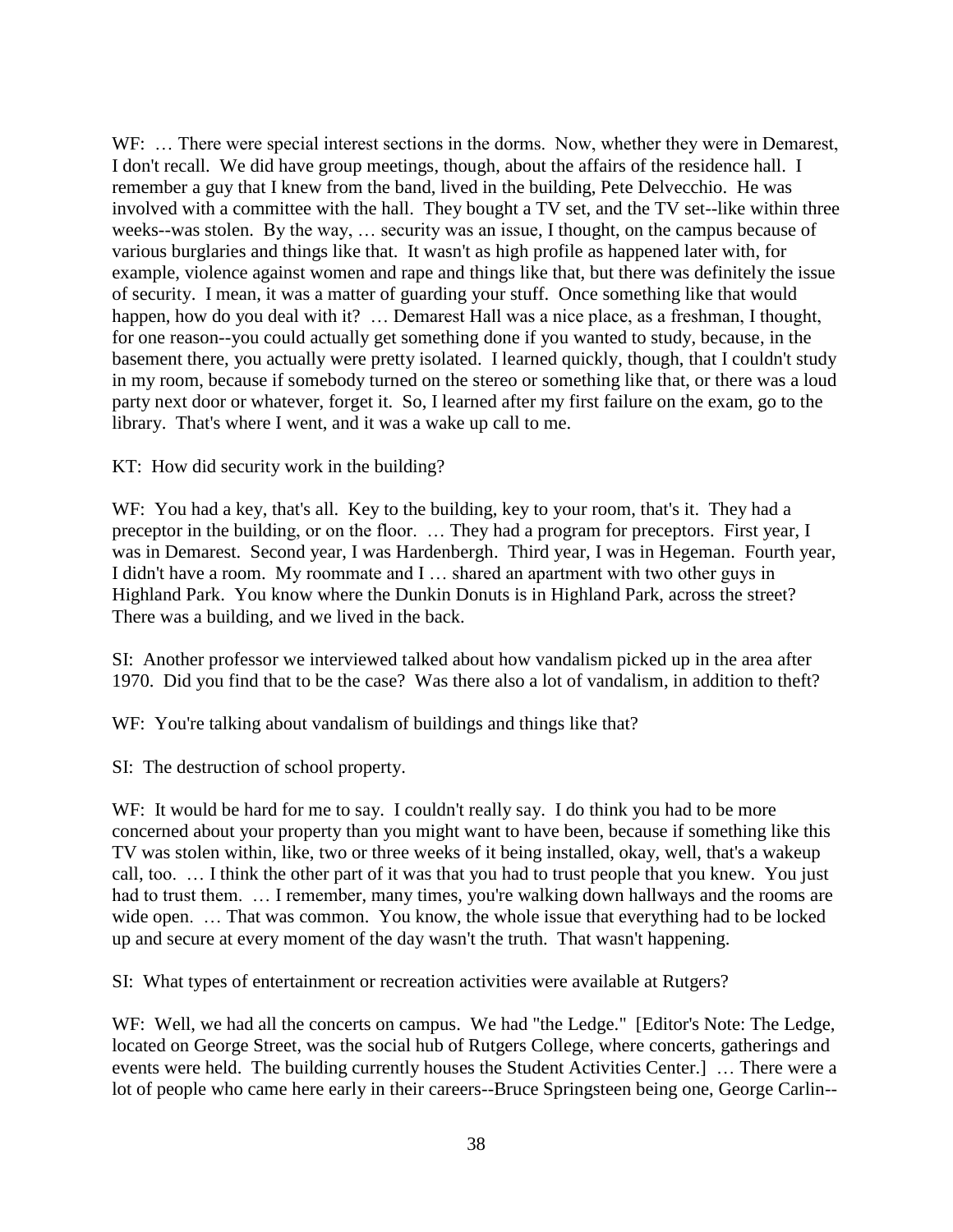for free at the Student Center. … There was a band called Heavy Trucking that must have been here I don't know how many times--I lost count. They used to have things called "smokers," where you can go to events at fraternities, or at various locations, that were run by clubs. ... If you wanted to join the fraternity, you know, they had the rush period and all that stuff. My father was big on joining a fraternity. "You got to join a fraternity, that's where the action is," blah, blah, blah. The first time I went to a fraternity, I realized he was absolutely wrong and I didn't want to be any part of it, because all it looked like to me was something where people hung out, got drunk, and if that's what you want to do in college, go ahead, but that's not why I'm here. ... I enjoy a good time, but that was not part of it. The other thing was that you had dances, but, also, I think, you had the opportunity to explore different things that you wouldn't have expected. For example, there would be different clubs that were holding activities. There was the New Jersey Public Interest Research Group. [Editor's Note: The New Jersey Public Interest Research Group (NJPIRG) is a nonprofit public interest organization founded in 1972, focusing on issues regarding environmental preservation, consumer protection and open government.] There were all kinds of things you could join. … They had the … Free University. There was an entire catalog of courses that were offered entirely outside the University by people. It was fascinating. … We used to run events in the band. I used to run these trips to New York City. … We used to run trips to the Philharmonic, to Carnegie Hall, and things like that. … You just make your own event, too. … I used to be an usher, too. The band fraternity, Mu Upsilon Alpha--you want to know the story of how that happened?

## SI: Yes.

WF: It's an interesting story. 1970, I joined the band. The band has an honorary fraternity, called Kappa Kappa Psi. It's a music fraternity. It's not a social fraternity--it's honorary. So, I pledged it and I was accepted. … The next year, Rutgers issues an edict … that Rutgers is going coed [and] no institution, no organization, can … receive funds unless it has total nondiscrimination, right--but we're all-male, because Kappa Kappa Psi was all-male.

## SI: On the national level?

WF: Yes. They had a sister ... sorority. ... So, the ... second year we're in, the person who's elected president, Ralph Cichelli, who unfortunately has passed on, becomes president and we're confronted with this issue, because, the next year, women are coming to Rutgers and they're joining the band. Okay, so, what do we do? We all agreed, all the brotherhood said, "Accept them as equal members, that's the end of it," no discussion, that's it, done. Well, that's a problem, because the head of Kappa Kappa Psi, Robert Rubin, the national secretary, they tell us, "You can't do that, violates the charter." Well, we say, "All right, you come here and visit us and you talk to us about it." He comes to the game. We pick him up at Newark Airport, we treat him royally, take him out to dinner. He comes to our meeting that night, where the women pledges are there and the men were there. The first thing out of his mouth is, "Thank you very much. I'm now suspending your chapter because you decided to admit women as fully equal members." Okay, I was part of the gang that drove him back to the airport the next day. That was a very "pleasant" experience. What happened is that we then determined that we weren't going to play ball. So, we decided to form our own fraternity, disassociate ourselves from Kappa Kappa Psi. To make a long story short, we did that and, for over thirty years, that fraternity existed. Now, I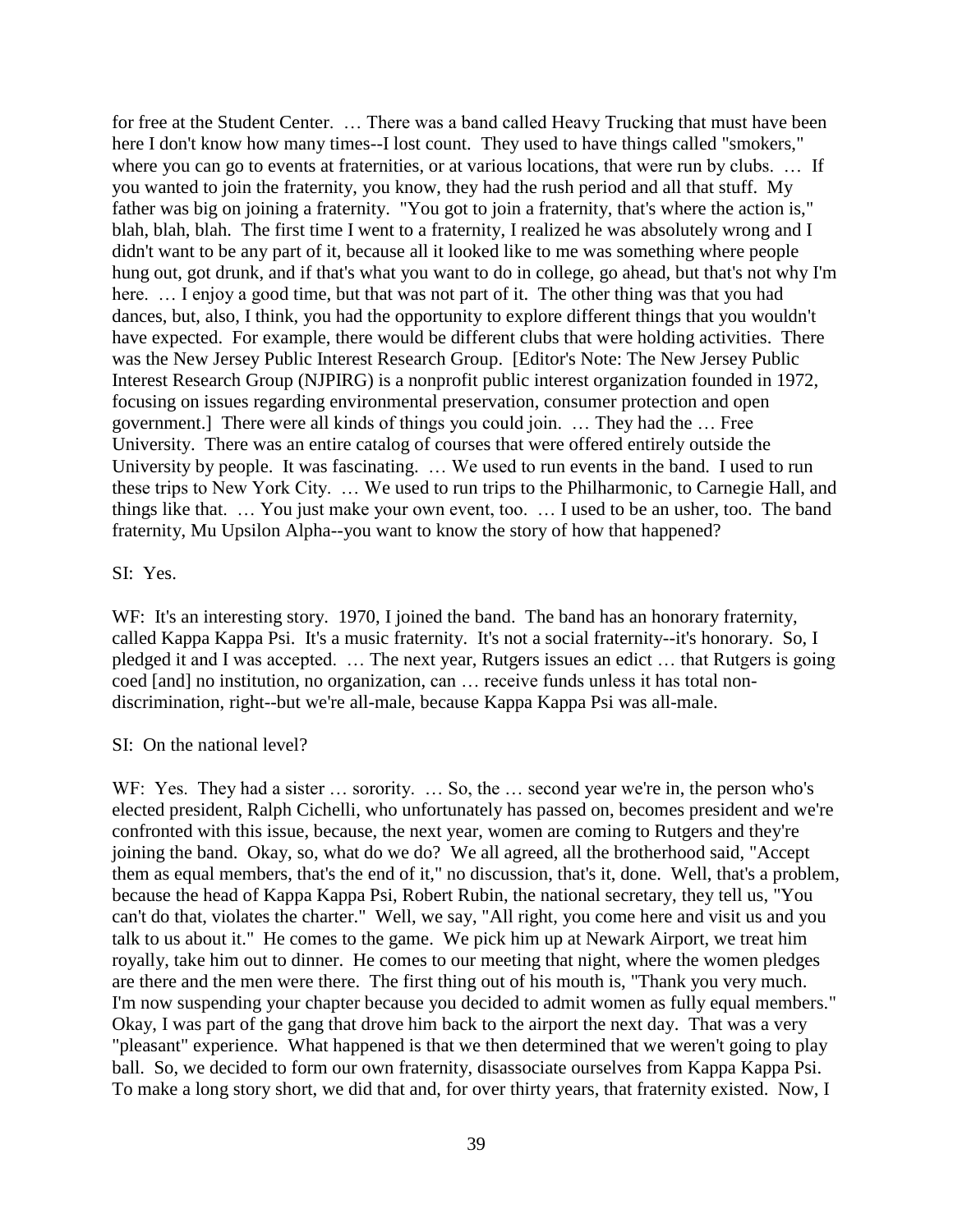think Rutgers College has made an edict that … any honorary fraternity has to be affiliated with a national. So, they had to re-affiliate with somebody else. Kappa Kappa Psi apparently came back and asked them to rejoin, and they refused. … We also got involved with the Concerts and Lectures Bureau here at Rutgers. It was run by a guy named Clinton Crocker. It used to be right down … behind the Graduate School of Education. There's a wooden building there that used to be the concerts building. … Rutgers has had a concert series since the 1920s, and Howard McKinney was the reason for it. They had some of the most famous people in the world sing here. Paul Robeson, graduate of Rutgers, ... opened the gym, first concert. Sergei Rachmaninoff played here. I remember [Vladimir] Horowitz played here--I mean, big names, in many fields. So, we even made a deal with Clinton Crocker. He'd give us "X" amount of dollars a year and we would usher at the concerts. So, we were ushering at concerts at the gym. So, that was another thing we did, where you actually did a service, but you had activities you could do, because, as we did that, you gained more understanding of who they are, because all these people would come from New Brunswick to these concerts. … I remember Marilyn Horne, the famous singer, whose husband, at that time, was Henry Lewis. He was the conductor of the New Jersey Symphony. She sang here a number of times, with the New Jersey Symphony. I remember standing in the aisle, upstairs, and Richard Schlatter--who was the provost at that time--came up and delivered that address, an honorary doctorate to Marilyn Horne, and gave flowers to her, in the absence of Gross, who was very sick. … There were some great events at the gym. … That was another thing we did, but it was very interesting, because it was all tied in with this whole Kappa Kappa Psi thing, and we kept up that service for many years, you know, even after I graduated. My wife was president, too. I was president, in my senior year, of the fraternity. She was president later on. ... It was those types of things. ... There was enough latitude--you could make your own events, which was great, you know.

SI: Did you enter Rutgers with the idea in mind that you would become a teacher some day?

WF: No.

SI: Tell us what you thought you might do and what led you to teaching.

WF: Originally, I was going to be a journalism major. I was very interested in journalism. I changed to an English major and, during the sophomore year, I changed to a history major. … I'm looking at my transcript here. I took a course, yes, it was "Teaching-Learning Process," the spring of my sophomore year, and that was the first education class I had. … I was really trying it out, to see if I would like what they're talking about. … I was intrigued by it. … What they did then, and they may still do, is they put you in schools one day a week, to see the various operations of schools with different teachers, and I did that. I interned in New Brunswick, in the middle school. I did it in Plainfield. You got a chance to learn what was going on. You also got a chance to apply some of the ideas. … You taught at least one class, and then, I just became more and more interested in it. So, I guess by the time I was a junior, that was really what I was focusing on and thinking about that, because, at that time, you got your certification as an undergraduate. Now, it's a graduate program.

SI: What led you to getting involved as a history major? Please tell us about some of the other professors that stand out in your memory.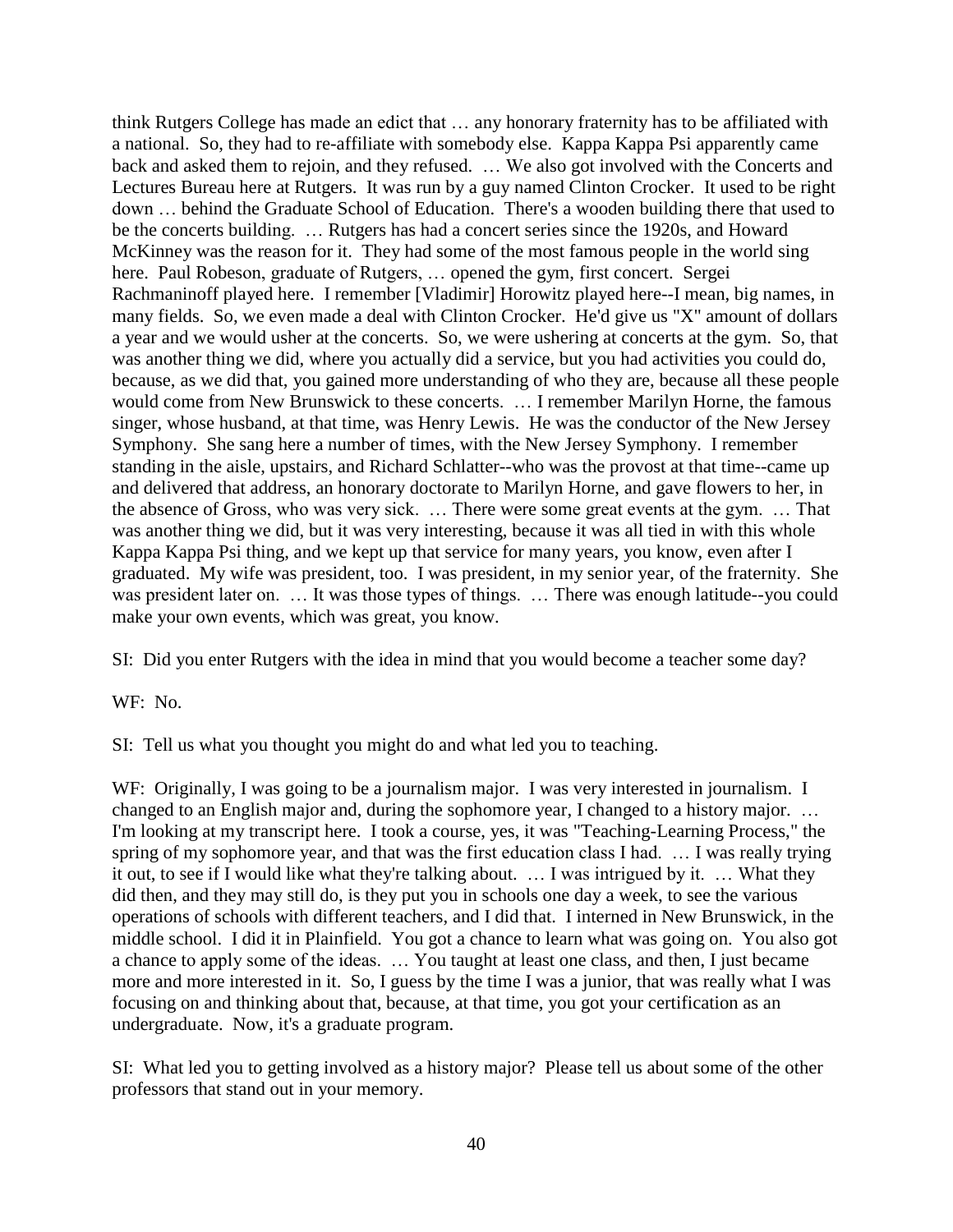WF: Sure. I'll never forget the first speech that Warren Susman gave in "Development of the United States." We're sitting in Scott Hall, and he was a tremendous [speaker]. He was one of the few people who would hold your interest for over an hour, and I mean hold your interest. First thing he says, the first day, and I'm paraphrasing it, in Scott Hall--there's like 150 people in there. [laughter] He says, "Welcome to the 'Development of the United States,'" it was the second half, "and I just want to let you know that at any given moment, fifty-five percent of you will be thinking about sex." He got you right there, and then, he told you what it was based on. They had done a study at Wayne State University, "What were people thinking about when they're sitting in a lecture hall?" … He was brilliant. … Richard McCormick had taught the first half of the class--the old Richard McCormick, not the current one. [Editor's Note: Richard P. McCormick and his son, Richard L. McCormick, were professors in the History Department. Richard L. McCormick went on to become President of Rutgers University in 2002.] He was totally different. He was very smooth, he was very precise. Susman was all over the place. Susman would walk up and down the aisles; McCormick never left the stage. … It was fascinating, because you had these two contrasting views. McCormick had two books, Eric Foner's *Free Labor, Free Soil, Free Men* [(1970)], Bernard Bailyn's *The Origins of American Politics* [(1968)], or maybe one or two others. Susman had ten, and movies. You had to go to the movies. You had to see *Our Daily Bread* [(1934)] from the 1930s. You had to see a lot of silent movies from the 1920s. He just blew the whole envelope about how are you going to study history. He gave you a book on the New Deal, full of photographs, Dorothea Lange, right. So, that was great, because what that really did is, it expanded your idea what you were going to really use to study history. Then, I had Traian Stoianovich. … There was no one like him. [At] Bishop House, "Nineteenth Century Europe," he walks in--we're in the bottom [of the building], right. That's where the History Department was at that time, by the way. It was in Bishop House. You walked in, you went into his place. You sat down, probably the most uncomfortable chairs, too, you know. Furniture in college classrooms is probably still nineteenth century. You go in, you sit down, the wall had these large windows, with wooden shutters. One day in class--Stoianovich … would come in and sit down and talk about things at a very high level, but a very interesting one--he says, "Open the shutters. I'm a man of light." He would make these comments, right, but the ideas he would put out there were fabulous. He was a student of Fernand Braudel in the Annales School in Paris, and he would talk about his teacher, and he said, "And this book will be published soon." Well, his book was published, *The Mediterranean and the Mediterranean World in the Age of Philip II* [(1949)], seminal book, but people like that, really, I think, challenged you to rethink your ideas about history and about what life was like. Michael Adas was another one, on imperialism. I thought he was tremendous. So, I mean, those professors opened your ideas. … I think the other thing about education was that when I took courses in other departments, that contributed, too. … We had pass/fail courses then. Do you still have them?

KT: You can take one in your senior year if it does not meet a requirement.

WF: I had ... ten, because you could take your whole first semester pass/fail, if you wanted to. It was interesting, because people would get acclimated to college. … I had a course in Italian literature, *Dante's Inferno*--professor was from Italy, came in with a cape. We talked about Dante, fabulous. I had a course in German literature about folklore. John Fizell, I remember, he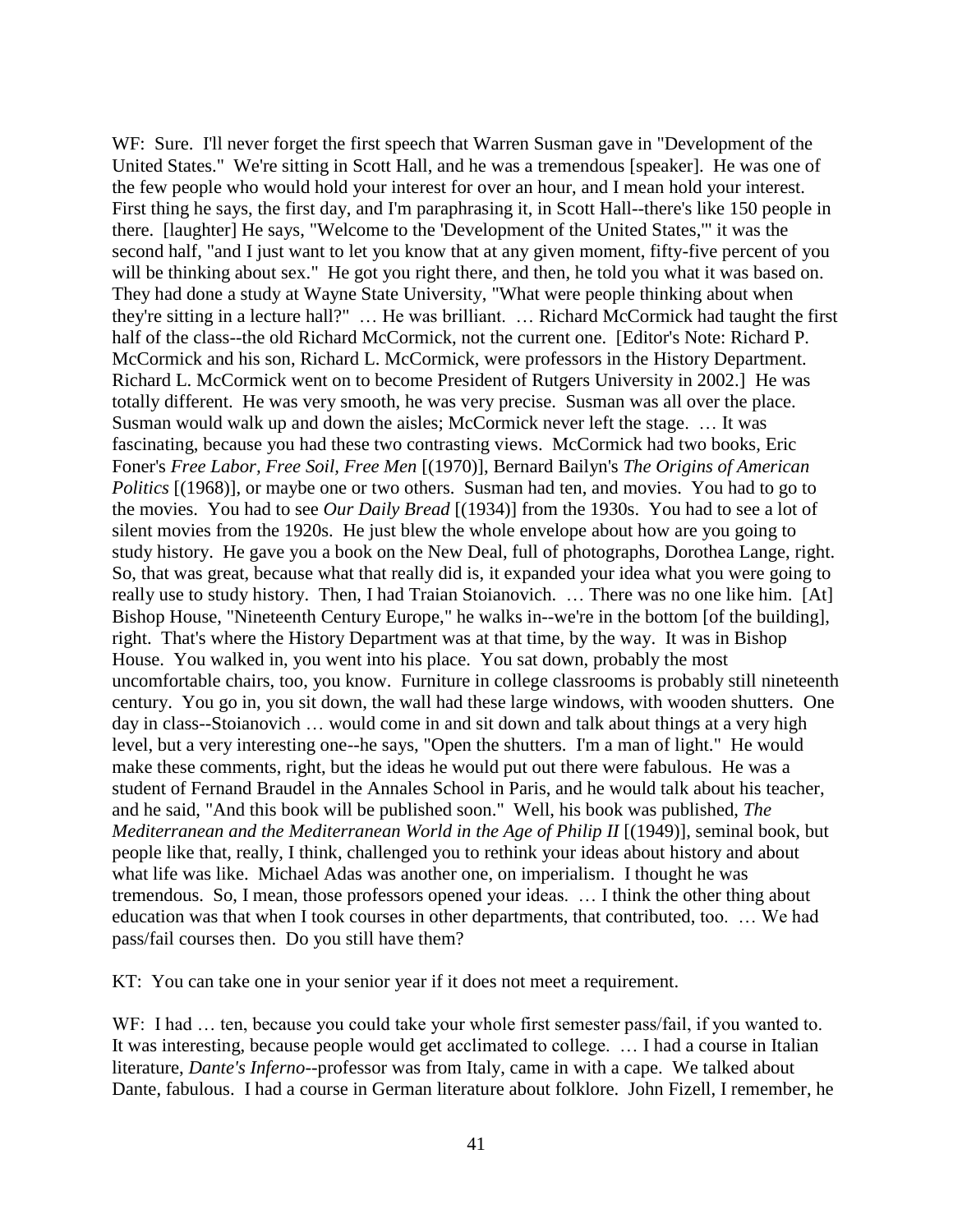taught it. He's really an eccentric guy. … I mean, stuff like that, you integrated it into your concept of what an education was like. I remember taking a course with "Soup" Walter on the opera. It's hard for me to explain this, but you have to think about this in terms of the long run. "Soup" Walter [had] studied with McKinney. "Soup" Walter was present at the performance of *Don Giovanni* in Munich conducted by the composer, Richard Strauss, okay. McKinney, he used to tell these stories in class. McKinney was present in Vienna when Hitler marched in, ... but he knew all these things and he could bring it to bear. He was in the first performance of *Peter Grimes,* at Tanglewood, [Benjamin] Britten's opera, in the United States. He was in the chorus. He would integrate these things and make the course really interesting. … Then, the last class he held in his house for breakfast. He made pancakes, and the last class was on modern opera, and he would do it. … What you had then--no CDs gang, okay--the record player, [he] dropped the needle for the exam, [then asked], "What's this? What year is this? Describe it. Explain it," and it was fascinating. … Really, what he was doing was linking it to the broader picture, just as he did in the symphonic music class. I mean, it was the type of thing where you really think you got a broader education in a sense. It wasn't so specialized. That was my feeling, and then, I had Sam Baily. Sam was probably the best teacher I had in the History Department. Sam, who later became my master's degree advisor, taught a course on revolution in Latin America and used the simulation called StarPower, which was a role play simulation about interest groups. It was phenomenal. It had nothing to do with the history book, nothing, but it really raised the issue of what it meant … competing for power in a revolution. … You dealt with Cuba, you dealt with Bolivia, you dealt with Mexico, and it was just tremendously well-taught, you know. … I thought back on it. … They served as a role model for you, for teaching. … You think about what they did. So, when I went to teach--my first teaching job at Hunterdon Central--I wrote a letter to John Lenaghan, I said, "Can you give me some good ideas about some books?" … He wrote me a letter back, he said, "Try this." I would talk to people. … I'd call up, get in touch with Sam, or something like that. They were really open, you know. … When you think about what happened, you took the courses where the professors had a good reputation and you had people who set good models for you. … If you were interested in teaching, you started to integrate ideas like that into what you thought teaching should be.

SI: How does the StarPower simulation work?

WF: Well, it's a very famous simulation. It's written by a guy named R. Garry Shirts. We actually have used it. … We use it at Hunterdon Central, in sociology. What it is, it's just trading of chips. … Then, you set rules, and you can change the rules to establish almost like a rigid caste system. As the people trade, they try to take it in to the upper levels, but the people in the upper levels, inevitably, try to keep everybody away, because they don't want to yield--sound familiar?

SI: Yes.

WF: Well, there you go, but it's tremendously powerful. ... I've used it in many classes, and it's really very effective. Right now, here's a really innovative idea, right, thinking about how to teach effectively and using that.

DK: How did you feel about groups that were radical on campus?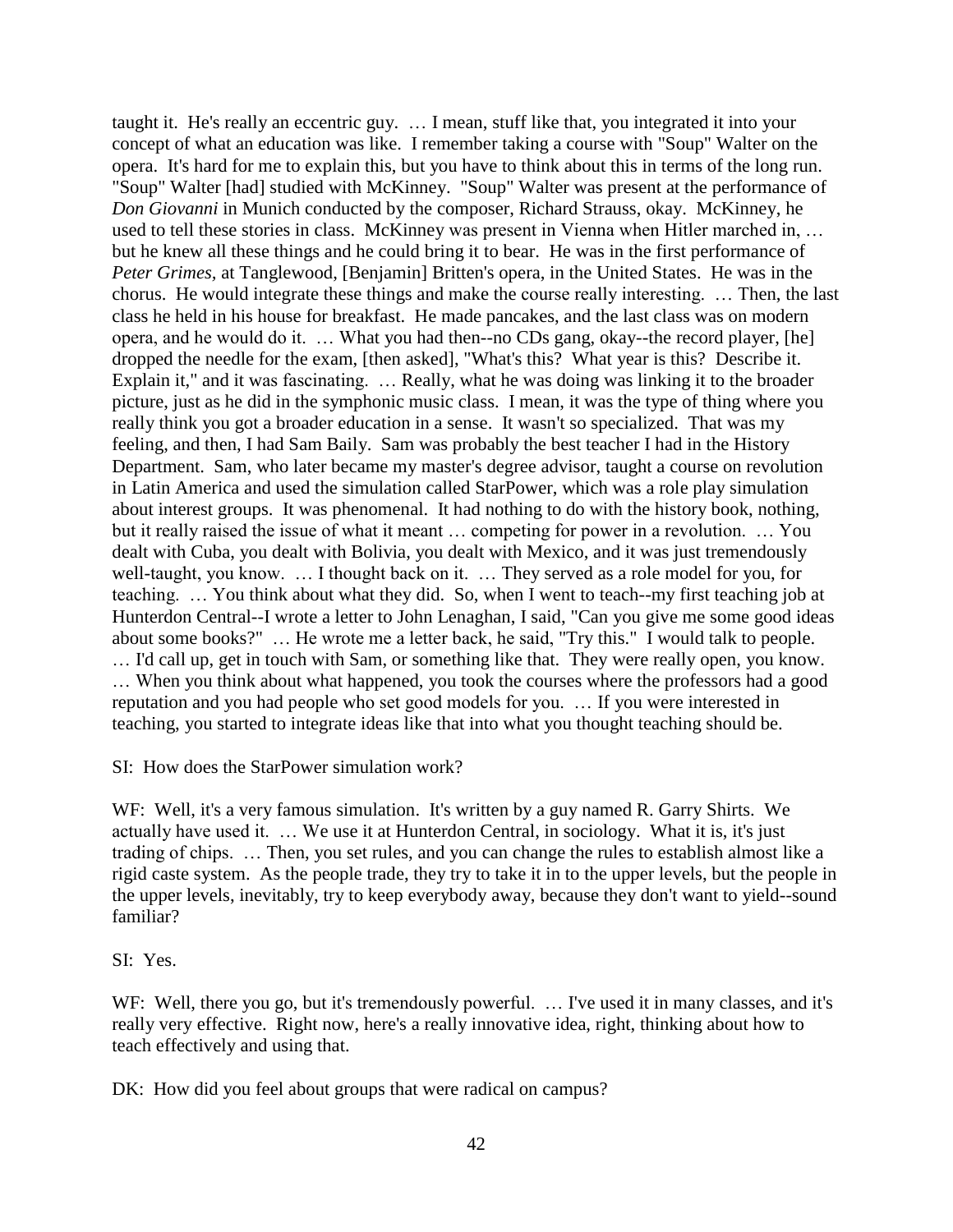WF: I didn't have any problem with what they were doing, so long as they didn't hurt people. I think you had to have a place for those viewpoints, and it certainly wasn't going to happen in my home, I can tell you that much. ... I think you had to have a place where their ideas would be available, and challenged, too. To me, the college was good for that, because I think you needed open space for that, and I think the college became a place where those ideas were germinated.

… The interesting thing to me, … looking back at it now, is the degree to which those people have sustained that or not. That would be an interesting longitudinal study. ... The people who were in the SDS in 1972, what has happened to them? … What are they thinking today, you know? Where are the people [who were] in the environmental movement in 1970? Your first Earth Day was 1970. … When [George] McGovern ran for President, 1972, it was the first time people could vote--if you were eighteen or older--in a Presidential election. I voted in that election. I didn't think McGovern was going to win--certainly wasn't going to vote for Richard Nixon. I voted for the Socialist Labor candidate, pretty much as a protest, because it was obvious to me that McGovern had no chance, especially after the dirty tricks campaign and the loss of Eagleton and that whole situation that had emerged there. [Editor's Note: The "dirty tricks campaign" is a reference to Democratic vice-presidential candidate Thomas Eagleton's withdrawal from the 1972 Presidential election campaign. Information pertaining to Eagleton's hospitalizations and depression were leaked to the press, resulting in McGovern seeking a new running mate and accusations that he was unfit for the Presidency.] … I was actually overseas … when Agnew resigned. I was reading about it. I was … following the Watergate scandal and the hearings in *The International Herald Tribune* in Europe. I'd go to a newsstand and I'd pick it up and follow it. So, you know, when you think about what was going on, it was … a tremendously powerful time period, and the impact it had later on, particularly. [Editor's Note: President Richard M. Nixon resigned from office on August 9, 1974, in response to the Watergate Affair. Spiro Agnew served as Vice-President under President Richard Nixon between 1969 and 1973, when he resigned from office amid a bribery and tax evasion scandal.]

SI: During that trip, did you encounter any anti-American feeling? This was the height of the Vietnam War and the Watergate scandal.

WF: You know, it's hard for me to remember. I mean, I didn't really pick that up. Nobody confronted me about it, or anything like that. You've got to remember, there were a lot of American students overseas, going on those types of things, you know. The interesting thing, I think, was that, when you look back at it, the whole transfer of power and the whole process was impressive. Here's the government correcting itself. Nobody is throwing fire bombs, it's doing it, it's happening, and it was impressive when you think about it, now that I look back at it. You know, when you're in the midst of it, it's hard to know that. ... You think about it now, it really was [impressive], and I think the voices of the public were heard and the investigations went on and the right thing was done. … I think that actually showed that the government was functioning.

SI: Vietnam was a very active topic during your first two years at Rutgers, with people still being drafted. In 1973, when they stopped drafting people, did protests against the war stop?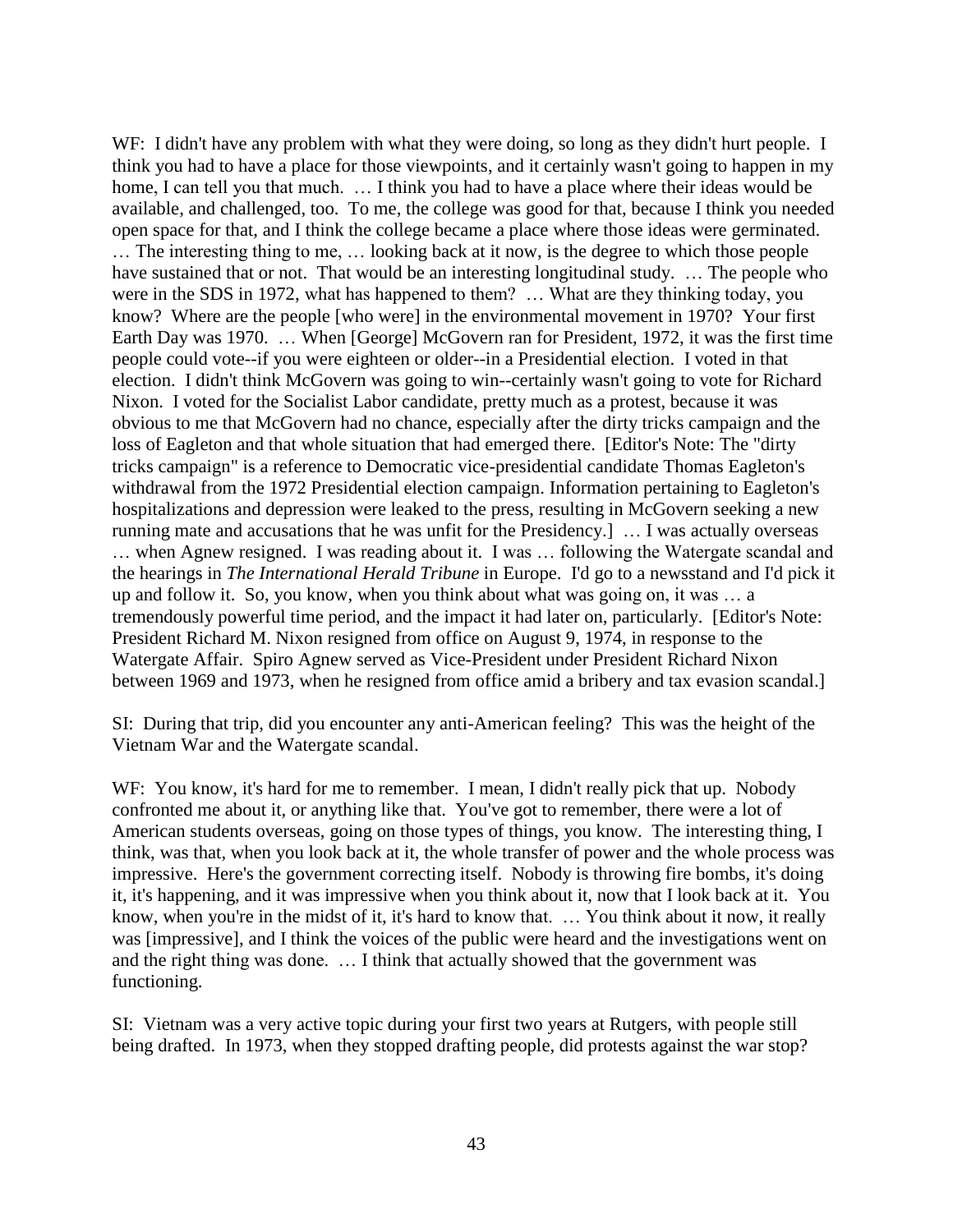WF: Yes, I think they had ... toned it down a lot, because they really didn't need people at that point. … I didn't even realize at that time, but, you know, it was underway. You didn't realize how many people were still dying, overall. A huge number died in the Nixon Administration, an enormous number, in comparison.

SI: Did that make a difference for students? Was there less pressure to stay in school?

WF: I can't speak for anybody else--I can only speak for myself. ... In contrast to today, when a lot of college students are taking five and six years, the expectation, I think, was clear--four years, finish. … I had ten thousand dollars in college loans. My parents could not afford to pay for the whole college education. I got student loans, and my wife got student loans, and they were the best investment we've had, because if we didn't have it, we wouldn't have been here. So, I think a lot of people were focused on getting done. … Again, I don't have the statistics in front of me, but I do know from where I work now, my perspective now, there are a lot more students who have to take a longer period of time to finish than they did then.

SI: After you graduate in 1974, you went into graduate study at Rutgers.

WF: No, I taught for a year. … I was hired at Hunterdon Central High School in the Summer of 1974. I taught the first year, and I applied to go back to graduate school. … I started … in Fall of '75. So, I went back and got my master's degree, starting in '75, and I took courses with John Gillis, Al Howard, Seth Scheiner, a fellow named Ralph Carter--who was a very interesting guy, historian of African-American history, and he was at Livingston--and I also took Jim Reed. Daniel Walkowitz was here then. He was eventually at NYU, and he and John taught the European history seminar. I took courses with Sam Baily, and I wrote my major study for my master's degree under his direction. It wasn't a thesis, but it was the major paper.

SI: How did the job at Hunterdon Central come up?

WF: Well, ... there were very few jobs. All of us in the graduating class that year knew we were facing a pretty tough job market. I sent out over 110 letters of interest. I got three interviews, one offer, and that's where I've been. I got that offer and that was the only offer I had. So, I was very fortunate. ... My first salary was eighty-four hundred dollars. ... I lived in an apartment in Flemington. … You were paying off the student loans and teaching, and you knew the only way you were going to be able to advance yourself economically in the teaching profession was to get an advanced degree. So, it was obvious to me that not only for the pedagogical and the scholarly reasons, but also because if you wanted to be able to, you know, get married and have a family and all that, you really had to make more money. So, that was part of it, too.

SI: What was the state of the school when you first joined the faculty?

WF: Of the high school?

SI: Yes.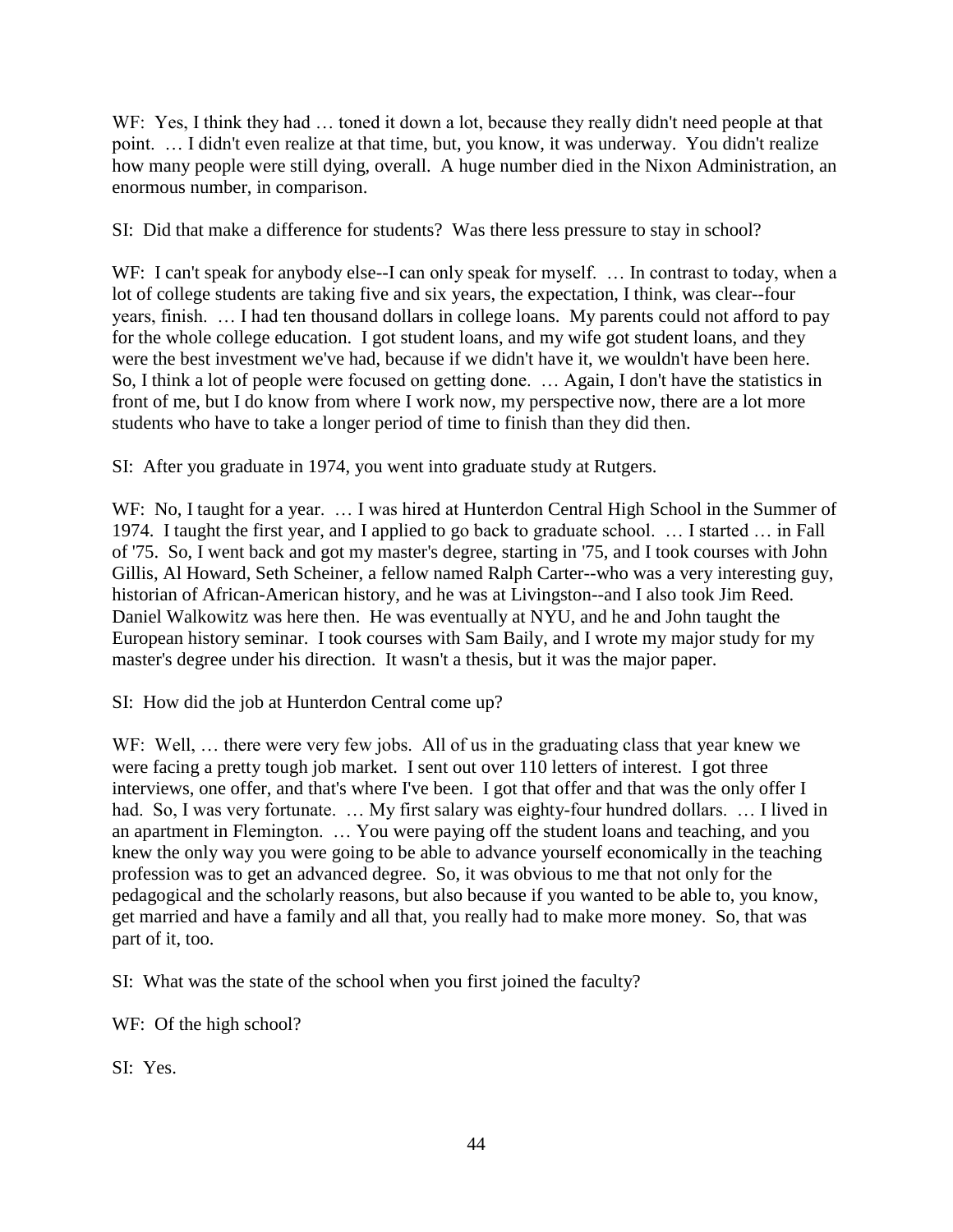WF: It was a well-respected high school. It had been established in the mid-1950s. It was a regional high school. The department I joined was overwhelmingly male. I'll tell you something that doesn't exist anymore, but which was pervasive--smoking. … That doesn't sound familiar to you now, but it was then. I'll tell you, when you went to the faculty room, you needed an oxygen tent, because there was so much smoking going on, and that was one of the best laws that our elected officials have done, is pass the public restrictions on smoking, because it was awful. … The school was in a farming area, and suburban. I mean, Hunterdon Central is in Flemington. At that time, we were sending about fifty-five percent of our students on to higher-ed. Now, it's over ninety percent. So, the changes in the last thirty-five years have been more suburbanization, more economic growth, more of a middle to upper-middle class community. We were much more of a working-class community then. We had two full-time teachers of vocational agriculture. They're gone. We had a thriving 4-H program--gone. We had industrial arts, woodshop, metal shop--gone. So, you really have had changes as a result of suburbanization, but, at that time, it was … a real comprehensive high school. We had vocational programs, we had a full range of courses in all the disciplines. We still do, ... but some of those other areas had been siphoned off to … a polytech. That's a separate institution now. … The college piece is really very big at this point. … I will tell you one thing, if you're interested, that we can talk about briefly--how the face of New Brunswick has changed.

#### SI: Please.

WF: Well, we're sitting in a place that was here then. If you walked down here, not far, you would have seen a very different landscape in New Brunswick. Where the Johnson & Johnson World Headquarters is is where Tumulty's Pub was, along with the New Brunswick Pork Store and all these little stores, the Rivoli Music Store, Reeds, which was a stationary [store], and a music store on George Street, and a lot of that, you know. People came to New Brunswick. … New Brunswick was sort of a decaying city at that time, right. You had a department store downtown, P. J. Young's Department Store, right on George Street, and it was a different place. … You could actually walk into town and find services that a standard [city would have]. You might have gone to any midsized city in the country and they were there. I think Rutgers has become a much bigger presence in New Brunswick than it ever was in the downtown area, now. … J&J, of course, has bankrolled a lot of that change, but there was a palpable sort of separation, almost, between Rutgers and New Brunswick. I think that's different today. I think, really, Rutgers has tremendously dominated New Brunswick in a lot of ways. … I remember, you would go to, like, these fraternity rushes and things, and somebody would go, "Oh, there's a townie. What are they doing here?" … the whole issue of, "You're in Rutgers and New Brunswick is over there." The interesting thing to me was, you could go downtown and you could buy things. You could sort of sustain yourself, you could go to different stuff, and that's really a little different today than it was, you know. New Brunswick has gentrified a lot. Back then, the full range of the working class and the middle class were all there. … Then, you know, the other thing about New Brunswick was that … you could walk all the way to Douglass and not be concerned about it, you know. … It was just a different place in some ways and, you know, if you look at a map of New Brunswick in the early '70s and a map today, you'd see a lot of changes. … The other thing that was very prominent, and is really not that prominent today, was that there was a real Hungarian-American community in New Brunswick. I could tell you two events about that. The Budapest Symphony Orchestra came here and the Hungarian State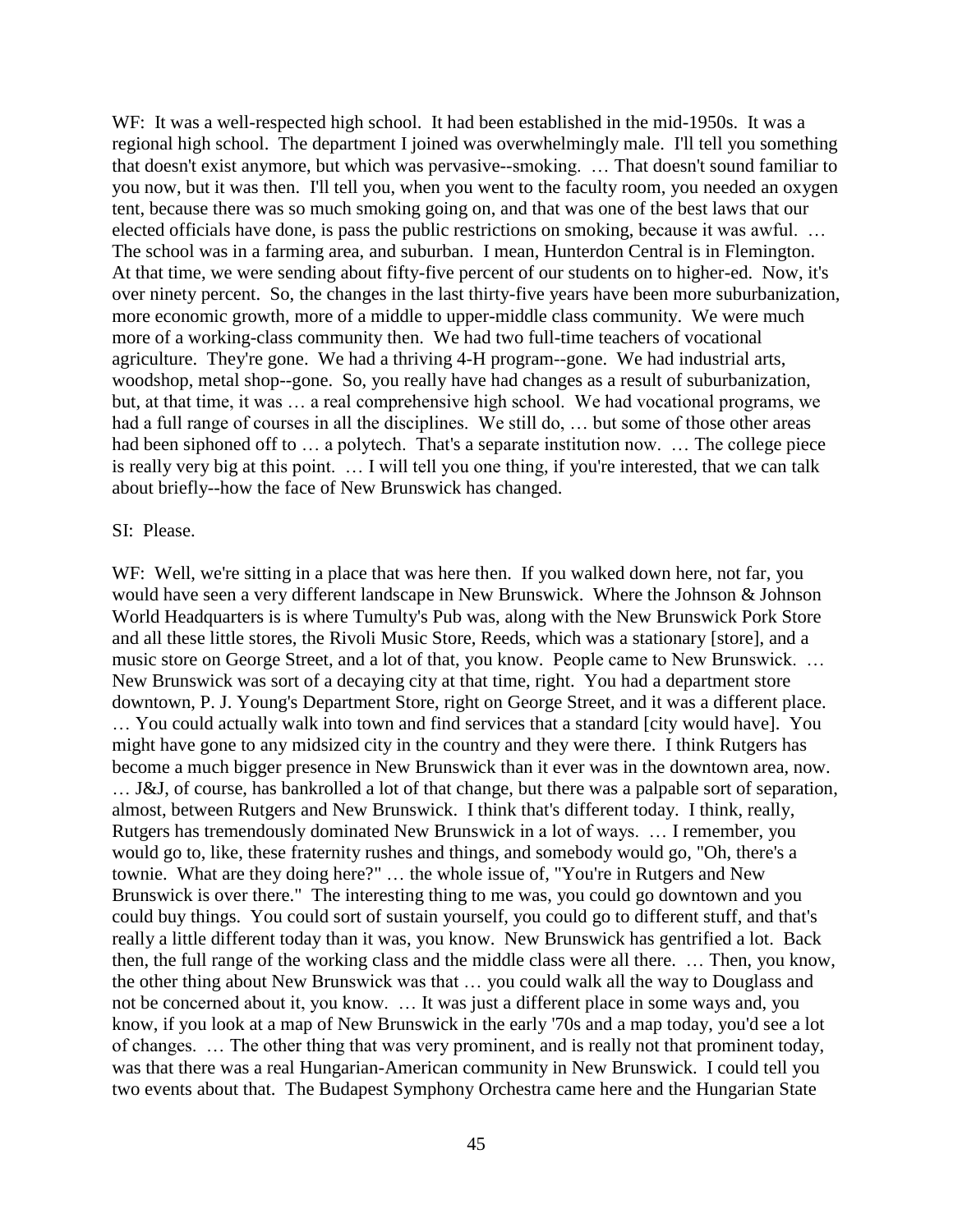Orchestra came here, to the gym. It was packed. The Hungarian-American community came out, and you could go on Easton Avenue to Hungarian bakeries and restaurants on Hamilton Street or Somerset Street, and get real Hungarian food, cuisine, and all that, without any issue. Now, … a lot of that has sort of disappeared, but that Hungarian-American community was very prominent, even in the '70s.

KT: In the pre-interview survey, you said that you taught courses here at Rutgers.

WF: When I went for my doctoral degree at the Grad School of Ed, I had a sabbatical leave in '82-'83 to write part of my dissertation. So, I taught a course in social studies methods. … I also supervised some student-teachers at that time. Then, in the … mid to late '80s, I taught a course in curriculum in the grad school, and another one, sort of, was an entry level course for Grad School of Ed students on foundations. Then, in the late '90s, when my advisor, Jack Nelson, retired, they needed somebody to pick up his "Analysis of Social Studies Curriculum" class, and I taught that. I had taught that, also, in the mid-'80s, after I finished my doctorate, but these were never as a full-time professor. These were part-time positions, and that was interesting. I enjoyed it, but I've always felt that, I guess, my calling and my strengths are in teaching in the high school.

KT: These are mostly graduate courses you were teaching at Rutgers.

WF: Yes, there was one undergraduate course I taught, that foundations course. I taught that with another fellow.

SI: How different was the GSE experience from getting your undergraduate and master's in the more traditional Rutgers College track?

WF: ... When I started work at the GSE, I had to make the decision whether I was going to go for a doctorate in history or one in education. When I looked at the situation that existed in terms of employment … and what I was really interested in doing, I decided to go into social studies education. … The real important reason, in addition to that, was that the people we had here were very good--Jack Nelson, Ken Carlson, Stu Polanski and, eventually, Ron Hyman--who worked with me. I really thought they were tops, really excellent. They were thought provoking, they were open-minded, they forced you to think about alternatives or critical thinking. I mean, I really thought they presented a really good model for what it meant to be a social studies teacher. So, the GSE was a place that had a pretty vital climate. … What happened was that, ... by the time I finished in '85, I think some of that climate had changed. They brought in a dean from; I can't even remember her name. … She left a few years ago, went to Syracuse, and I think the people at Syracuse figured her out pretty quick and got rid of her, but I think the climate became less appealing. So, I was glad I finished when I did and moved on, but it was a good place to be, and the type of learning you did there, a lot of it was self-directed, because you could really define your own path. You had to take required courses, but you had to define a focus. I mean, they came to me early and said, you know, "Start thinking about a dissertation topic." So, you didn't wait on that, you had to be focused on it and think about it.

SI: What was your dissertation focused on?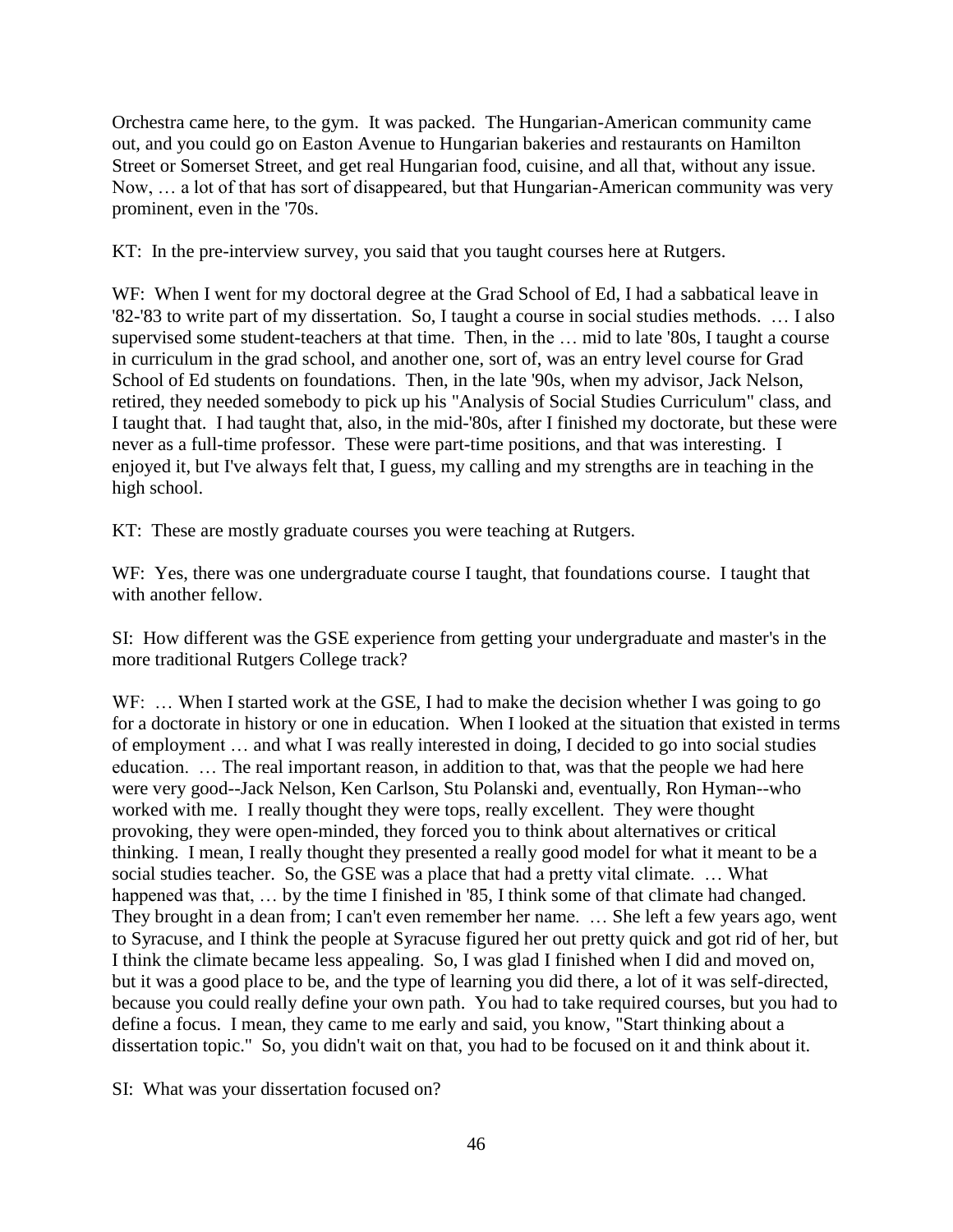WF: I started out thinking I was going to do a dissertation on oral history.

SI: I know you were involved in oral history.

WF: Yes, I was actually interested in doing that, but, when I looked into it, there wasn't enough in terms of pedagogical substance, in terms of looking at the critical literature, to really develop it to the level it needed to be developed. So, I switched to something else, and I actually did a comparative study. It was a philosophical dissertation. It wasn't an experimental design. I took the prevailing models of US history in the public schools, in the secondary schools, and dominant practices, and I compared them to two non-traditional models of curriculum theory, one, a radical left, and another one, an aesthetic perspective. … My dissertation focused on looking at, "If you put those models into place, what would US history teaching look like? Would they be compatible or not? and what would be the implications of that, in terms of that?" So, that was three years of my life writing that. I enjoyed it.

## SI: What did you find? Were they compatible?

WF: Well, I think the problem we ran into was that when you looked at these alternative models of curriculum theory, there wasn't very much compatibility with the existing models of teaching of US history and practice, because the ability of these alternative views to penetrate the culture of the schools has been minimal. … Therefore, in order to try to change things, you really have to have a better explication of the alternatives, and you have to provide ways for them to impact practice that would lead people to rethink why we teach history in the public schools. US history, at that time, was being mandated in forty-one states. However, the traditional models for why we were doing it really hadn't been rethought very much, in terms of alternative use, of why we have public schools or why we have curriculum design, certainly. So, when you come at it from a Marxist perspective, not a lot of people in the public schools were thinking about that, nor did the people who articulated that view make a very good effort to get it out to the public schools. So, if you are going to have change, you have to have people understand what the change would be, and they weren't doing a very good job of that. Plus, there were other factors that inhibit reform, you know. So, that's where that went.

SI: I know you have worked on some oral history publications at Central Hunterdon. How did you get involved in that and what did that entail?

WF: Well, I was interested in oral history from the time I was an undergraduate, actually. ... We had read Studs Terkel's book on the Great Depression, which I still think is a tremendous book. *Hard Times*, I think it's great. I think Terkel's work is very good in many ways, and I thought about what that would mean if you would actually take that process and put it in place. So, I started doing that in the late '70s, when I started working on veterans' oral histories and bringing veterans in the classroom and … audio taping them. … Then, I started to do more work on looking at how oral history could be part of research that kids could do and things like that. When I did my master's, I actually did a number of interviews with women in Perth Amboy about generational change in the Latino community there. … I think it became a good way to engage students in the critical study of what constitutes knowledge. So, that's where I was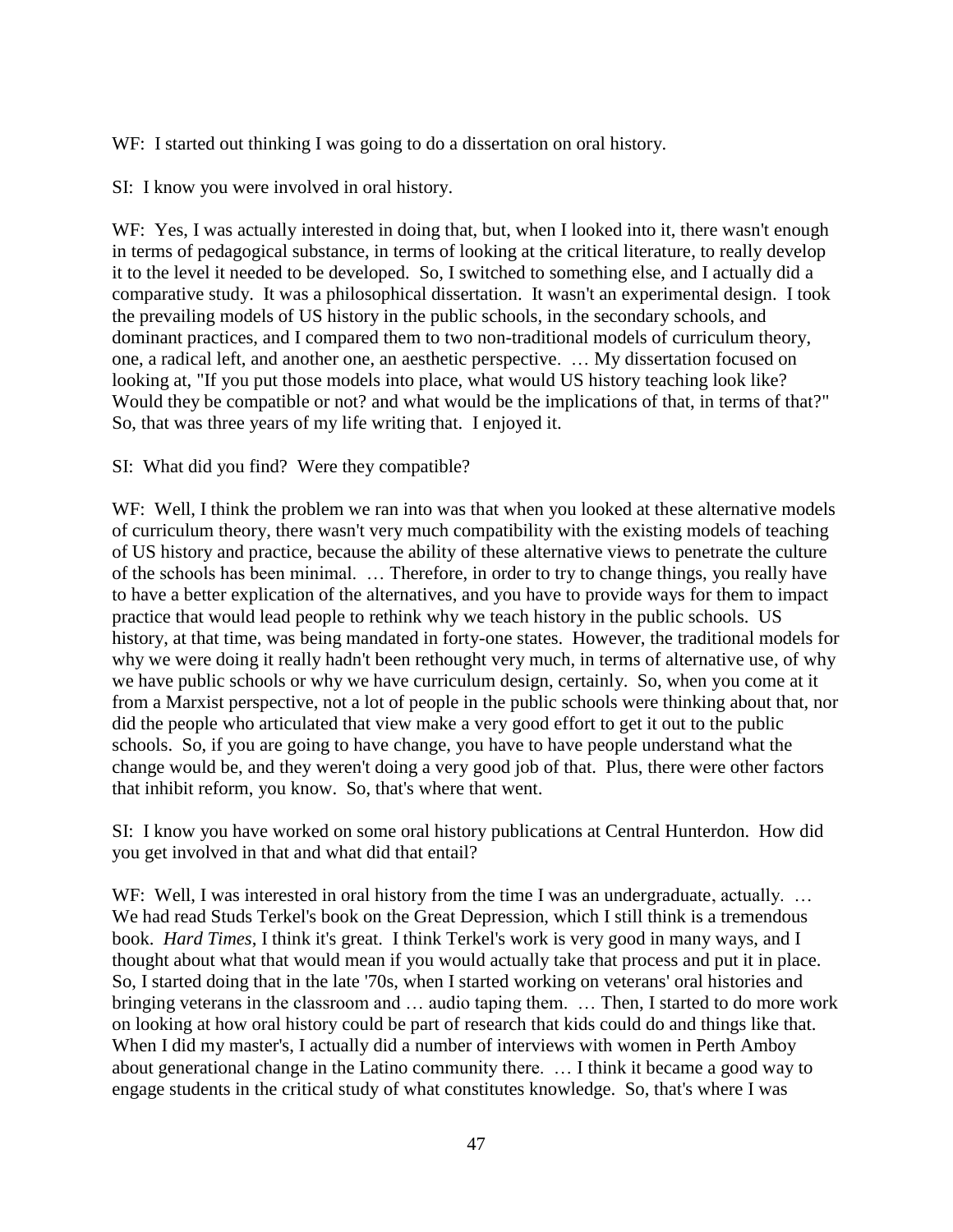coming from with it, and, at various times in my career, I've [had] greater or less intensity in focusing on it. … Now, with the archives that we have at the school, we've been doing interviews pretty regularly, two or three a year, and I think it's been good, because I think we've started to build up a bank of material, and, also, it gets more kids involved in terms of adding to the actual sources that exist for their use. So, I felt it always had a lot of potential, but it has to be done in a way that's systematic and high quality. It really has to have a rationale and a method that's timeless, which you know.

SI: Did you find the district was receptive to that idea of bringing oral history into the classroom?

WF: Oh, yes. I've never had anything but really good support at the school for these ideas. I think one of the reasons that exists is because, I think, when you establish a project or a focus, if you've done your homework, it doesn't appear to be just the newest idea. … You actually have a grounded foundation for it, you might say. My boss, George Gazonas, was always very supportive of innovation, you know, and I found the school to be the same, because I think you're giving back, too, you know. What you're generating is a product that's going to be used by other people.

SI: Was this a way for Central Hunterdon to build ties with the local community?

WF: ... My boss who hired me, George Gazonas, I think he always was a proponent of engaging the community. I don't think George … had thought enough about how to do it. So, when he saw somebody like me and he saw that I was interested, he sort of opened the door and said, "Let's go." … At the same time, I think, today, … there's a lot of discussion about service learning--community service and all this. However, you need to establish it in a way that is going to actually be meaningful to the student, so that they can reflect on the value of it, and not be a substitute for something, let's say, that would be a job for somebody in the community. So, when we do things like the oral history project at Hunterdon Central, it's not going to take the place of somebody's job. It's something that helps the student learn about what inquiry is, but it also makes the product and it generates [resources]. … I think when you do it that way, I think it's valuable. … I've seen a lot of that happen, and I think the school board has been supportive. I just think that you have … to have a good rationale for it. It really has to be well-grounded.

SI: You have been very active with the University Archives, particularly the Senator Clifford Case collection. Can you talk about how you became involved with your research on Case?

WF: Well, let me say two things. First of all, I think that Rutgers has always been very close to my heart as an institution, because Rutgers changed my life. There's no doubt about it. I met my wife here. I have become a better educator and a better human being as a result of being here. I can't understate it. … It doesn't take anything away from my earlier education, but Rutgers, especially the undergraduate years, laid the path and I'm always indebted to that. … Rutgers also has tremendous resources, and I think our affiliation, through Electronic New Jersey and through other projects I've done here at the University in collaboration with the people, has always brought something positive, because of the resources and the talent that Rutgers has to put on the table. So, I've worked with other universities. I worked with the College of New Jersey, you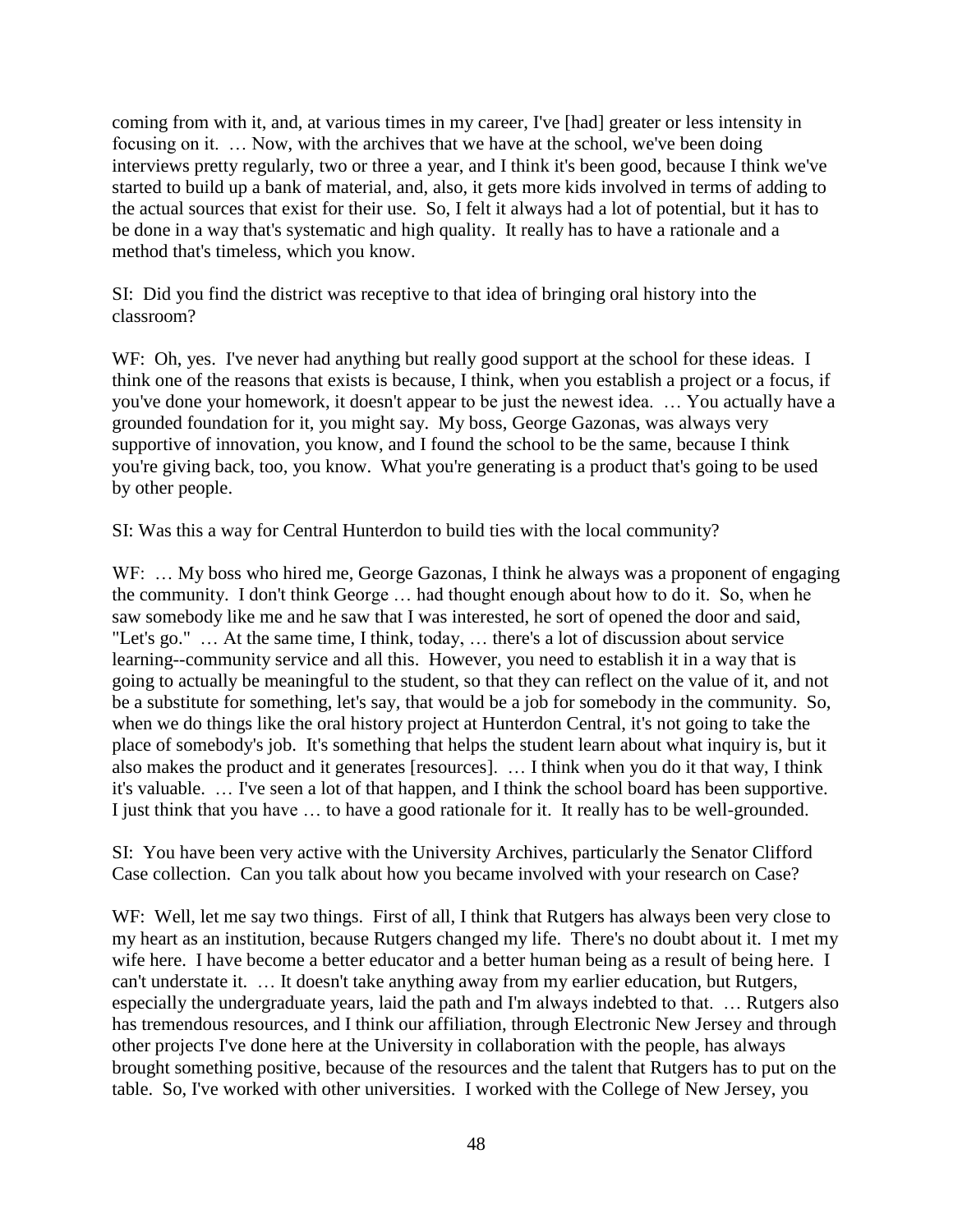know, and I've worked at Raritan Valley [Community College] and things like that, but Rutgers brings to the table an awful lot that contributes to the work that I'm interested in, … whether it's making curriculum available in digital form or doing oral histories or working with--in collaboration with your office--with the archives. That's just not available in many other places. So, I think those are the real reasons … it's been significant. Electronic New Jersey began as a possible curriculum project with a sponsored high school. … Tom Frusciano, in the SCILS program, at the information sciences school, [the School of Communications, Information and Library Science], had sent out a survey about the use of primary sources. They constructed this as a project. They got the information back, and I don't know if a lot of schools sent it back. Well, Spotswood sent it back, we sent it back. So, we had a meeting. Out of that meeting, we decided to try to develop a way to use resources that the archives would have for teaching, which really hadn't been done very much as a systematic project during the conversations. The Internet was just sort of happening at that point in 1997. The Rutgers Libraries was building a Scholarly Communications Center. A guy named Boyd Collins was in charge of it, and we talked about it and said, "Why don't we forget about publishing a book? Let's put it on the Internet." Well, that's where it went, and from that point on, we've had four grants. A number of various schools have been involved. We've got plenty, you know, a lot of curriculum on there, and we've just submitted another to the commission to finish off the redesign of Electronic New Jersey and to add three more modules, one on Case, one on Title IX, and one on civil rights at Rutgers, and, if that's funded, we'll hold a teacher institute here this summer. … This faculty will only be from Huntington Central, not because we're against having others, but it's just that the scale of this project is smaller. … Some of the people that we worked with in the past have retired, and I really feel we have to bring people on board that I know will bring this to closure, you might say. [A fifth grant was received and completed in 2010.] The other thing that I think is important is that Rutgers, the Libraries and the History Department, and … the GSE, they've been open about looking at alternatives, and not just recycling the same thing over and over again, you might say. … This project that we've proposed for Electronic New Jersey, Beth Rubin from the GSE would be one of the consultants, Clement Price [and] Donna Murch would be historians on the project, … the Library, the Archives/Special Collections staff would work on it, Kayo Denda from the Douglass Library would be the woman scholar on the Title IX piece--and all that can be brought to bear here. So, that brings a lot of resources in one place together that you just couldn't find necessarily anywhere else, and also the quality. To me, the quality has to be there, and I think these are all quality people. … We have limited time, we have limited resources, let's bring them to bear at the highest level of quality we can, to provide something that is a service to the people. That's my ethos, and I think at Rutgers, you know, a lot of that can happen.

SI: Can you give us an overview of your career at Central Hunterdon? I saw you also taught Spanish there.

WF: I did. I started in 1974. I taught social studies for three years. At the end of my third year, there were financial problems with the district in terms of the budget and they were making plans to cut staff. I was told I would probably be part-time. Well, that wasn't an option, because I had just gotten married in 1976 to my wife, Sheila. She was teaching part-time in Spotswood, twofifths of a position, in elementary art. We had gotten married in '76. … My third year was starting in September of '76. … So, we faced an interesting challenge there. What happened was that a teacher in the language department, John Bucciero, retired and my history department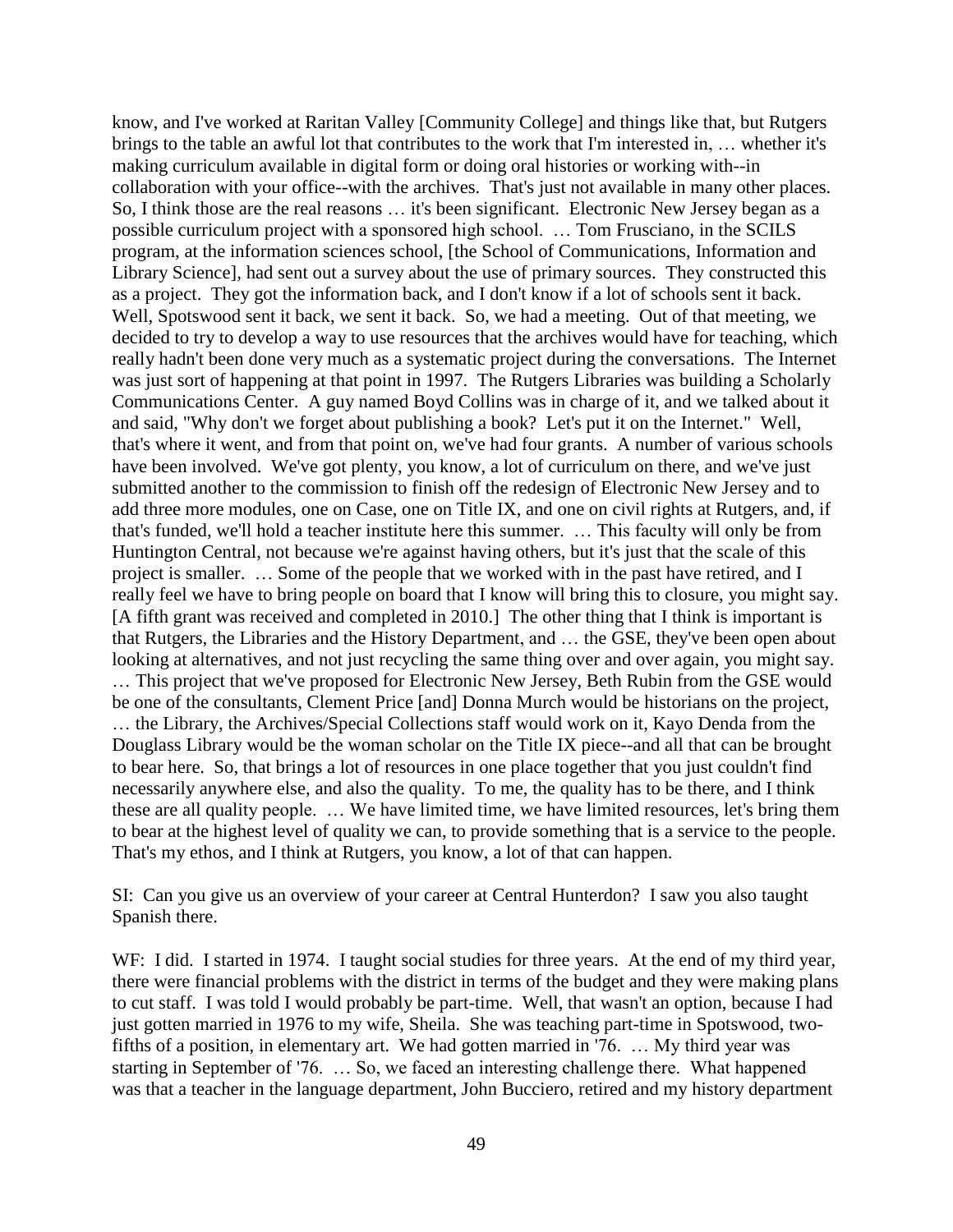supervisor, and Ed Buckley, offered me a joint position, if I would get certified in Spanish. I had fourteen credits [as an] undergraduate in Spanish. So, that summer, I finished my certification with ten credits, and then, beginning in 1977, I taught for eight years, Spanish and social studies. In some cases, I taught mostly Spanish and some social studies. Then, in 1987, I was appointed as social studies supervisor when George Gazonas retired, and I've held that position since then. This is my twenty-third year as supervisor, and in '82 and '83, I had a full year sabbatical to work on my dissertation. In '95, '96, I had another full-year sabbatical, where I worked as an outreach instructor for the United States Holocaust Museum, doing Holocaust education outreach. I also took six credits here at Rutgers. … Two years ago, in the second semester of … 2007-2008, I had a half year sabbatical to work on my research on Clifford Case. I became interested in Clifford Case because I was reading a book on lynching and it was mentioned in the book that the last person to propose federal legislation to abolish lynching or make it a federal crime was Clifford Case. Well, Clifford Case is a Rutgers graduate. Clifford Case's congressional papers are held at the Rutgers Special Collections. I went down and talked to Tom Frusciano. I said, "Tom, can we take a look at [the] Clifford Case papers?" There are three hundred boxes of Clifford Case papers. "Let's look at the stuff on civil rights." I started to read it. This is impressive, this is important stuff, and then, I find out there's no book on Clifford Case. Clifford Case was the longest-serving US Senator in the State of New Jersey in the twentieth century- probably [Senator Frank R.] Lautenberg will pass him now, but he will span the twentieth and the twenty-first century--and Clifford Case had no book. In fact, many people don't even know who he was, because he died in 1982. ... So, the more I got into it, the more interested I became, particularly with his role as a moderate Republican, because, as you know--and I think anybody who looks at politics today knows--the moderate wing of the Republican Party is shrinking. ... One of the reasons that nothing is getting done in Washington--it has not gotten done on major issues for at least ten years--is because there are very few people left in the center. Clifford Case, John Sherman Cooper, Jacob Javits, Edward Brook, these were all moderate Republicans who were fundamental to the passage of the Great Society legislation, fundamental to Civil Rights. … We forget that the South was solidly segregationist, in many ways. So, for example, when Kennedy proposed Civil Rights legislation and when Johnson carried through after that, if you didn't have moderate Republicans, it would not have passed. Case was essential. … They were essential for this. Case was the only vote for Kennedy's national health care [legislation], the first iteration of Medicare. He's the only Republican who voted for it. People think Olympia Snowe is courageous. Clifford Case was Olympia Snowe fifteen-times magnified, but it wasn't that he was an odd man out, you see. [Editor's Note: Republican Olympia Snowe is the senior United States Senator from Maine, regarded as a political moderate. Clifford Case (NJ), John Sherman Cooper (KY), Jacob Javits (NY), and Edward Brook (MA) were all Republican members of the United States Senate who were regarded as political moderates.]

#### SI: Yes.

WF: There was a center of American politics, which has deteriorated. ... That story is not being told. … The ideological polarization that we have today is so devastating and so negative that we forget that a lot of the fundamental changes in post-World War II America were actually forged by the moderate center. So, Case is sort of an illustration of that. On top of that, I think Case believed in certain things that are very important. He believed in ethics. He believed in social justice. He believed in human rights. He believed in environmentalism before it was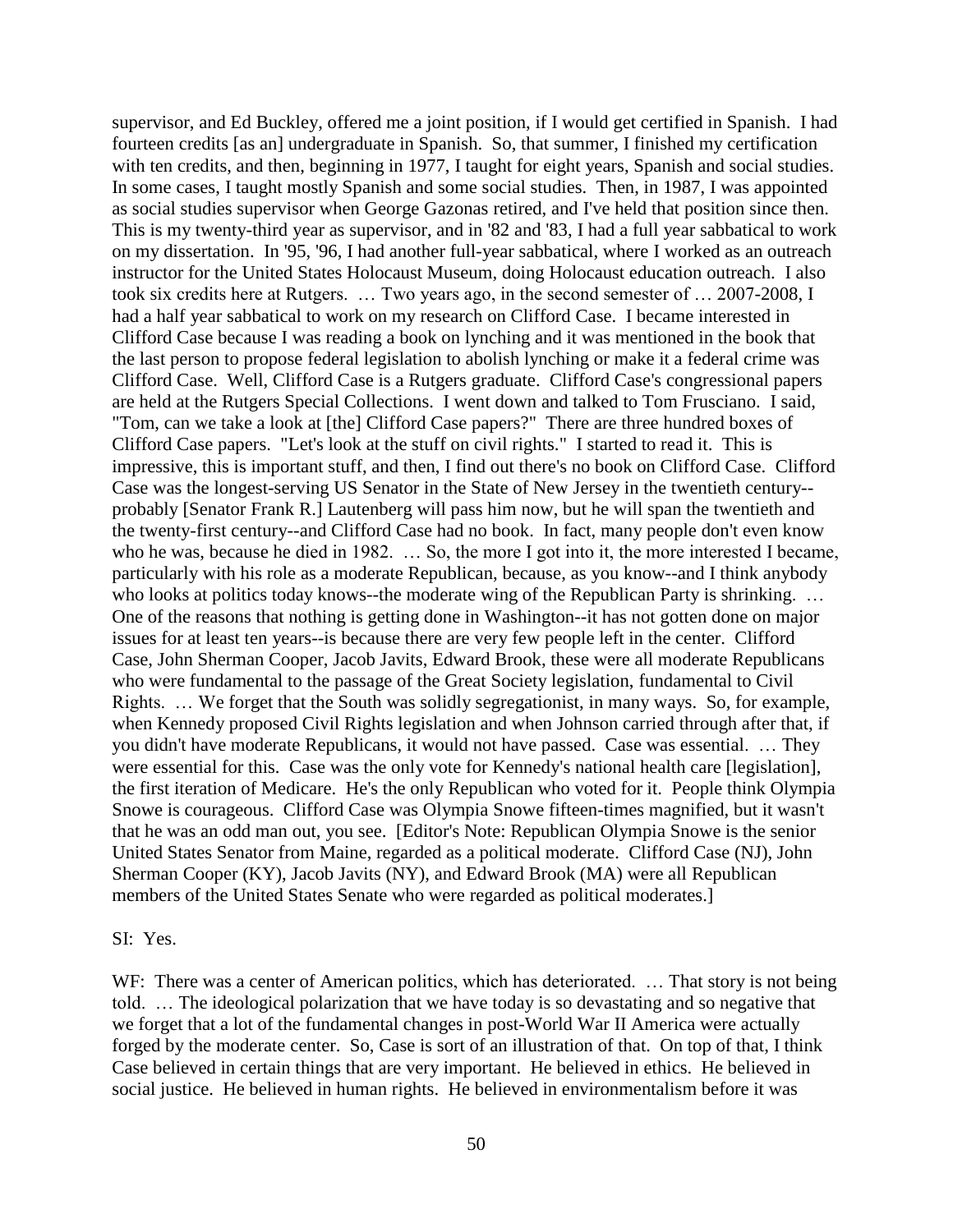popular. Now, you can argue against Case or for him, but I think the story should be told. So, that's really where I'm coming from with the book, which is going to take a long time, but which is a very interesting project. … The fact that he's a Rutgers graduate is icing on the cake, you might say. … I have to say the other person that has inspired me from Rutgers is Paul Robeson. When I was in Rutgers, Paul Robeson was a non-entity. I found, when I did the research for the thirtieth reunion, a *Targum* that had a special edition on Paul Robeson. … One of the front page articles on the special edition was, "Where is Paul Robeson at Rutgers?" basically. Rutgers took away [all references] and basically made him invisible during the McCarthy period. [Editor's Note: Senator Joseph McCarthy's accusations of Communist infiltration in the US government led to a nationwide witch-hunt to unearth alleged Communists, particularly in academia, an era of persecution lasting from 1950 to 1957 known as McCarthyism.] It was hard for people to know who he was, because you couldn't find him. I remember in the Alexander Library, before it was renovated, going in the basement, because I used to like the big leather chairs [laughter] and study in them. There was a place where they had these … old class pictures on large, sort of hanging plates, and, if you went through those, you would find Paul Robeson, because he'd be the only black face in year after year of Rutgers graduates at Rutgers College, but nobody knew who he was. Well, it was only during the period in the '70s, after he passed away and people started to talk about him again, that you recognized the greatness of this man. … I've done a lot of study of Robeson, I've done a lot of work, I've given presentations on him, to teachers and things like that. I've taught about him in class. He is a true renaissance figure, but he believed in something. He really believed in what he did. He suffered for what it is he believed in, but, to me, … if you're going to study people in the public schools and you're going to look at role models of people who had the courage of their convictions and who served as a good case study of what that means, he's a great example. Case is another example. So, I think those two people have been tremendous role models for me when I look at what they believed in and sort of what a public life is like. … A third one I'll mention, … he was not a Rutgers graduate, but he was New Jersey's--William Brennan. In the early '90s, the New Jersey Social Studies Council, the state Social Studies Council, nominated William Brennan for the National Academic Freedom Award for the national Social Studies Council. I wrote the nomination. It was submitted on behalf of the council. He got it. Now, Brennan was very frail at that point, okay. He had retired from the court at that time. Nobody knew if he was coming to the lunch in Washington. At the last minute, they find out he's coming. I'm at the luncheon with other people. The president of the council, who's now retired, Bob Shamy, says, "Billy, you've got to go see Brennan." I was in the elevator with him. Brennan, he was frail. He was a short guy, I mean five-seven or fiveeight or five-nine." I go over to him, his wife is very protective of him, but he's at the table, and Fran Haley, who was the executive director of the national council, says, "This is Justice Brennan." I go over to him, he stands up and wants to shake my hand. I just said to him, "Justice Brennan, it's such a great honor." Then, he gave a brief speech, but … it's hard to believe the impact that man had, you know, on the cases that he ruled on--some of the things, the landmark things, on academic freedom, for example. So, when you think about that--and I think about New Jersey and I think about Rutgers and I think about what we're doing--I think we have to give credit to people and we have to study people who can [be a positive example]. … I teach about the Holocaust, I study people who are the antithesis of good, but, also, we have to study the people who are good and do the right thing. You have to study why those things happen. Well, here are some great examples. So, you know, I'm not going to write the biography of Clifford Case as some sort of an apology or propaganda piece, but you can't ignore what he did.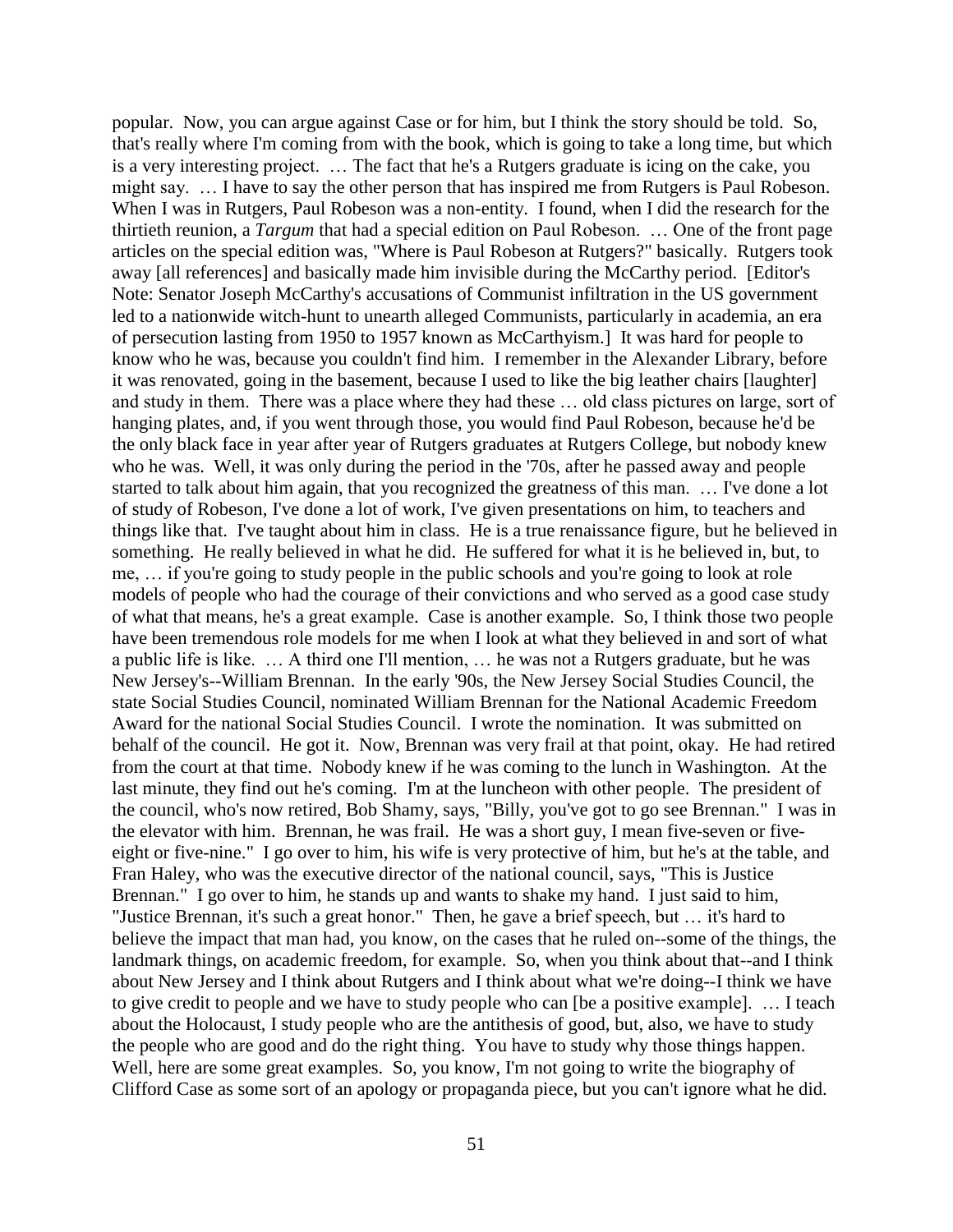So, I think a lot of that comes to my ethos about what constitutes what a public career should be, you know. The other thing I'll say, I'm not saying this to blow my horn, I'm just saying it because it's who I am, I think when you are in the public schools in a public role, you have a responsibility to share your expertise and what you know with other people, put it out there and let them respond to it. So, I've written a lot, I've done a lot of publications, I've done a lot of presentations. I still teach. I work with teachers. I think you have to have that responsibility, up there, right up front. … I'm going to tell you where that came from. It came from here, it came from Rutgers, because I saw it happen here. It came from probably my upbringing, because I think, in particular, my mother was very concerned about other people. My father I think is, but he's just sort of a more insular person. … I also think it came from recognizing that, if you're going to have a public life, not just a private one, you have to believe that what you can do is improve the quality of life for other people. So, that's driven me since I left Rutgers and got involved as a teacher, because I believe that should be part and parcel. It should be integral to what you do.

SI: Is there anything else you would like to add to the record?

WF: I would just like to say thank you for the opportunity, and if you need ... clarifications and if you needed me to come back, I'll be more than happy to come back.

SI: Thank you, we appreciate all your time. I will state, for the record, it has been a pleasure working with you over the years on the projects that we have collaborated on. I have one minor question. Could you describe the official notices in the *Targum* you mentioned before?

WF: Yes, they were interesting. In fact, I was looking at one last night. What they would do is, … they would announce hourly exams, final exams. They would tell you when you had to go and register. … All this today, I know, is electronic, but, then, it was all printed in the *Targum*. So, if you didn't pay attention, you could really miss the boat. They would announce when … this would take place, or this, that and the other thing. When you had to register for graduation, you know, where you're graduating, when you get your cap and gown, all that stuff was in the official notices and they were part of--a central part of--the *Targum*. I don't know how often they were done, but I can give you somebody who would know. I don't know if you've interviewed Bill Barrett.

SI: No.

WF: He would be a good person to interview. He was the editor. Bill worked for the Associated Press for many years. … Jim Robbins, … I don't know if Jim's still in New York City, but he wrote for the *Targum* and he was in our class. There's also a fellow--and I don't remember his name right now. Bill Harla, he would be another one to talk to. They worked for the *Targum* very heavily, and they would be good to talk to because, unless somebody has done, like, an oral history of the *Targum*, I think that would be a good project, because you'd really get people who were sort of at the center of all these things happening … at that time. Bennett Zurovsky, there's a guy you want to talk to. Bennett was the arts editor of the *Targum*. I did some writing for the *Targum*, … some concert reviews and things, but Bennett, you've got to get a hold of him, because Bennett really managed that whole thing, and it was very interesting.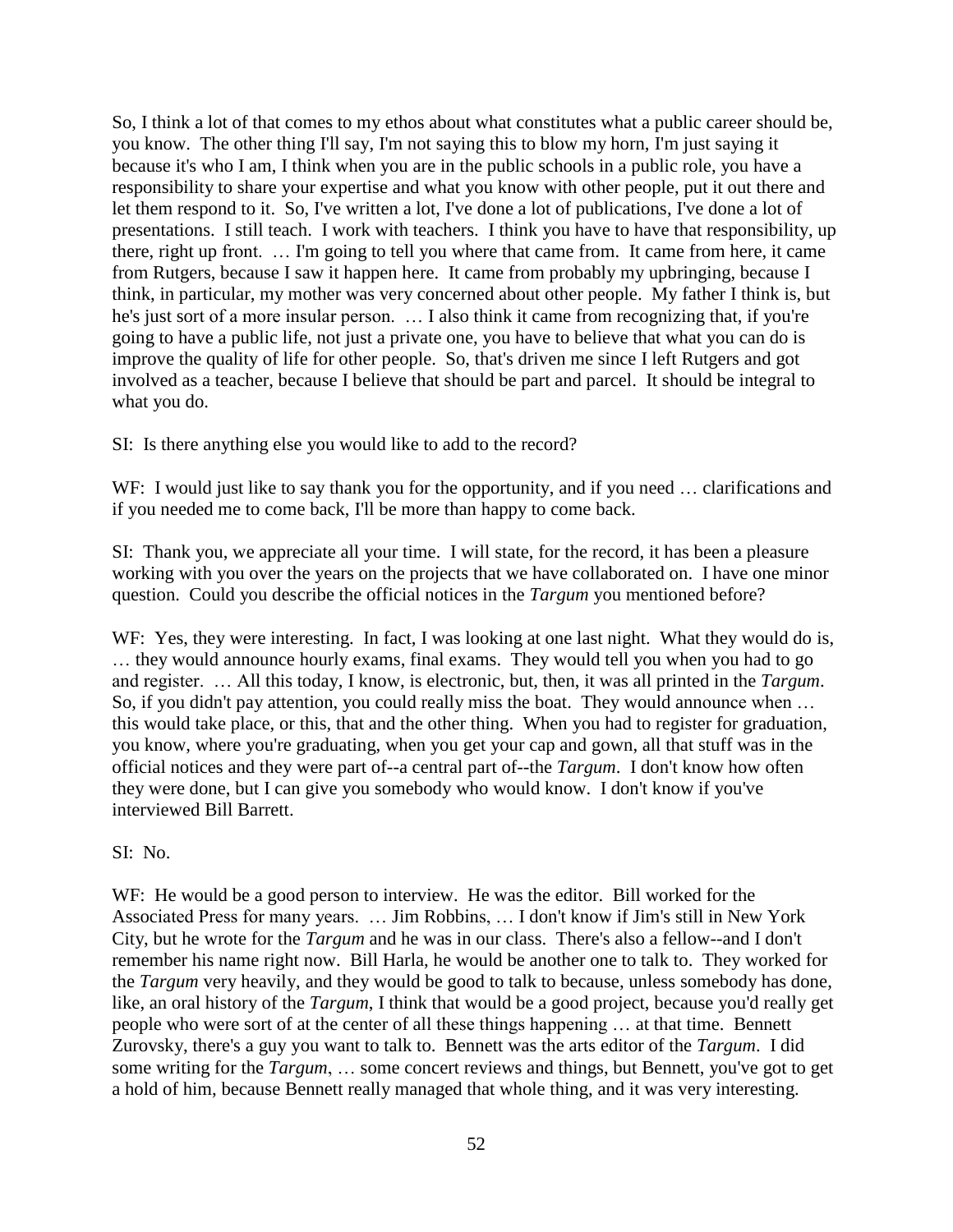They had the critiques section. … They covered all these events that happened, you know, when Bonnie Raitt was here, when this person's here, when Carlin was here. … They addressed all that stuff. They'd address movies, they'd address stuff, you know, all very interesting stuff, and I found the *Targum* to be just fascinating when I went back to look at it, particularly with the Case project. I read a lot of the *Targums* from the time Case was at Rutgers, from '21 to '25, and that's a very fascinating study, too, to see what was reported then and how it was done and what went on.

SI: While at Rutgers, did you have access to other student publications?

WF: Sure, there was the Livingston *Medium*, *The Caellian* from Douglass. [Editor's Note: *The Caellian* is the student newspaper of Douglass Residential College (formerly Douglass College), and *The Medium* is a student newspaper known for its comedic and sometimes offensive content.] There were also other publications, like literary publications. I can't remember the exact names of them. They were published. There were other sort of--I wouldn't call them underground things, but they were just sort of offbeat stuff. … The Free University, that was really interesting. You should find out that stuff over at the archives, because that was neat. … The whole concept of the university was being challenged, you know, sort of the official state knowledge versus what other people want to know. That was fascinating, I thought.

SI: Did you ever participate in that or take any classes?

WF: No, I didn't, but I mean it was interesting to see what they were doing and how it was happening and everything that was going on. ... This is an editorial comment. The thing that's probably most disturbing to me about higher education today is the dominance of corporate culture. I think universities have no business having major corporations having monopolies on services. I don't think they should be outsourcing bookstores. I don't think they should be having advertisements at football stadiums. I know I'm in the minority, but I'll tell you right up front, I think that undermines the independence of the university, and I really feel that has gone too far, too. … The lengths to which it's gone is much too far for my comfort level. I would much rather have the university be an independent entity than have it compromised by a lot of that stuff. So, that was not the case then. … I remember, there was a huge outcry over a professor that we had in the Political Science Department at that time, because he had done some work on a contract with the CIA. I don't even think people think about it anymore, you know, "Is your stuff being funded by Nabisco? Why is it being funded by Nabisco?" They shouldn't even have a role, you know. … The other part of it is that the reward system for professors has changed. "How much grant money can you get?" … They don't think about where the grant money comes from. You know, maybe I'm old school, but I have a big problem with that, because I think, really, once you go down that road, it's hard to detach yourself. It's like George Ball said, you know, in the famous Vietnam film that PBS made. … It's called *Vietnam: A Television History.* He's quoted as saying, "Once on the tiger's back, you can't pick the time to dismount." Well, how far have we gone? Can you really tell the difference between the university and the corporation? I could then.

SI: Is that happening on the high school level as well, because I know you see corporate influences coming into high schools now?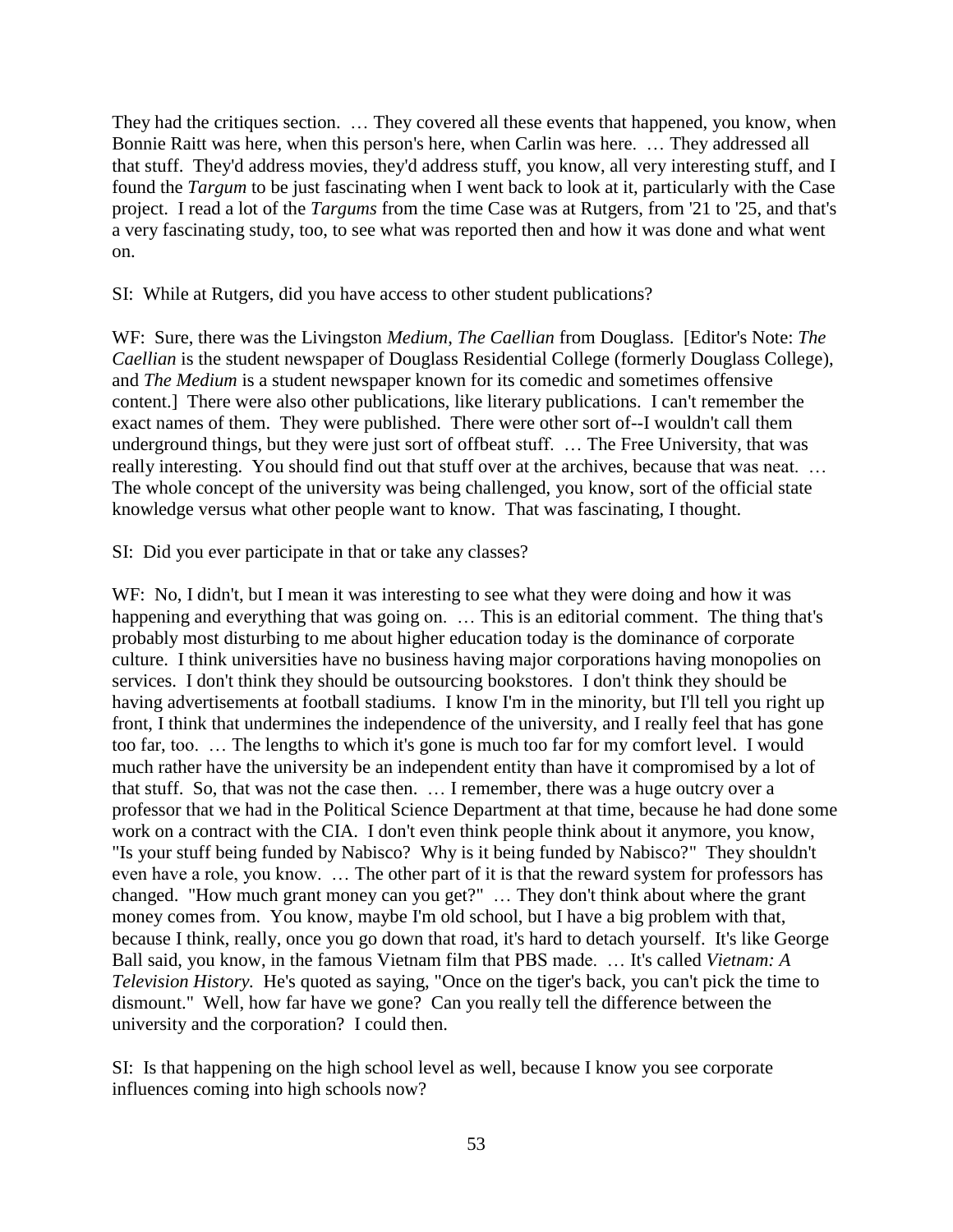WF: Well, that's an interesting issue, you know. I mean, people have talked about that where I am, not in any really substantive way, about, "Should we have … naming rights, you know, like the Continental Airlines Arena or IZOD Center?" that kind of thing. I will tell you, point blank, and you can publish this anywhere you want, the day that happens, I'm showing up at the board meeting, arguing against it, because the next thing that it will be is that we'll start censoring the curriculum, because somebody in some corporation or the government will say, "Well, that's going to conflict with this." … No thank you--it's as if the State Department wrote the textbook. I'm not going to vote for that, either. [laughter] So, to me, you really have to have ... a large rein of free and open inquiry, and that is compromised by having all this corporate influence and, you know, other types of influence that are unsavory, in my opinion. Now, Rutgers did a great thing when they divested. I know a lot of people didn't like it, because we were going to lose profits, lose investment money, but what were we supporting, South Africa, Apartheid? Please, you know--Kean did the right thing. The State of New Jersey did the right thing at that time. He was unpopular when that happened, you know. The National Republican Party thought he was off the beam. No, he did the right thing. So, to me, the University should be doing the right thing. [Editor's Note: In the 1980s, Governor Thomas Kean was a proponent of New Jersey's--and therefore Rutgers--divestment from South African companies, putting financial pressure on the nation's government to eliminate racial apartheid.]

SI: Again, thank you very much.

WF: My pleasure.

[TAPE PAUSED]

SI: This is an addendum to Dr. Fernekes' interview.

WF: During a class in symphonic music, one time, "Soup" Walter told us that Dr. McKinney, who ran a concert series, was preparing the gym for Sergei Rachmaninoff. Sergei Rachmaninoff came into the gym, and they had a platform and there was a curtain, because the gym actually was an advanced facility. It had a swimming pool, with a separated curtain, and a wall that opened up. So, they're going into the gym and Rachmaninoff is going to tune up and practice a little bit. … He looks up and he says, and I'm trying to imitate "Soup" Walter, and he says, [in a heavy Eastern European accent], "I will not play if that curtain is in place," [laughter] and McKinney says, "Well, that's just what we do." He says, [in a heavy Eastern European accent], "I will not play." I can tell you who won that argument. The curtain came down, [laughter] but that's the level of performer that we had here at Rutgers, year in, year out. So, I thought you'd find that interesting.

SI: Yes, absolutely, thank you.

-------------------------------------------------END OF INTERVIEW---------------------------------------

Reviewed by Nicholas Molnar 8/31/2011 Reviewed by Shaun Illingworth 9/1/2011